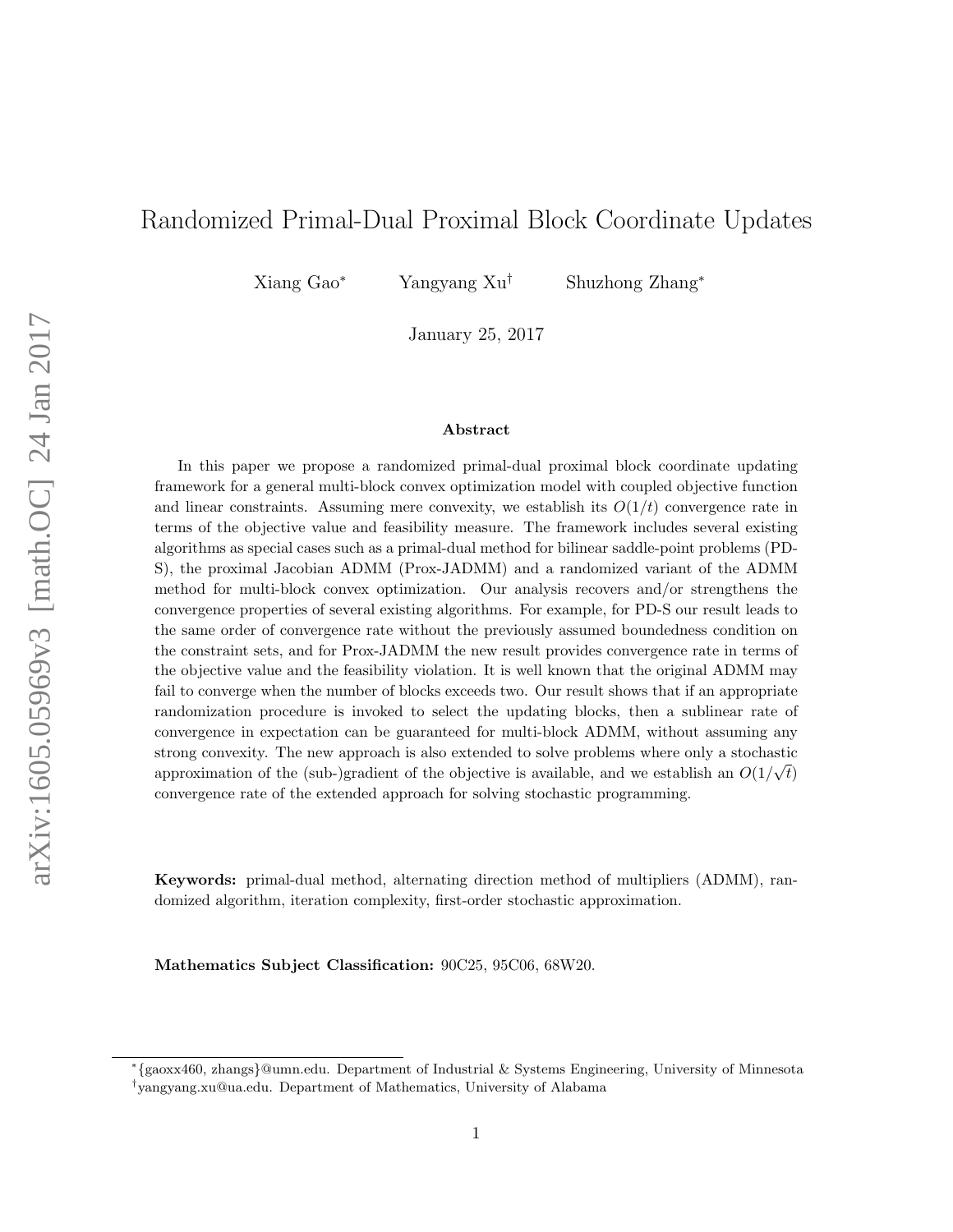### <span id="page-1-5"></span><span id="page-1-3"></span>1 Introduction

In this paper, we consider the following multi-block structured convex optimization model

<span id="page-1-0"></span>
$$
\min_{x,y} f(x_1, \dots, x_N) + \sum_{i=1}^N u_i(x_i) + g(y_1, \dots, y_M) + \sum_{j=1}^M v_j(y_j)
$$
\n
$$
\text{s.t. } \sum_{i=1}^N A_i x_i + \sum_{j=1}^M B_j y_j = b
$$
\n
$$
x_i \in \mathcal{X}_i, \, i = 1, \dots, N; \, y_j \in \mathcal{Y}_j, \, j = 1, \dots, M,
$$
\n
$$
(1)
$$

where the variables  $x = (x_1; \dots; x_N)$  and  $y = (y_1; \dots; y_M)$  are naturally partitioned into N and M blocks respectively,  $A = (A_1, \dots, A_N)$  and  $B = (B_1, \dots, B_M)$  are block matrices,  $\mathcal{X}_i$ 's and  $\mathcal{Y}_j$ 's are some closed convex sets, f and g are smooth convex functions, and  $u_i$ 's and  $v_j$ 's are proper closed convex (possibly nonsmooth) functions.

#### 1.1 Motivating examples

Optimization problems in the form of [\(1\)](#page-1-0) have many emerging applications from various fields. For example, the constrained lasso (classo) problem that was first studied by James *et al.* [\[26\]](#page-24-0) as a generalization of the lasso problem, can be formulated as

<span id="page-1-1"></span>
$$
\min_{x} \quad \frac{1}{2} \|Ax - b\|_{2}^{2} + \tau \|x\|_{1}
$$
\n
$$
\text{s.t.} \quad Cx \leq d,\tag{2}
$$

where  $A \in \mathbb{R}^{m \times p}$ ,  $b \in \mathbb{R}^m$  are the observed data, and  $C \in \mathbb{R}^{n \times p}$ ,  $d \in \mathbb{R}^n$  are the predefined data matrix and vector. Many widely used statistical models can be viewed as special cases of [\(2\)](#page-1-1), including the monotone curve estimation, fused lasso, generalized lasso, and so on [\[26\]](#page-24-0). By partitioning the variable x into blocks as  $x = (x_1; \dots; x_K)$  where  $x_i \in \mathbb{R}^{p_i}$  as well as other matrices and vectors in  $(2)$  correspondingly, and introducing another slack variable  $y$ , the classo problem can be transformed to

<span id="page-1-4"></span>
$$
\min_{x,y} \quad \frac{1}{2} \left\| \sum_{i=1}^{K} A_i x_i - b \right\|_2^2 + \tau \sum_{i=1}^{K} \|x_i\|_1
$$
\n
$$
\text{s.t.} \quad \sum_{i=1}^{K} C_i x_i + y = d, \ y \ge 0,
$$
\n
$$
(3)
$$

which is in the form of  $(1)$ .

Another interesting example is the extended linear-quadratic programming [\[40\]](#page-26-0) that can be formulated as

<span id="page-1-2"></span>
$$
\min_{x} \quad \frac{1}{2}x^{\top}Px + a^{\top}x + \max_{s \in \mathcal{S}} \left\{ (d - Cx)^{\top}s - \frac{1}{2}s^{\top}Qs \right\},
$$
\n
$$
\text{s.t.} \quad Ax \leq b,\tag{4}
$$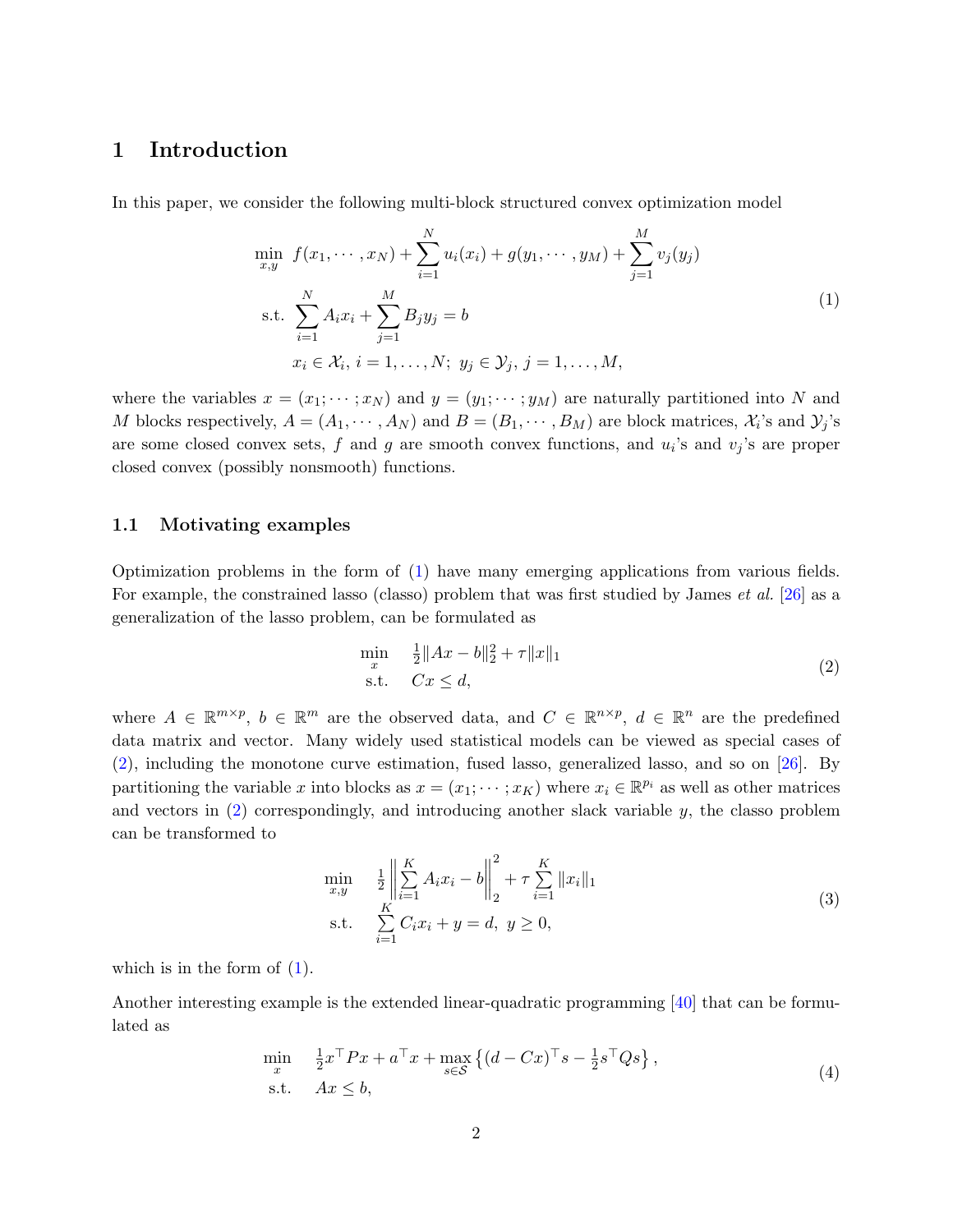<span id="page-2-0"></span>where P and Q are symmetric positive semidefinite matrices, and  $\mathcal S$  is a polyhedral set. Apparently, [\(4\)](#page-1-2) includes quadratic programming as a special case. In general, its objective is a piece-wise linearquadratic convex function. Let  $g(s) = \frac{1}{2}s^{\top}Qs + \iota_{\mathcal{S}}(s)$ , where  $\iota_{\mathcal{S}}$  denotes the indicator function of S. Then

$$
\max_{s \in \mathcal{S}} \left\{ (d - Cx)^{\top} s - \frac{1}{2} s^{\top} Q s \right\} = g^*(d - Cx),
$$

where  $g^*$  denotes the convex conjugate of g. Replacing  $d - Cx$  by y and introducing slack variable z, we can equivalently write  $(4)$  into the form of  $(1)$ :

$$
\min_{x,y,z} \quad \frac{1}{2} x^\top P x + a^\top x + g^*(y), \n\text{s.t.} \quad Ax + z = b, \ z \ge 0, \ Cx + y = d,
$$
\n(5)

for which one can further partition the x-variable into a number of disjoint blocks.

Many other interesting applications in various areas can be formulated as optimization problems in the form of [\(1\)](#page-1-0), including those arising from signal processing, image processing, machine learning and statistical learning; see  $[5, 8, 16, 24]$  $[5, 8, 16, 24]$  $[5, 8, 16, 24]$  $[5, 8, 16, 24]$  $[5, 8, 16, 24]$  $[5, 8, 16, 24]$  $[5, 8, 16, 24]$  and the references therein.

Finally, we mention that computing a point on the central path for a generic convex programming in block variables  $(x_1; \dots; x_N)$ :

$$
\min_{x} \quad f(x_1, \dots, x_N) \n\text{s.t.} \quad \sum_{i=1}^{N} A_i x_i \le b, \ x_i \ge 0, \ i = 1, 2, ..., N
$$

boils down to

$$
\min_{x,y} \quad f(x_1, \dots, x_N) - \mu e^{\top} \ln x - \mu e^{\top} \ln y
$$
\n
$$
\text{s.t.} \quad \sum_{i=1}^N A_i x_i + y = b,
$$

where  $\mu > 0$  and  $e^{\top}$  ln v indicates the sum of the logarithm of all the components of v. This model is again in the form of [\(1\)](#page-1-0).

#### 1.2 Related works in the literature

Our work relates to two recently very popular topics: the Alternating Direction Method of Multipliers (ADMM) for multi-block structured problems and the first-order primal-dual method for bilinear saddle-point problems. Below we review the two methods and their convergence results. More complete discussion on their connections to our method will be provided after presenting our algorithm.

#### Multi-block ADMM and its variants

One well-known approach for solving a linear constrained problem in the form of [\(1\)](#page-1-0) is the augmented Lagrangian method, which iteratively updates the primal variable  $(x, y)$  by minimizing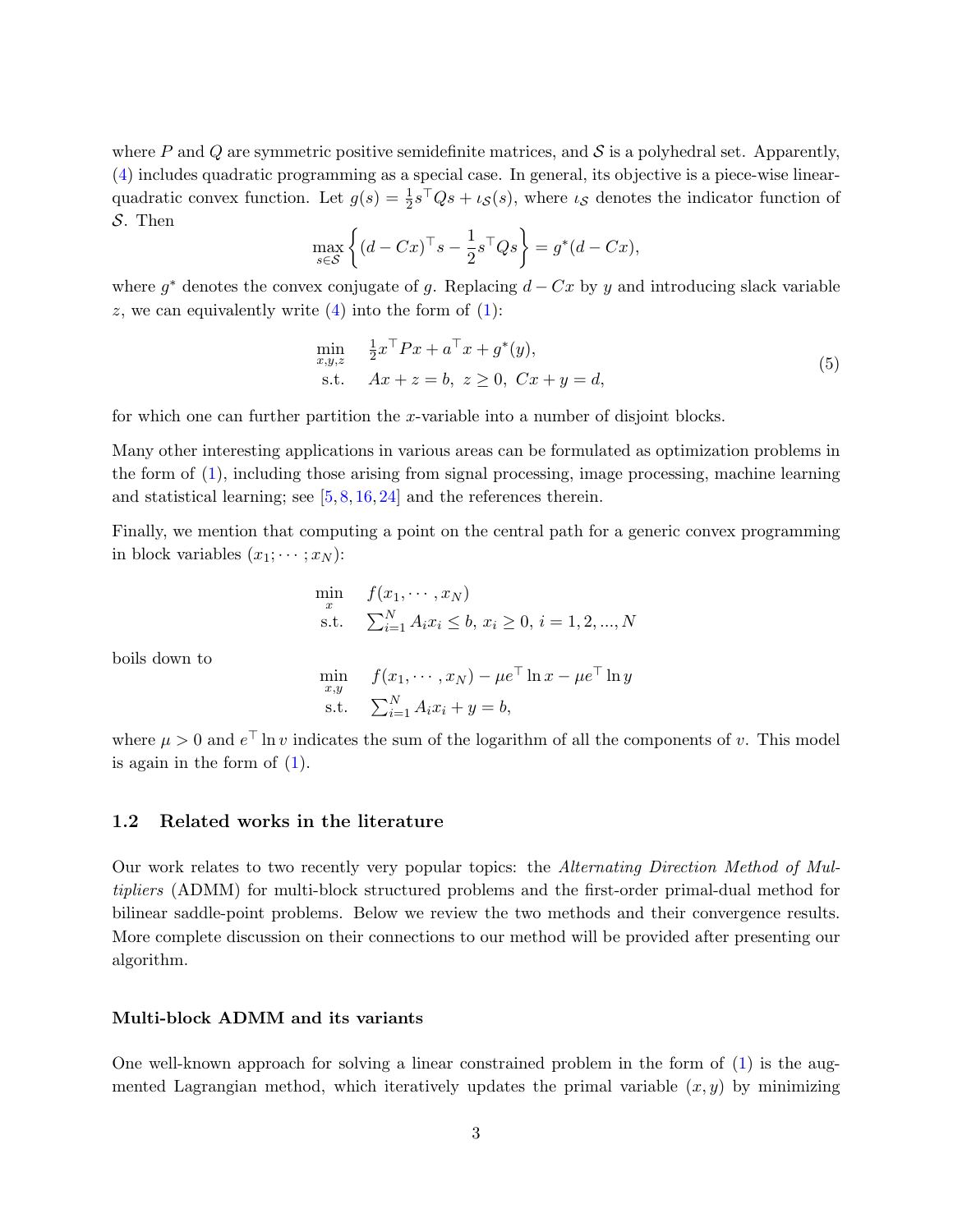<span id="page-3-2"></span>the augmented Lagrangian function in [\(7\)](#page-3-0) and then the multiplier  $\lambda$  through dual gradient ascent. However, the linear constraint couples  $x_1, \ldots, x_N$  and  $y_1, \ldots, y_M$  all together, it can be very expensive to minimize the augmented Lagrangian function simultaneously with respect to all block variables. Utilizing the multi-block structure of the problem, the multi-block ADMM updates the block variables sequentially, one at a time with the others fixed to their most recent values, followed by the update of multiplier. Specifically, it performs the following updates iteratively (by assuming the absence of the coupled functions  $f$  and  $g$ ):

<span id="page-3-1"></span>
$$
\begin{cases}\nx_1^{k+1} = \arg \min_{x_1 \in \mathcal{X}_1} \mathcal{L}_{\rho}(x_1, x_2^k, \cdots, x_N^k, y^k, \lambda^k), \\
\vdots \\
x_N^{k+1} = \arg \min_{x_N \in \mathcal{X}_N} \mathcal{L}_{\rho}(x_1^{k+1}, \cdots, x_{N-1}^{k+1}, x_N, y^k, \lambda^k), \\
y_1^{k+1} = \arg \min_{y_1 \in \mathcal{Y}_1} \mathcal{L}_{\rho}(x^{k+1}, y_1, y_2^k, \cdots, y_M^k, \lambda^k), \\
\vdots \\
y_M^{k+1} = \arg \min_{y_M \in \mathcal{Y}_M} \mathcal{L}_{\rho}(x^{k+1}, y_1^{k+1}, \cdots, y_{M-1}^{k+1}, y_M, \lambda^k), \\
\lambda^{k+1} = \lambda^k - \rho(Ax^{k+1} + By^{k+1} - b),\n\end{cases} \tag{6}
$$

where the augmented Lagrangian function is defined as:

<span id="page-3-0"></span>
$$
\mathcal{L}_{\rho}(x, y, \lambda) = \sum_{i=1}^{N} u_i(x_i) + \sum_{j=1}^{M} v_j(y_j) - \lambda^{\top} (Ax + By - b) + \frac{\rho}{2} ||Ax + By - b||^2.
$$
 (7)

When there are only two blocks, i.e.,  $N = M = 1$ , the update scheme in [\(6\)](#page-3-1) reduces to the classic 2-block ADMM [\[14,](#page-24-3) [18\]](#page-24-4). The convergence properties of the ADMM for solving 2-block separable convex problems have been studied extensively. Since the 2-block ADMM can be viewed as a manifestation of some kind of operator splitting, its convergence follows from that of the so-called Douglas-Rachford operator splitting method; see [\[13,](#page-24-5)[17\]](#page-24-6). Moreover, the convergence rate of the 2-block ADMM has been established recently by many authors; see e.g. [\[1,](#page-23-2) [12,](#page-23-3) [23,](#page-24-7) [25,](#page-24-8) [31,](#page-25-0) [34\]](#page-25-1).

Although the multi-block ADMM scheme in [\(6\)](#page-3-1) performs very well for many instances encountered in practice (e.g. [\[36,](#page-25-2) [43\]](#page-26-1)), it may fail to converge for some instances if there are more than 2 block variables, i.e.,  $N + M \geq 3$ . In particular, an example was presented in [\[4\]](#page-23-4) to show that the ADMM may even diverge with 3 blocks of variables, when solving a linear system of equations. Thus, some additional assumptions or modifications will have to be in place to ensure convergence of the multi-block ADMM. In fact, by incorporating some extra correction steps or changing the Gauss-Seidel updating rule, [\[11,](#page-23-5) [20–](#page-24-9)[22,](#page-24-10) [45\]](#page-26-2) show that the convergence can still be achieved for the multi-block ADMM. Moreover, if some part of the objective function is strongly convex or the objective has certain regularity property, then it can be shown that the convergence holds under various conditions; see [\[2,](#page-23-6)[6,](#page-23-7)[19,](#page-24-11)[28,](#page-25-3)[30,](#page-25-4)[31,](#page-25-0)[44\]](#page-26-3). Using some other conditions including the error bound condition and taking small dual stepsizes, or by adding some perturbations to the original problem, authors of [\[25,](#page-24-8) [32\]](#page-25-5) establish the rate of convergence results even without strong convexity. Not only for the problem with linear constraint, in [\[7,](#page-23-8) [29,](#page-25-6) [41\]](#page-26-4) multi-block ADMM are extended to solve convex linear/quadratic conic programming problems. In a very recent work [\[42\]](#page-26-5), Sun, Luo and Ye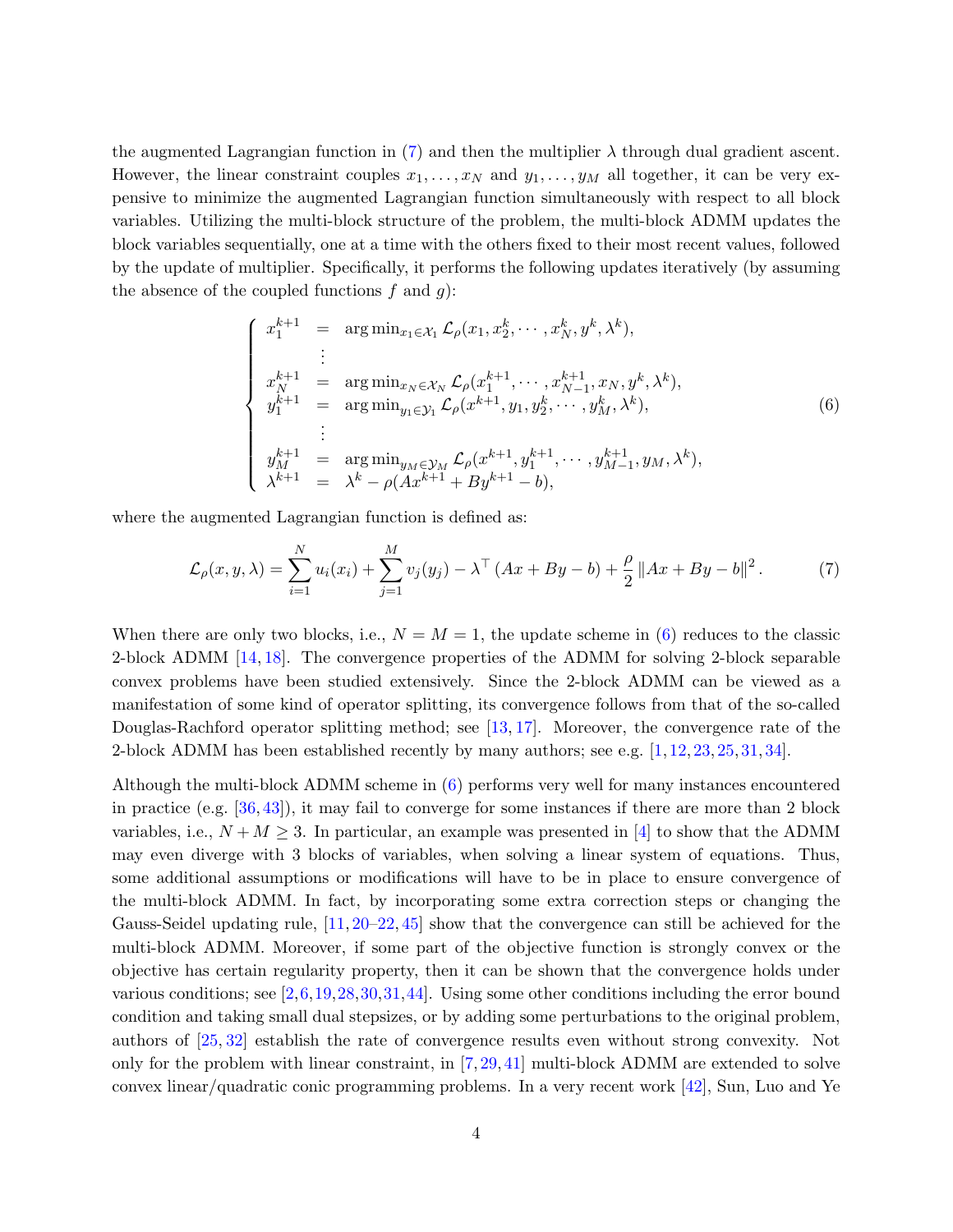<span id="page-4-1"></span>propose a randomly permuted ADMM (RP-ADMM) that basically chooses a random permutation of the block indices and performs the ADMM update according to the order of indices in that permutation, and they show that the RP-ADMM converges in expectation for solving non-singular square linear system of equations.

In [\[24\]](#page-24-2), the authors propose a block successive upper bound minimization method of multipliers (BSUMM) to solve problem [\(1\)](#page-1-0) without y variable. Essentially, at every iteration, the BSUMM replaces the nonseparable part  $f(x)$  by an upper-bound function and works on that modified function in an ADMM manner. Under some error bound conditions and a diminishing dual stepsize assumption, the authors are able to show that the iterates produced by the BSUMM algorithm converge to the set of primal-dual optimal solutions. Along a similar direction, Cui et al. [\[8\]](#page-23-1) introduces a quadratic upper-bound function for the nonseparable function  $f$  to solve 2-block problems; they show that their algorithm has an  $O(1/t)$  convergence rate, where t is the number of total iterations. Very recently, [\[16\]](#page-24-1) has proposed a set of variants of the ADMM by adding some proximal terms into the algorithm; the authors have managed to prove  $O(1/t)$  convergence rate for the 2-block case, and the same results applied for general multi-block case under some strong convexity assumptions. Moreover, [\[5\]](#page-23-0) shows the convergence of the ADMM for 2-block problems by imposing quadratic structure on the coupled function  $f(x)$  and also the convergence of RP-ADMM for multi-block case where all separable functions vanish (i.e.  $u_i(x_i) = 0, \forall i$ ).

#### Primal-dual method for bilinear saddle-point problems

Recently, the work [\[9\]](#page-23-9) generalizes the first-order primal-dual method in [\[3\]](#page-23-10) to a randomized method for solving a class of saddle-point problems in the following form:

<span id="page-4-0"></span>
$$
\min_{z \in \mathcal{Z}} \left\{ h(z) + \max_{x \in \mathcal{X}} \left\langle z, \sum_{i=1}^{N} A_i x_i \right\rangle - \sum_{i=1}^{N} u_i(x_i) \right\},\tag{8}
$$

where  $x = (x_1; \ldots; x_N)$  and  $\mathcal{X} = \mathcal{X}_1 \times \cdots \times \mathcal{X}_N$ . Let  $\mathcal{Z} = \mathbb{R}^p$  and  $h(z) = -b^{\top}z$ . Then it is easy to see that [\(8\)](#page-4-0) is a saddle-point reformulation of the multi-block structured optimization problem

$$
\min_{x \in \mathcal{X}} \sum_{i=1}^{N} u_i(x_i), \text{ s.t. } \sum_{i=1}^{N} A_i x_i = b,
$$

which is a special case of [\(1\)](#page-1-0) without y variable or the coupled function  $f$ .

At each iteration, the algorithm in  $[9]$  chooses one block of x-variable uniformly at random and performs a proximal update to it, followed by another proximal update to the z-variable. More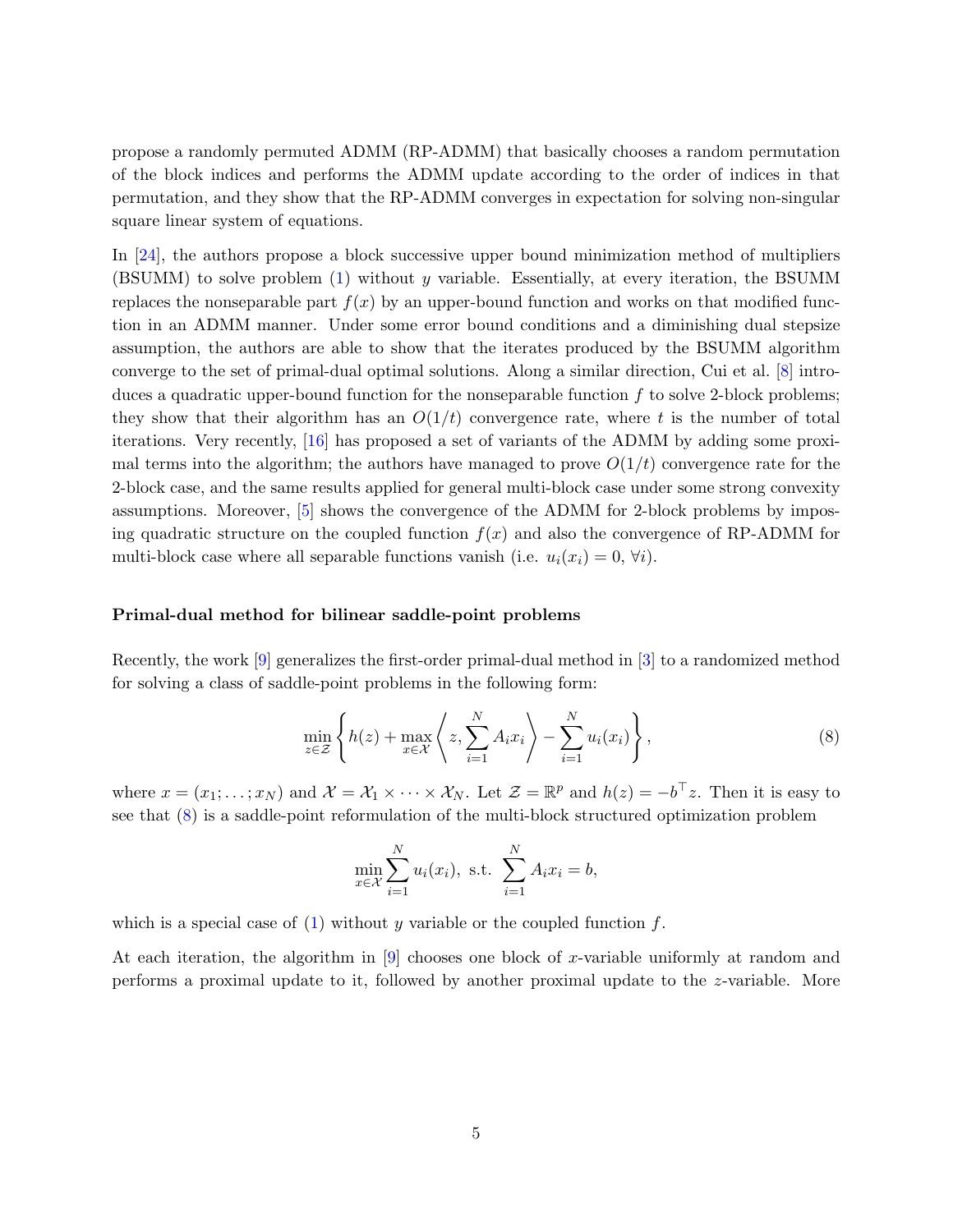<span id="page-5-3"></span>precisely, it iteratively performs the updates:

<span id="page-5-6"></span><span id="page-5-1"></span>
$$
x_i^{k+1} = \begin{cases} \operatorname{arg\,min}_{x_i \in \mathcal{X}_i} \langle -\bar{z}^k, A_i x_i \rangle + u_i(x_i) + \frac{\tau}{2} \| x_i - x_i^k \|_2^2, & \text{if } i = i_k, \\ x_i^k, & \text{if } i \neq i_k, \end{cases}
$$
(9a)

<span id="page-5-5"></span><span id="page-5-4"></span>
$$
z^{k+1} = \underset{z \in \mathcal{Z}}{\arg \min} \, h(z) + \langle z, Ax^{k+1} \rangle + \frac{\eta}{2} \| z - z^k \|_2^2,\tag{9b}
$$

$$
\bar{z}^{k+1} = q(z^{k+1} - z^k) + z^{k+1},\tag{9c}
$$

where  $i_k$  is a randomly selected block, and  $\tau$ ,  $\eta$  and  $q$  are certain parameters<sup>[1](#page-5-0)</sup>. When there is only one block of x-variable, i.e.,  $N = 1$ , the scheme in [\(9\)](#page-5-1) becomes exactly the primal-dual method in [\[3\]](#page-23-10). Assuming the boundedness of the constraint sets  $\mathcal X$  and  $\mathcal Z$ , [\[9\]](#page-23-9) shows that under weak convexity,  $O(1/t)$  convergence rate result of the scheme can be established by choosing appropriate parameters, and if  $u_i$ 's are all strongly convex, the scheme can be accelerated to have  $O(1/t^2)$ convergence rate by adapting the parameters.

#### <span id="page-5-2"></span>1.3 Contributions and organization of this paper

- We propose a randomized primal-dual coordinate update algorithm to solve problems in the form of [\(1\)](#page-1-0). The key feature is to introduce randomization as done in [\(9\)](#page-5-1) to the multi-block ADMM framework [\(6\)](#page-3-1). Unlike the random permutation scheme as previously investigated in [\[5,](#page-23-0)[42\]](#page-26-5), we simply choose a subset of blocks of variables based on the uniform distribution. In addition, we perform a proximal update to that selected subset of variables. With appropriate proximal terms (e.g., the setting in  $(21)$ ), the selected block variables can be decoupled, and thus the updates can be done in parallel.
- More general than  $(6)$ , we can accommodate coupled terms in the objective function in our algorithm by linearizing such terms. By imposing Lipschitz continuity condition on the partial gradient of the coupled functions  $f$  and  $g$  and using proximal terms, we show that our method has an expected  $O(1/t)$  convergence rate for solving problem [\(1\)](#page-1-0) under mere convexity assumption.
- We show that our algorithm includes several existing methods as special cases such as the scheme in [\(9\)](#page-5-1) and the proximal Jacobian ADMM in [\[11\]](#page-23-5). Our result indicates that the  $O(1/t)$ convergence rate of the scheme in [\(9\)](#page-5-1) can be shown without assuming boundedness of the constraint sets. In addition, the same order of convergence rate of the proximal Jacobian ADMM can be established in terms of a better measure.
- Furthermore, the linearization scheme allows us to deal with stochastic objective function, for instance, when the function f is given in a form of expectation  $f = \mathbb{E}_{\xi}[f_{\xi}(x)]$  where  $\xi$  is a random vector. As long as an unbiased estimator of the (sub-)gradient of  $f$  is available, we

<span id="page-5-0"></span> $<sup>1</sup>$  Actually, [\[9\]](#page-23-9) presents its algorithm in a more general way with the parameters adaptive to the iteration. However,</sup> its convergence result assumes constant values of these parameters for the weak convexity case.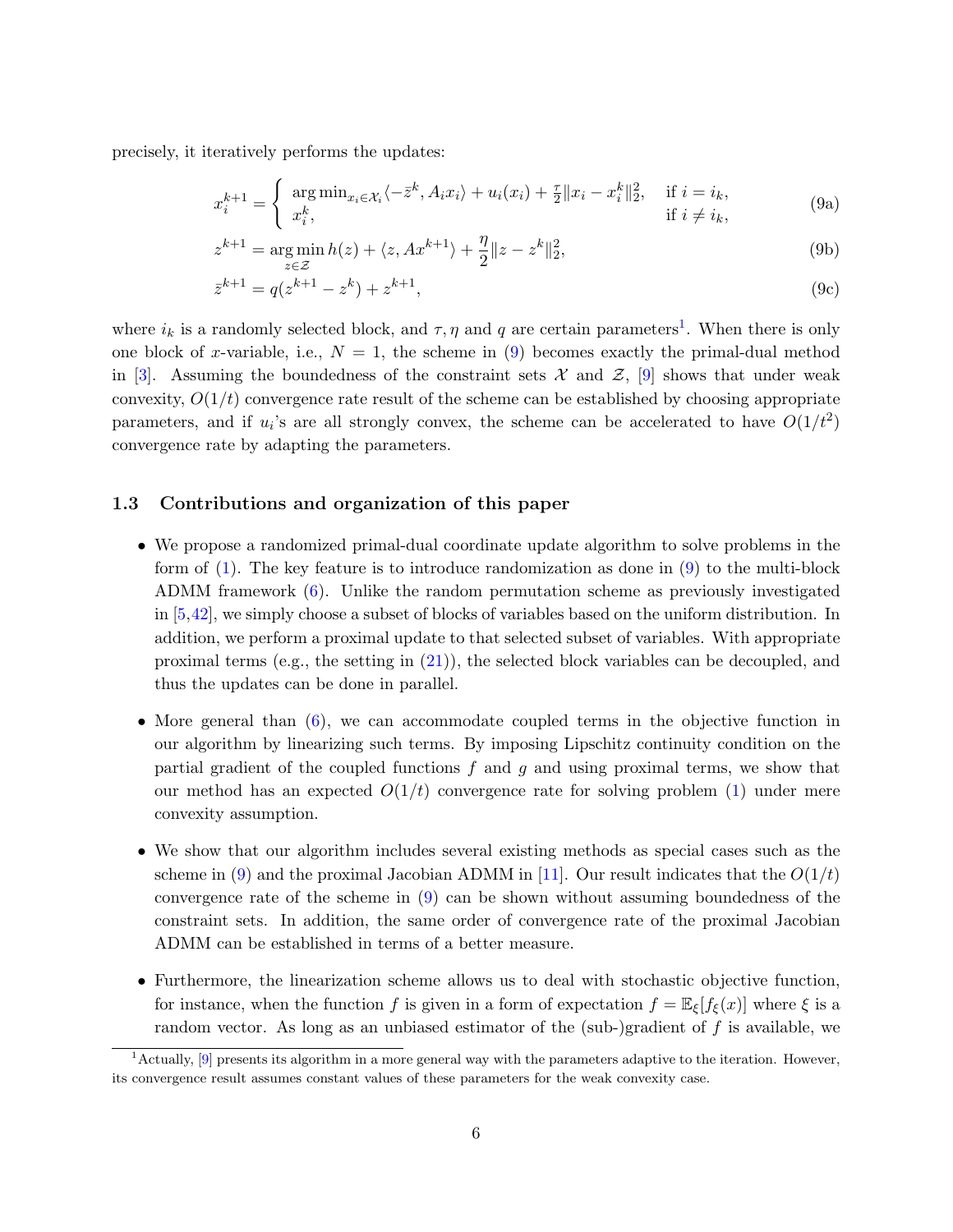can extend our method to the stochastic problem and an expected  $O(1)$ √ t) convergence rate is achievable.

The rest of the paper is organized as follows. In Section [2,](#page-6-0) we introduce our algorithm and present some preliminary results. In Section [3,](#page-9-1) we present the sublinear convergence rate results of the proposed algorithm. Depending on the multi-block structure of y, different conditions and parameter settings are presented in Subsections [3.1,](#page-12-0) [3.2](#page-12-1) and [3.3,](#page-13-0) respectively. In Section [4,](#page-14-0) we present an extension of our algorithm where the objective function is assumed not to be even exactly computable, instead only some first-order stochastic approximation is available. The convergence analysis is extended to such settings accordingly. Numerical results are shown in Section [5.](#page-18-0) In Section [6,](#page-19-0) we discuss the connections of our algorithm to other well-known methods in the literature. Finally, we conclude the paper in Section [7.](#page-22-0) The proofs for the technical lemmas are presented in Appendix [A,](#page-1-3) and the proofs for the main theorems are in Appendix [B.](#page-6-0)

### <span id="page-6-0"></span>2 Randomized Primal-Dual Block Coordinate Update Algorithm

In this section, we first present some notations and then introduce our algorithm as well as some preliminary lemmas.

#### 2.1 Notations

We denote  $\mathcal{X} = \mathcal{X}_1 \times \cdots \times \mathcal{X}_N$  and  $\mathcal{Y} = \mathcal{Y}_1 \times \cdots \times \mathcal{Y}_M$ . For any symmetric positive semidefinite matrix W, we define  $||z||_W = \sqrt{z^{\top}Wz}$ . Given an integer  $\ell > 0$ ,  $[\ell]$  denotes the set  $\{1, 2, \cdots, \ell\}$ . We use I and J as index sets, while I is also used to denote the identity matrix; we believe that the intention is evident in the context. Given  $I = \{i_1, i_2, \dots, i_n\}$ , we denote:

- Block-indexed variable:  $x_I = (x_{i_1}; x_{i_2}; \dots; x_{i_n});$
- Block-indexed set:  $\mathcal{X}_I = \mathcal{X}_{i_1} \times \cdots \times \mathcal{X}_{i_n}$ ;
- Block-indexed function:  $u_I(x_I) = u_{i_1}(x_{i_1}) + u_{i_2}(x_{i_2}) + \cdots + u_{i_n}(x_{i_n});$
- Block-indexed gradient:  $\nabla_I f(x) = (\nabla_{i_1} f(x); \nabla_{i_2} f(x); \cdots; \nabla_{i_n} f(x));$
- Block-indexed matrix:  $A_I = [A_{i_1}, A_{i_2}, \cdots, A_{i_n}].$

#### 2.2 Algorithm

Our algorithm is rather general. Its major ingredients are randomization in selecting block variables, linearization of the coupled functions  $f$  and  $g$ , and adding proximal terms. Specifically, at each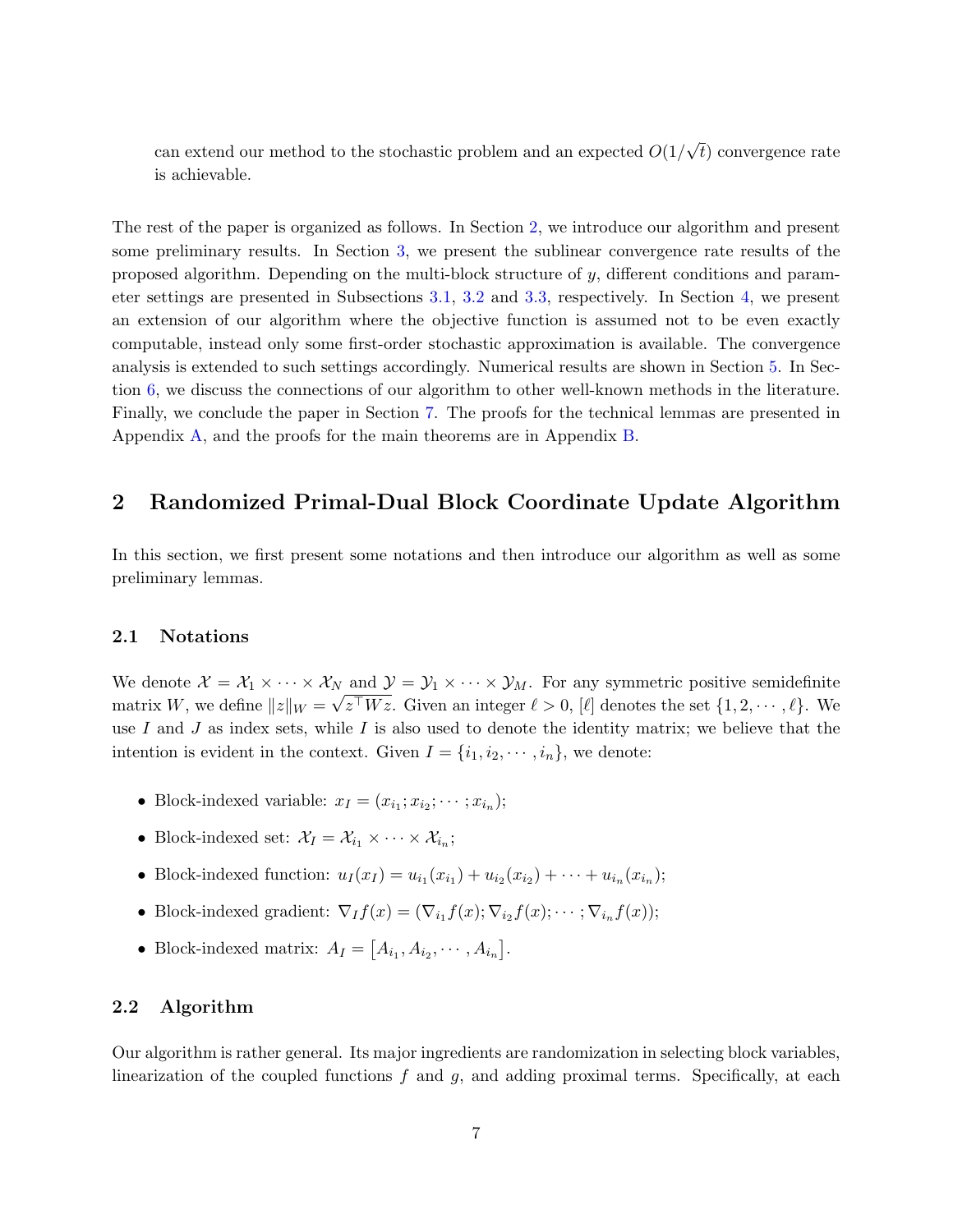iteration k, it first randomly samples a subset  $I_k$  of blocks of x, and then a subset  $J_k$  of blocks of y according to the uniform distribution over the indices. The randomized sampling rule is as follows:

**Randomization Rule (U):** For the given integers  $n \leq N$  and  $m \leq M$ , it randomly chooses index sets  $I_k \subset [N]$  with  $|I_k| = n$  and  $J_k \subset [M]$  with  $|J_k| = m$  uniformly; i.e., for any subsets  $\{i_1, i_2, \ldots, i_n\} \subset [N]$  and  $\{j_1, j_2, \ldots, j_m\} \subset [M]$ , the following holds

<span id="page-7-3"></span><span id="page-7-2"></span><span id="page-7-1"></span>
$$
Prob[I_k = \{i_1, i_2, \dots, i_n\}] = 1/\binom{N}{n},
$$
  

$$
Prob[J_k = \{j_1, j_2, \dots, j_m\}] = 1/\binom{M}{m}.
$$

After those subsets have been selected, it performs a prox-linear update to those selected blocks based on the augmented Lagrangian function, followed by an update of the Lagrangian multiplier. The details of the method are summarized in Algorithm [1](#page-7-0) below.

<span id="page-7-0"></span>Algorithm 1: Randomized Primal-Dual Block Coordinate Update Method (RPDBU) **1 Initialization:** choose  $x^0, y^0$  and  $\lambda^0 = 0$ ; let  $r^0 = Ax^0 + By^0 - b$ ; choose  $\rho, \rho_x, \rho_y$ 2 for  $k = 0, 1, ...$  do 3 Randomly select  $I_k \subset [N]$  and  $J_k \subset [M]$  with  $|I_k| = n$  and  $|J_k| = m$  according to (U). 4 Let  $x_i^{k+1} = x_i^k$ ,  $\forall i \notin I_k$  and  $y_j^{k+1} = y_j^k$ ,  $\forall j \notin J_k$ .  $\mathfrak{s}$  For  $I = I_k$ , perform the update  $x_I^{k+1} = \argmin_{x_I \in \mathcal{X}_I} \langle \nabla_I f(x^k) - A_I^{\top} \lambda^k, x_I \rangle + u_I(x_I) + \frac{\rho_x}{2} ||A_I(x_I - x_I^k) + r^k||^2 + \frac{1}{2}$  $\frac{1}{2} \|x_I - x_I^k\|_{P^k}^2$ , (10)  $r^{k+\frac{1}{2}} = r^k + A_I (x_I^{k+1} - x_I^k).$  (11) For  $J = J_k$ , perform the update  $y_{J}^{k+1} = \argmin_{y_{J} \in \mathcal{Y}_{J}} \langle \nabla_{J} g(y^{k}) - B_{J}^{\top} \lambda^{k}, y_{J} \rangle + v_{J}(y_{J}) + \frac{\rho_{y}}{2} \| B_{J}(y_{J} - y_{J}^{k}) + r^{k + \frac{1}{2}} \|^{2} + \frac{1}{2}$  $\frac{1}{2}||y_J - y_J^k||_{Q^k}^2,$ (12)  $r^{k+1} = r^{k+\frac{1}{2}} + B_J(y_J^{k+1} - y_J^k).$  (13) Update the multiplier by  $\lambda^{k+1} = \lambda^k - \rho r^{k+1}.$ (14)

<span id="page-7-4"></span>In Algorithm [1,](#page-7-0)  $P^k$  and  $Q^k$  are predetermined positive semidefinite matrices with appropriate dimensions. For the selected blocks in  $I_k$  and  $J_k$ , instead of implementing the exact minimization of the augmented Lagrangian function, we perform a block proximal gradient update. In particular, before minimization, we first linearize the coupled functions  $f, g$ , and add some proximal terms to it. Note that one can always select all blocks, i.e.,  $I_k = [N]$  and  $J_k = [M]$ . Empirically however,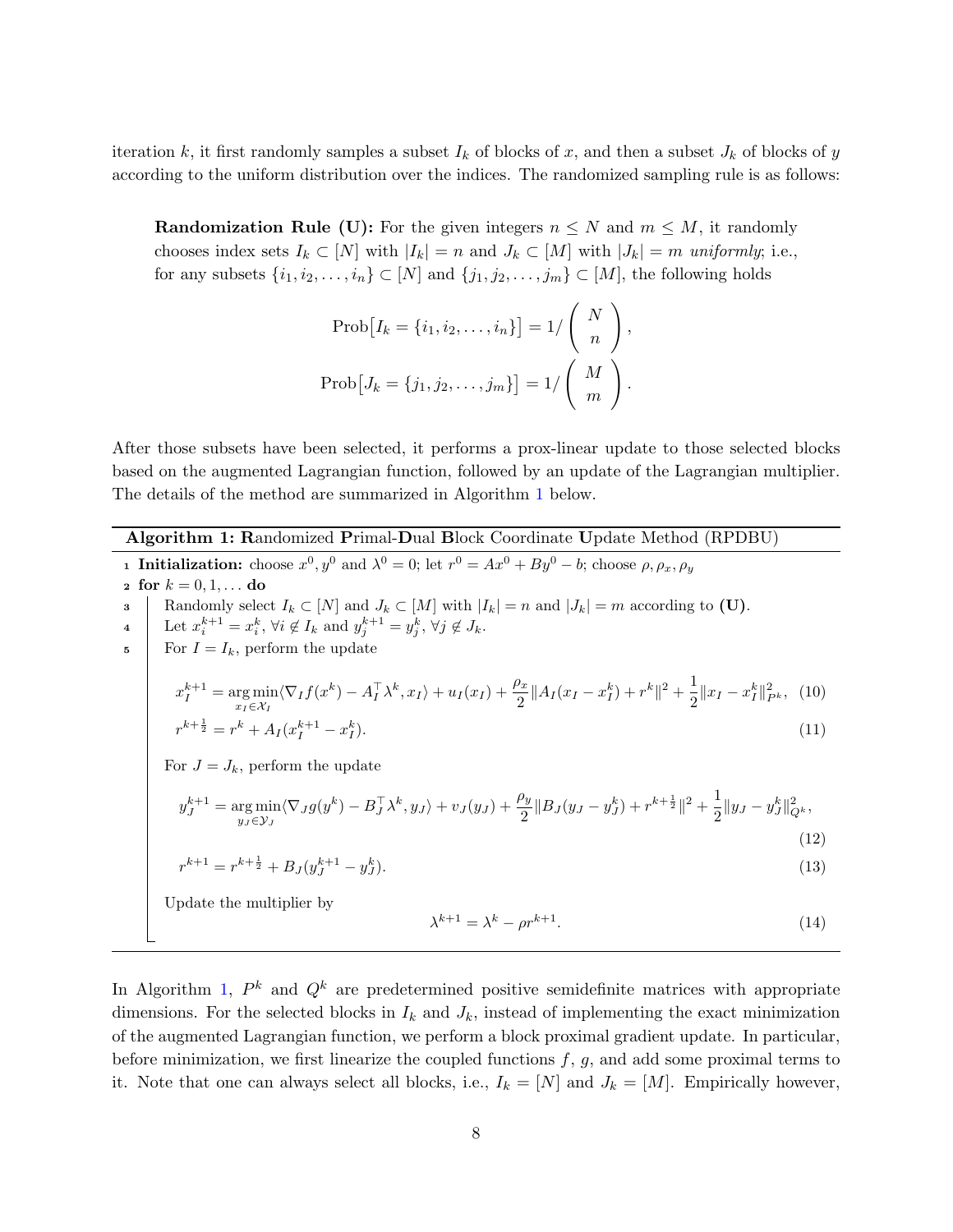<span id="page-8-3"></span>the block coordinate update method usually outperforms the full coordinate update method if the problem possesses certain structures; see [\[37\]](#page-25-7) for an example. In addition, by choosing appropriate  $P<sup>k</sup>$  and  $Q<sup>k</sup>$ , the problems [\(10\)](#page-7-1) and [\(12\)](#page-7-2) can be separable with respect to the selected blocks, and thus one can update the variables in parallel.

#### 2.3 Preliminaries

Let w be the aggregated primal-dual variables and  $H(w)$  the primal-dual linear mapping; namely

<span id="page-8-4"></span>
$$
w = \begin{pmatrix} x \\ y \\ \lambda \end{pmatrix}, \quad H(w) = \begin{pmatrix} -A^{\top} \lambda \\ -B^{\top} \lambda \\ Ax + By - b \end{pmatrix}, \tag{15}
$$

and also let

$$
u(x) = \sum_{i=1}^{N} u_i(x_i), \quad v(y) = \sum_{j=1}^{M} v_j(y_j),
$$
  

$$
F(x) = f(x) + u(x), \quad G(y) = g(y) + v(y), \quad \Phi(x, y) = F(x) + G(y).
$$

The point  $(x^*, y^*)$  is a solution to [\(1\)](#page-1-0) if and only if there exists  $\lambda^*$  such that

$$
\Phi(x, y) - \Phi(x^*, y^*) + (w - w^*)^\top H(w^*) \ge 0, \forall (x, y) \in \mathcal{X} \times \mathcal{Y}, \forall \lambda,
$$
\n(16a)

$$
Ax^* + By^* = b \tag{16b}
$$

$$
x^* \in \mathcal{X}, \quad y^* \in \mathcal{Y}.\tag{16c}
$$

The following lemmas will be used in our subsequent analysis, whose proofs are elementary and thus are omitted here.

**Lemma 2.1** For any two vectors w and  $\tilde{w}$ , it holds

<span id="page-8-1"></span><span id="page-8-0"></span>
$$
(w - \tilde{w})^{\top} H(w) = (w - \tilde{w})^{\top} H(\tilde{w}).
$$
\n(17)

**Lemma 2.2** For any two vectors  $u, v$  and a positive semidefinite matrix  $W$ :

<span id="page-8-2"></span>
$$
u^{\top}Wv = \frac{1}{2} (||u||_W^2 + ||v||_W^2 - ||u - v||_W^2).
$$
 (18)

**Lemma 2.3** For any nonzero positive semidefinite matrix W, it holds for any z and  $\hat{z}$  of appropriate size that

$$
||z - \hat{z}||^2 \ge \frac{1}{\|W\|_2} ||z - \hat{z}||_W^2,
$$
\n(19)

where  $||W||_2$  denotes the matrix operator norm of W.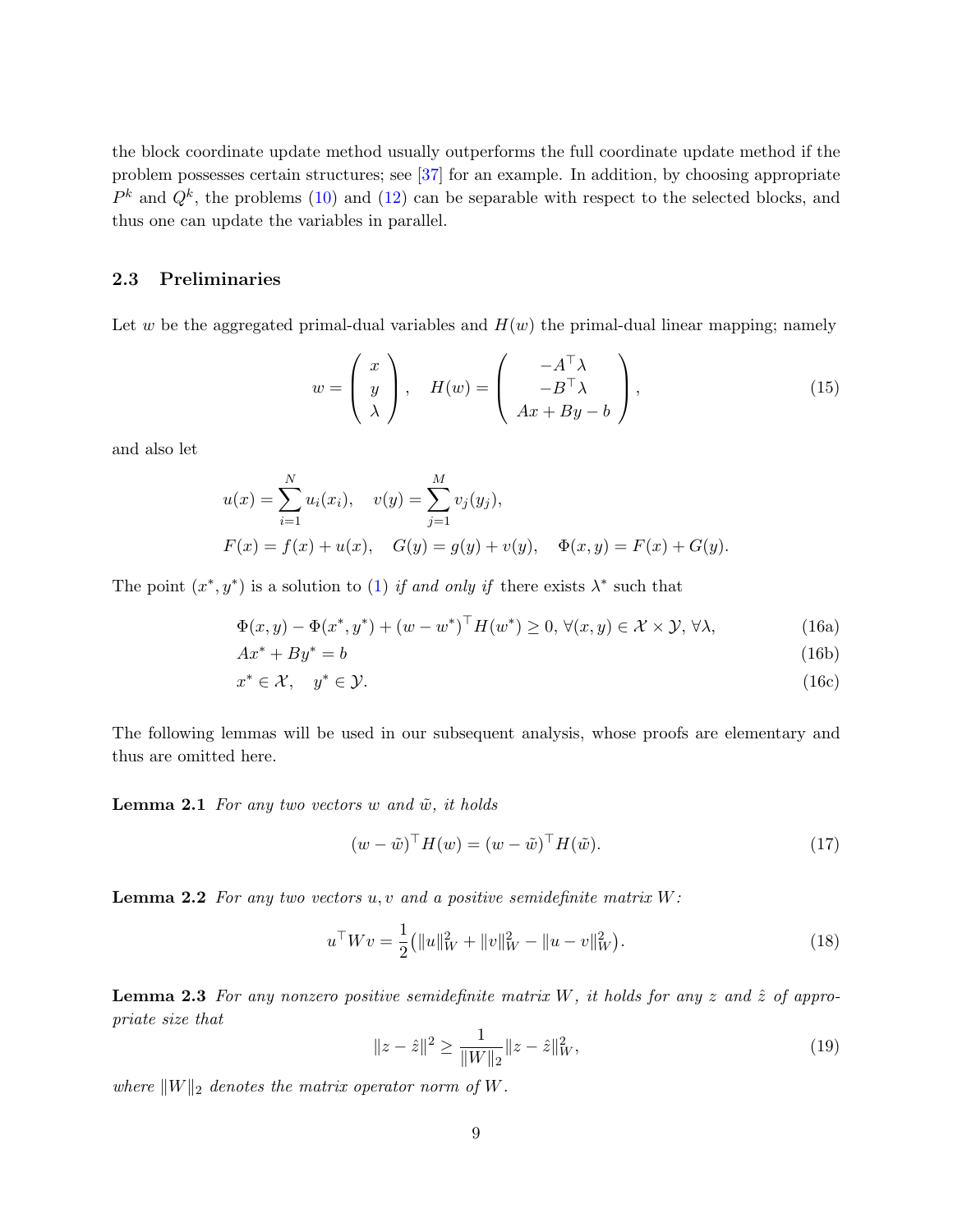The following lemma presents a useful property of  $H(w)$ , which essentially follows from [\(17\)](#page-8-0).

**Lemma 2.4** For any vectors  $w^0, w^1, \ldots, w^t$ , and sequence of positive numbers  $\beta^0, \beta^1, \ldots, \beta^t$ , it holds that

<span id="page-9-5"></span>
$$
\left(\frac{\sum_{k=0}^{t} \beta^k w^k}{\sum_{k=0}^{t} \beta^k} - w\right)^{\top} H\left(\frac{\sum_{k=0}^{t} \beta^k w^k}{\sum_{k=0}^{t} \beta^k}\right) = \frac{1}{\sum_{k=0}^{t} \beta^k} \sum_{k=0}^{t} \beta^k (w^k - w)^{\top} H(w^k).
$$
\n(20)

### <span id="page-9-1"></span>3 Convergence Rate Results

In this section, we establish sublinear convergence rate results of Algorithm [1](#page-7-0) for three different cases. We differentiate those cases based on whether or not  $y$  in problem  $(1)$  also has the multiblock structure. In the first case where y is a multi-block variable, it requires  $\frac{n}{N} = \frac{m}{M}$  where n and  $m$  are the cardinalities of the subsets of  $x$  and  $y$  selected in our algorithm respectively. Since the analysis only requires weak convexity, we can ensure the condition to hold by adding zero component functions if necessary, in such a way that  $N = M$  and then choosing  $n = m$ . The second case is that  $y$  is treated as a single-block variable, and this can be reflected in our algorithm by simply selecting all y-blocks every time, i.e.  $m = M$ . The third case assumes no y-variable at all. It falls into the first and second cases, and we discuss this case separately since it requires weaker conditions to guarantee the same convergence rate.

Throughout our analysis, we choose the matrices  $P^k$  and  $Q^k$  in Algorithm [1](#page-7-0) as follows:

<span id="page-9-2"></span><span id="page-9-0"></span>
$$
P^{k} = \hat{P}_{I_{k}} - \rho_{x} A_{I_{k}}^{\top} A_{I_{k}}, \qquad Q^{k} = \hat{Q}_{J_{k}} - \rho_{y} B_{J_{k}}^{\top} B_{J_{k}}, \qquad (21)
$$

where  $\hat{P}$  and  $\hat{Q}$  are given symmetric positive semidefinite and block diagonal matrices, and  $\hat{P}_{I_k}$ denotes the diagonal blocks of  $\hat{P}$  indexed by  $I_k$ . Note that such choice of  $P^k$  and  $Q^k$  makes the selected block variables  $x_{I_k}$  in [\(10\)](#page-7-1) and  $y_{J_k}$  in [\(12\)](#page-7-2) decoupled, and thus both updates can be computed in parallel. In addition, we make the following assumptions:

**Assumption 1 (Convexity)** For [\(1\)](#page-1-0),  $\mathcal{X}_i$ 's and  $\mathcal{Y}_j$ 's are some closed convex sets, f and g are smooth convex functions, and  $u_i$ 's and  $v_j$ 's are proper closed convex function.

<span id="page-9-3"></span>Assumption 2 (Existence of a solution) There is at least one point  $w^* = (x^*, y^*, \lambda^*)$  satisfying the conditions in [\(16\)](#page-8-1).

<span id="page-9-4"></span>Assumption 3 (Lipschitz continuous partial gradient) There exist constants  $L_f$  and  $L_g$  such that for any subset I of  $[N]$  with  $|I| = n$  and any subset J of  $[M]$  with  $|J| = m$ , it holds that

$$
\|\nabla_I f(x + U_I \tilde{x}) - \nabla_I f(x)\| \le L_f \|\tilde{x}_I\|, \forall x, \tilde{x},
$$
\n(22a)

$$
\|\nabla_{J}g(y+U_{J}\tilde{y}) - \nabla_{J}g(y)\| \le L_{g}\|\tilde{y}_{J}\|, \forall y, \tilde{y},
$$
\n(22b)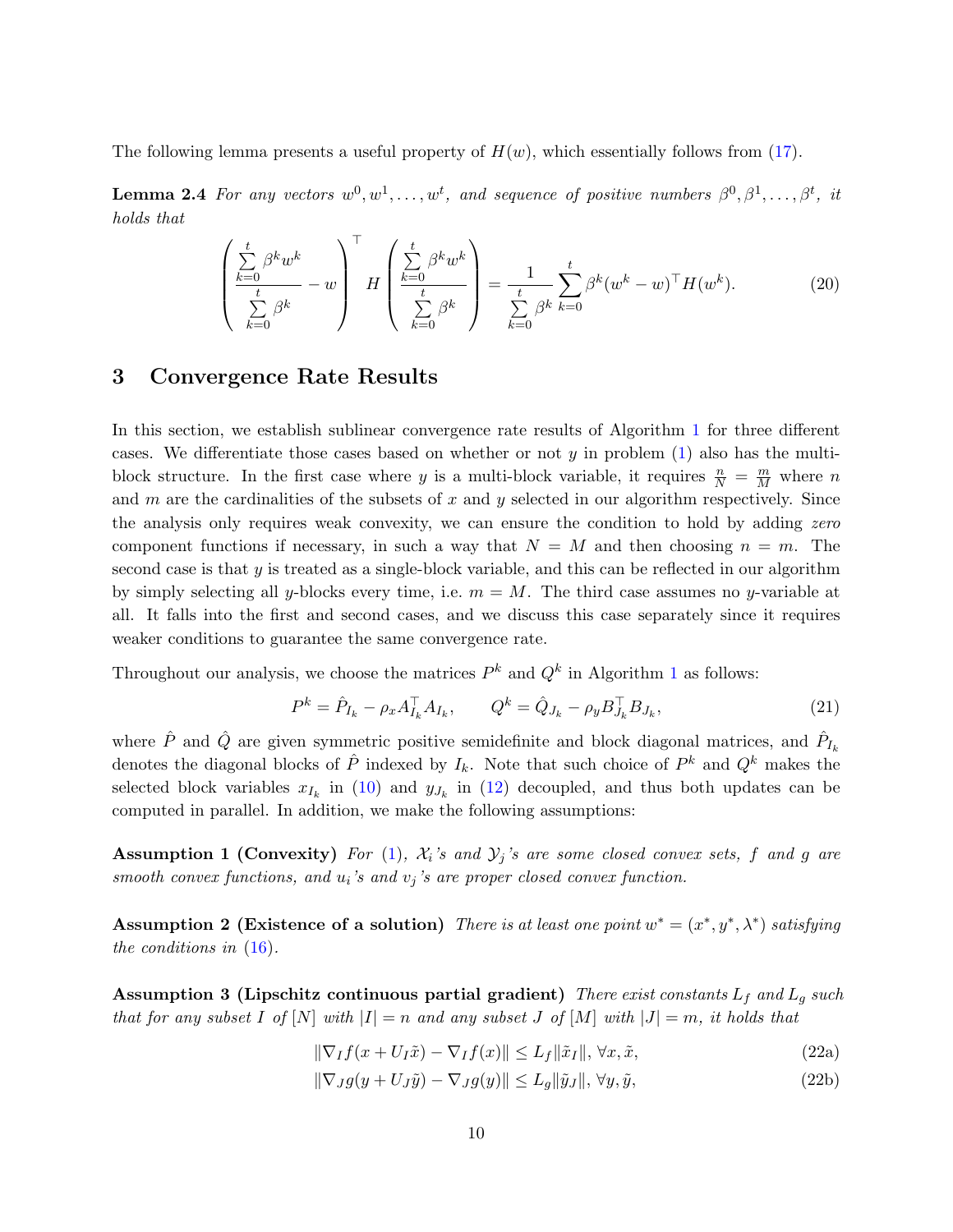where  $U_I\tilde{x}$  keeps the blocks of  $\tilde{x}$  that are indexed by I and zero elsewhere.

Before presenting the main convergence rate result, we first establish a few key lemmas.

**Lemma 3.1 (One-step analysis)** Let  $\{(x^k, y^k, r^k, \lambda^k)\}$  be the sequence generated from Algorithm [1](#page-7-0) with matrices  $P^k$  and  $Q^k$  defined as in [\(21\)](#page-9-0). Then the following inequalities hold

<span id="page-10-1"></span><span id="page-10-0"></span>
$$
\mathbb{E}_{I_k} \left[ F(x^{k+1}) - F(x) + (x^{k+1} - x)^{\top} (-A^{\top} \lambda^{k+1}) \right. \\
\left. + (\rho_x - \rho)(x^{k+1} - x)^{\top} A^{\top} r^{k+1} - \rho_x (x^{k+1} - x)^{\top} A^{\top} B (y^{k+1} - y^k) \right] \\
+ \mathbb{E}_{I_k} (x^{k+1} - x)^{\top} (\hat{P} - \rho_x A^{\top} A)(x^{k+1} - x^k) - \frac{L_f}{2} \mathbb{E}_{I_k} ||x^k - x^{k+1}||^2 \\
\leq \left( 1 - \frac{n}{N} \right) \left[ F(x^k) - F(x) + (x^k - x)^{\top} (-A^{\top} \lambda^k) + \rho_x (x^k - x)^{\top} A^{\top} r^k \right],
$$
\n(23)

and

<span id="page-10-2"></span>
$$
\mathbb{E}_{J_k} \left[ G(y^{k+1}) - G(y) + (y^{k+1} - y)^{\top} (-B^{\top} \lambda^{k+1}) + (\rho_y - \rho)(y^{k+1} - y)^{\top} B^{\top} r^{k+1} \right] \n+ \mathbb{E}_{J_k} (y^{k+1} - y)^{\top} (\hat{Q} - \rho_y B^{\top} B)(y^{k+1} - y^k) - \frac{L_g}{2} \mathbb{E}_{J_k} ||y^k - y^{k+1}||^2 \n- \left( 1 - \frac{m}{M} \right) \rho_y (y^k - y)^{\top} B^{\top} A (x^{k+1} - x^k) \n\leq \left( 1 - \frac{m}{M} \right) \left[ G(y^k) - G(y) + (y^k - y)^{\top} (-B^{\top} \lambda^k) + \rho_y (y^k - y)^{\top} B^{\top} r^k \right],
$$
\n(24)

where  $\mathbb{E}_{I_k}$  denotes expectation over  $I_k$  and conditional on all previous history.

Note that for any feasible point  $(x, y)$  (namely,  $x \in \mathcal{X}, y \in \mathcal{Y}$  and  $Ax + By = b$ ),

$$
Ax^{k+1} - Ax = \frac{1}{\rho}(\lambda^k - \lambda^{k+1}) - (By^{k+1} - b) + (By - b)
$$
  
= 
$$
\frac{1}{\rho}(\lambda^k - \lambda^{k+1}) - B(y^{k+1} - y)
$$
 (25)

and

$$
By^{k} - By = \frac{1}{\rho}(\lambda^{k-1} - \lambda^{k}) - (Ax^{k} - b) + (Ax - b)
$$
  
= 
$$
\frac{1}{\rho}(\lambda^{k-1} - \lambda^{k}) - A(x^{k} - x).
$$
 (26)

Then, using [\(18\)](#page-8-2) we have the following result.

**Lemma 3.2** For any feasible point  $(x, y)$  and integer t, it holds

<span id="page-10-3"></span>
$$
\sum_{k=0}^{t} (x^{k+1} - x)^{\top} A^{\top} B (y^{k+1} - y^k)
$$
\n
$$
= \frac{1}{\rho} \sum_{k=0}^{t} (\lambda^k - \lambda^{k+1})^{\top} B (y^{k+1} - y^k) - \frac{1}{2} \left( \|y^{t+1} - y\|_{B^{\top}B}^2 - \|y^0 - y\|_{B^{\top}B}^2 + \sum_{k=0}^{t} \|y^{k+1} - y^k\|_{B^{\top}B}^2 \right)
$$
\n
$$
(27)
$$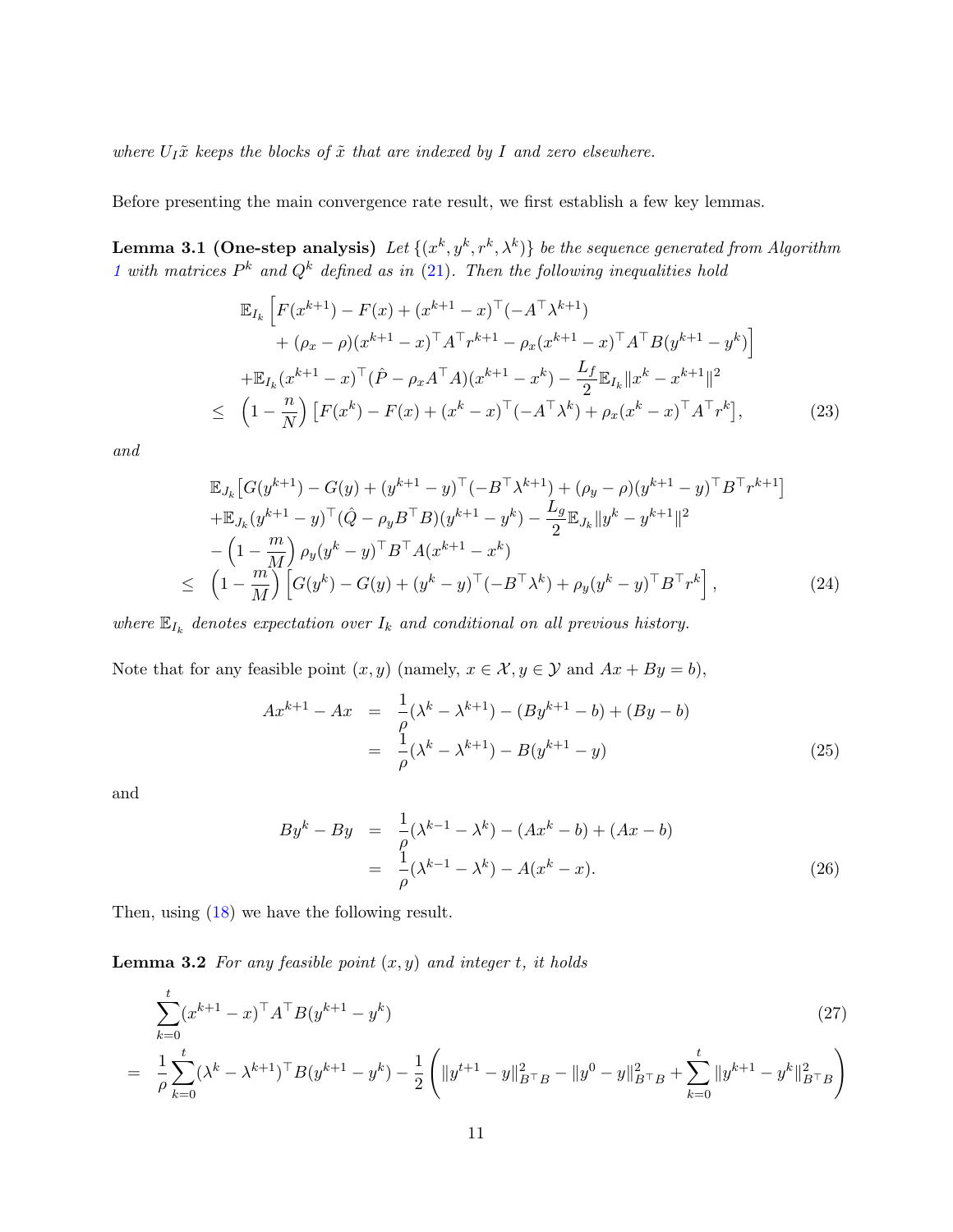<span id="page-11-2"></span>and

<span id="page-11-5"></span>
$$
\sum_{k=0}^{t} (y^{k} - y)^{\top} B^{\top} A (x^{k+1} - x^{k})
$$
\n
$$
= \frac{1}{\rho} \sum_{k=0}^{t} (\lambda^{k-1} - \lambda^{k})^{\top} A (x^{k+1} - x^{k}) + \frac{1}{2} \left( \|x^{0} - x\|_{A^{\top} A}^{2} - \|x^{t+1} - x\|_{A^{\top} A}^{2} + \sum_{k=0}^{t} \|x^{k+1} - x^{k}\|_{A^{\top} A}^{2} \right).
$$
\n(28)

<span id="page-11-3"></span>**Lemma 3.3** Given a continuous function h, for a random vector  $\hat{w} = (\hat{x}, \hat{y}, \hat{\lambda})$ , if for any feasible point  $w = (x, y, \lambda)$  that may depend on  $\hat{w}$ , we have

<span id="page-11-4"></span>
$$
\mathbb{E}\big[\Phi(\hat{x},\hat{y}) - \Phi(x,y) + (\hat{w} - w)^{\top}H(w)\big] \le \mathbb{E}[h(w)],\tag{29}
$$

then for any  $\gamma > 0$  and any optimal solution  $(x^*, y^*)$  to [\(1\)](#page-1-0) we also have

$$
\mathbb{E}\big[\Phi(\hat x,\hat y)-\Phi(x^*,y^*)+\gamma\|A\hat x+B\hat y-b\|\big]\leq \sup_{\|\lambda\|\leq\gamma}h(x^*,y^*,\lambda).
$$

Noting

$$
\Phi(x, y) - \Phi(x^*, y^*) + (w - w^*)^{\top} H(w^*) = \Phi(x, y) - \Phi(x^*, y^*) - (\lambda^*)^{\top} (Ax + By - b),
$$

we can easily show the following lemma by the optimality of  $(x^*, y^*, \lambda^*)$  and the Cauchy-Schwarz inequality.

**Lemma 3.4** Assume  $(x^*, y^*, \lambda^*)$  satisfies [\(16\)](#page-8-1). Then for any point  $(\hat{x}, \hat{y}) \in \mathcal{X} \times \mathcal{Y}$ , we have

<span id="page-11-0"></span>
$$
\Phi(\hat{x}, \hat{y}) - \Phi(x^*, y^*) \ge -\|\lambda^*\| \cdot \|A\hat{x} + B\hat{y} - b\|.
$$
\n(30)

The following lemma shows a connection between different convergence measures, and it can be simply proved by using [\(30\)](#page-11-0). If both w and  $\hat{w}$  are deterministic, it reduces to Lemma 2.4 in [\[15\]](#page-24-12).

<span id="page-11-1"></span>Lemma 3.5 Suppose that

$$
\mathbb{E}\big[\Phi(\hat{x},\hat{y}) - \Phi(x^*,y^*) + \gamma \|A\hat{x} + B\hat{y} - b\|\big] \le \epsilon.
$$

Then, we have

$$
\mathbb{E}\|A\hat{x}+B\hat{y}-b\|\leq\frac{\epsilon}{\gamma-\|\lambda^*\|}\text{ and }-\frac{\|\lambda^*\|\epsilon}{\gamma-\|\lambda^*\|}\leq\mathbb{E}\big[\Phi(\hat{x},\hat{y})-\Phi(x^*,y^*)\big]\leq\epsilon,
$$

where  $(x^*, y^*, \lambda^*)$  satisfies the optimality conditions in [\(16\)](#page-8-1), and we assume  $\|\lambda^*\| < \gamma$ .

The convergence analysis for Algorithm [1](#page-7-0) requires slightly different parameter settings under different structures. In fact, the underlying analysis and results also differ. To account for the differences, we present in the next three subsections the corresponding convergence results. The first one assumes there is no y part at all; the second case assumes a single block on the y side; the last one deals with the general case where the ratios  $n/N$  is assumed to be equal to  $m/M$ .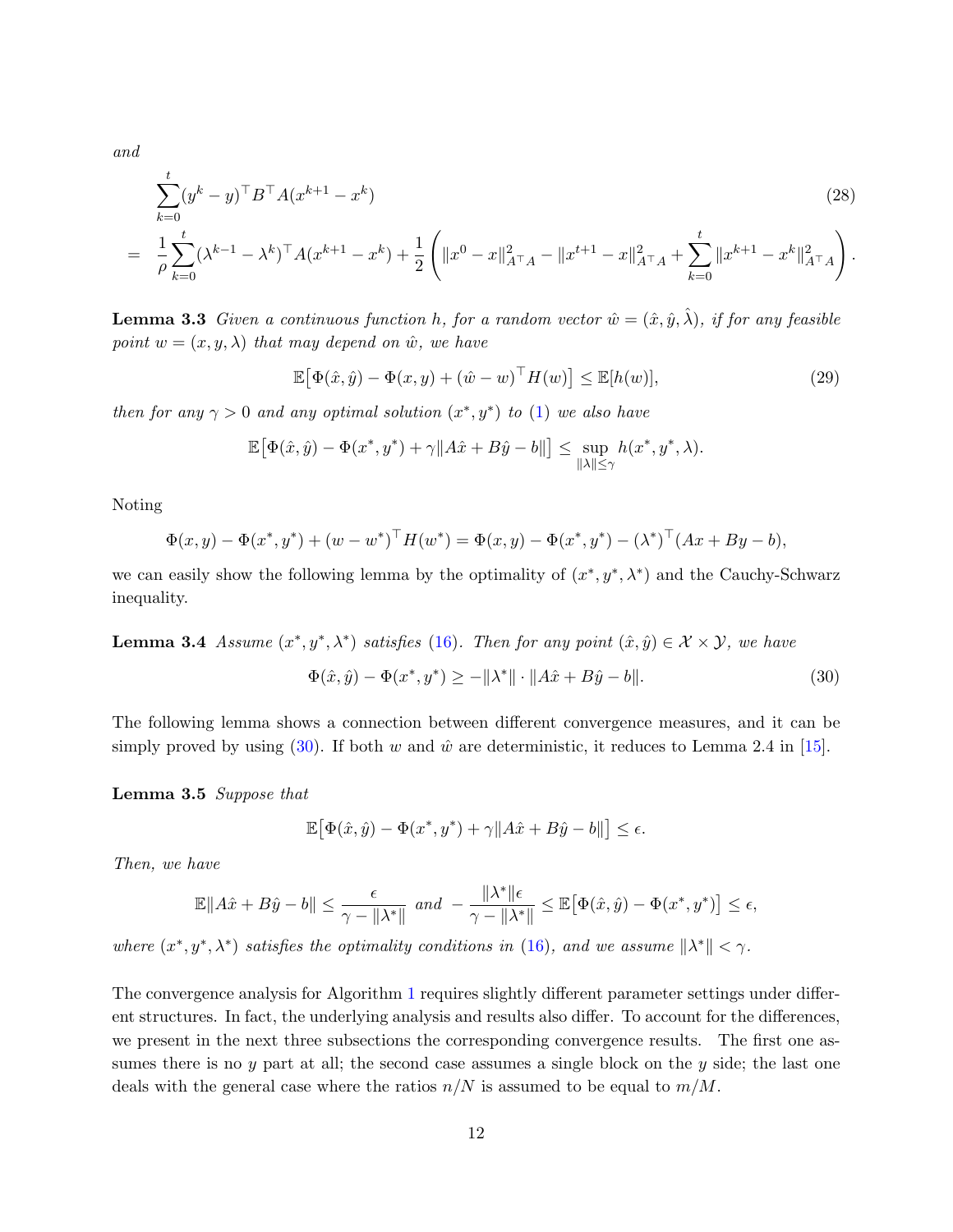#### <span id="page-12-6"></span><span id="page-12-0"></span>3.1 Multiple x blocks and no y variable

We first consider a special case with no y-variable, namely,  $q = v = 0$  and  $B = 0$  in [\(1\)](#page-1-0). This case has its own importance. It is a parallel block coordinate update version of the linearized augmented Lagrangian method (ALM).

<span id="page-12-5"></span>Theorem 3.6 (Sublinear ergodic convergence I) Assume  $g(y) = 0, v_i(y_i) = 0, \forall j$  and  $B = 0$ in [\(1\)](#page-1-0). Let  $\{(x^k, y^k, \lambda^k)\}\$ be the sequence generated from Algorithm [1](#page-7-0) with  $y^k \equiv y^0$ . Assume  $\frac{n}{N} = \theta$ ,  $\rho = \theta \rho_x$ , and

<span id="page-12-2"></span>
$$
P^k \succeq L_f I, \,\forall k. \tag{31}
$$

Let

$$
\hat{x}^{t} = \frac{x^{t+1} + \theta \sum_{k=1}^{t} x^{k}}{1 + \theta t}.
$$
\n(32)

Then, under Assumptions [1,](#page-9-2) [2](#page-9-3) and [3,](#page-9-4) we have

$$
\max \left\{ \left| \mathbb{E} \left[ F(\hat{x}^t) - F(x^*) \right] \right|, \left| \mathbb{E} \left[ A\hat{x}^t - b \right] \right\} \right\} \tag{33}
$$
\n
$$
\leq \frac{1}{1 + \theta t} \left[ (1 - \theta) \left( F(x^0) - F(x^*) + \rho_x \| r^0 \|^2 \right) + \frac{1}{2} \| x^0 - x^* \|^2_{\tilde{P}} + \frac{\max \{ (1 + \| \lambda^* \|)^2, 4 \| \lambda^* \|^2 \}}{2\rho_x} \right]
$$

where  $\tilde{P} = \hat{P} - \rho_x A^\top A$ , and  $(x^*, \lambda^*)$  is an arbitrary primal-dual solution.

If there is no coupled function f, [\(31\)](#page-12-2) indicates that we can even choose  $P^k = 0$  for all k, i.e. without proximal terms at all. Some caution is required here: in that case when  $I_k = [N], \forall k$ , the algorithm is not the Jacobian ADMM as discussed in [\[20\]](#page-24-9) since the block variables are still coupled in the augmented Lagrangian function. To make it parallelizable, a proximal term is needed. Then our result recovers the convergence of the proximal Jacobian ADMM introduced in [\[11\]](#page-23-5). In fact, the above theorem strengthens the convergence result in [\[11\]](#page-23-5) by establishing an  $O(1/t)$  rate of convergence in terms of the feasibility measure and the objective value.

#### <span id="page-12-1"></span>3.2 Multiple x blocks and a single y block

When the y-variable is simple to update, it could be beneficial to renew the whole of it at every iteration, such as the problem [\(3\)](#page-1-4). In this subsection, we consider the case that there are multiple x-blocks but a single y-block (or equivalently,  $m = M$ ), and we establish a sublinear convergence rate result with a different technique of dealing with the y-variable.

<span id="page-12-3"></span>Theorem 3.7 (Sublinear ergodic convergence II) Let  $\{(x^k, y^k, \lambda^k)\}\$ be the sequence gener-ated from Algorithm [1](#page-7-0) with  $m = M$  and  $\rho = \rho_y = \theta \rho_x$ , where  $\theta = \frac{n}{N} = \theta$ . Assume

<span id="page-12-4"></span>
$$
\hat{P} \succeq L_f I + \rho_x A^\top A, \qquad \hat{Q} \succeq \frac{L_g}{\theta} I + \left(\frac{\rho}{\theta^4} - \frac{\rho}{\theta^2} + \rho_y\right) B^\top B. \tag{34}
$$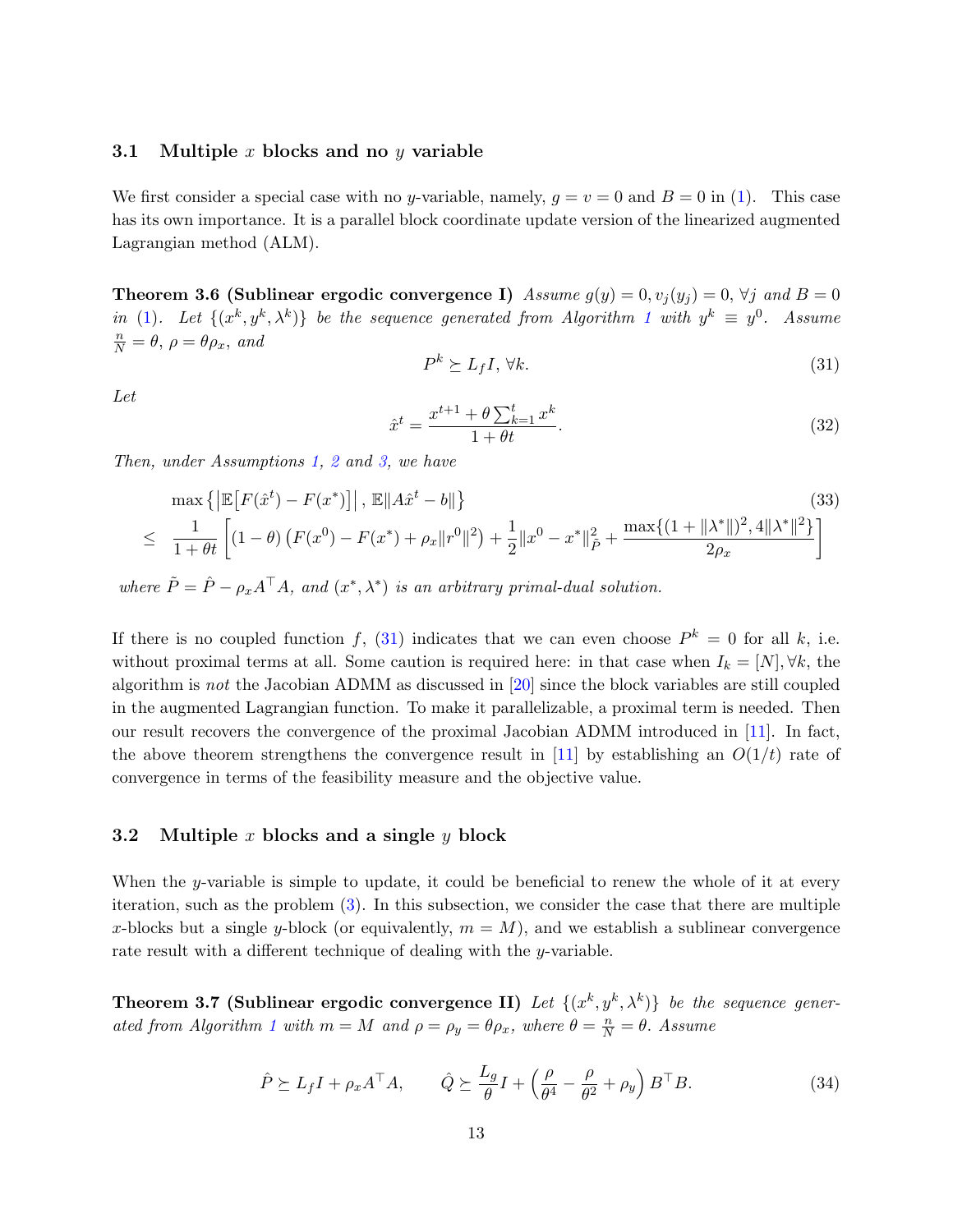Let

$$
\hat{x}^{t} = \frac{x^{t+1} + \theta \sum_{k=1}^{t} x^{k}}{1 + \theta t}, \quad \hat{y}^{t} = \frac{\tilde{y}^{t+1} + \theta \sum_{k=1}^{t} y^{k}}{1 + \theta t}
$$
\n(35)

where

$$
\tilde{y}^{t+1} = \underset{y \in \mathcal{Y}}{\arg \min} \langle \nabla g(y^t) - B^\top \lambda^t, y \rangle + v(y) + \frac{\rho_x}{2} \|Ax^{t+1} + By - b\|^2 + \frac{\theta}{2} \|y - y^t\|^2_{\hat{Q} - \rho_y B^\top B}.
$$
 (36)

Then, under Assumptions [1,](#page-9-2) [2](#page-9-3) and [3,](#page-9-4) we have

<span id="page-13-6"></span>
$$
\max \left\{ \left| \mathbb{E} \left[ \Phi(\hat{x}^t, \hat{y}^t) - \Phi(x^*, y^*) \right] \right|, \left| \mathbb{E} \| A \hat{x}^t + B \hat{y}^t - b \right| \right\} \tag{37}
$$
\n
$$
\leq \frac{1}{1 + \theta t} \left[ (1 - \theta) \left( \Phi(x^0, y^0) - \Phi(x^*, y^*) + \frac{\rho_x}{2} \| r^0 \|^2 \right) + \frac{1}{2} \| x^0 - x^* \|^2_{\hat{P}} + \frac{1}{2} \| y^0 - y^* \|^2_{\theta \bar{Q} + \rho_x B^\top B} + \frac{\max \{ (1 + \| \lambda^* \|)^2, 4 \| \lambda^* \|^2 \}}{2\rho_x} \right]
$$

where  $\tilde{Q} = \hat{Q} - \rho_y B^{\top} B$ , and  $(x^*, y^*, \lambda^*)$  is an arbitrary primal-dual solution.

**Remark 3.1** It is easy to see that if  $\theta = 1$ , the result in Theorem [3.7](#page-12-3) becomes exactly the same as that in Theorem [3.8](#page-13-1) below. In general, they are different because the conditions in  $(34)$  on  $\hat{P}$  and  $\hat{Q}$  are different from those in  $(39a)$ .

#### <span id="page-13-0"></span>3.3 Multiple  $x$  and  $y$  blocks

In this subsection, we consider the most general case where both  $x$  and  $y$  have multi-block structure. Assuming  $\frac{n}{N} = \frac{m}{M}$ , we can still have the  $O(1/t)$  convergence rate. The assumption can be made without losing generality, e.g., by adding zero components if necessary (which is essentially equivalent to varying the probabilities of the variable selection).

Theorem 3.8 (Sublinear ergodic convergence III) Let  $\{(x^k, y^k, \lambda^k)\}\;$  be the sequence generated from Algorithm [1](#page-7-0) with the parameters satisfying

<span id="page-13-5"></span><span id="page-13-4"></span><span id="page-13-3"></span><span id="page-13-2"></span><span id="page-13-1"></span>
$$
\rho = \frac{n\rho_x}{N} = \frac{m\rho_y}{M} > 0.
$$
\n(38)

Assume  $\frac{n}{N} = \frac{m}{M} = \theta$ , and  $\hat{P}, \hat{Q}$  satisfy one of the following conditions

$$
\hat{P} \succeq (2 - \theta) \left( \frac{1 - \theta}{\theta^2} + 1 \right) \rho_x A^\top A + L_f I, \qquad \hat{Q} \succeq \frac{(2 - \theta)}{\theta^2} \rho_y B^\top B + L_g I. \tag{39a}
$$

$$
\hat{P}_i \succeq (2 - \theta) \left( \frac{1 - \theta}{\theta^2} + 1 \right) n \rho_x A_i^{\top} A_i + L_f I, \forall i, \quad \hat{Q}_j \succeq \frac{(2 - \theta)}{\theta^2} m \rho_y B_j^{\top} B_j + L_g I, \forall j. \tag{39b}
$$

Let

$$
\hat{x}^t = \frac{x^{t+1} + \theta \sum_{k=1}^t x^k}{1 + \theta t}, \quad \hat{y}^t = \frac{y^{t+1} + \theta \sum_{k=1}^t y^k}{1 + \theta t}.
$$
\n(40)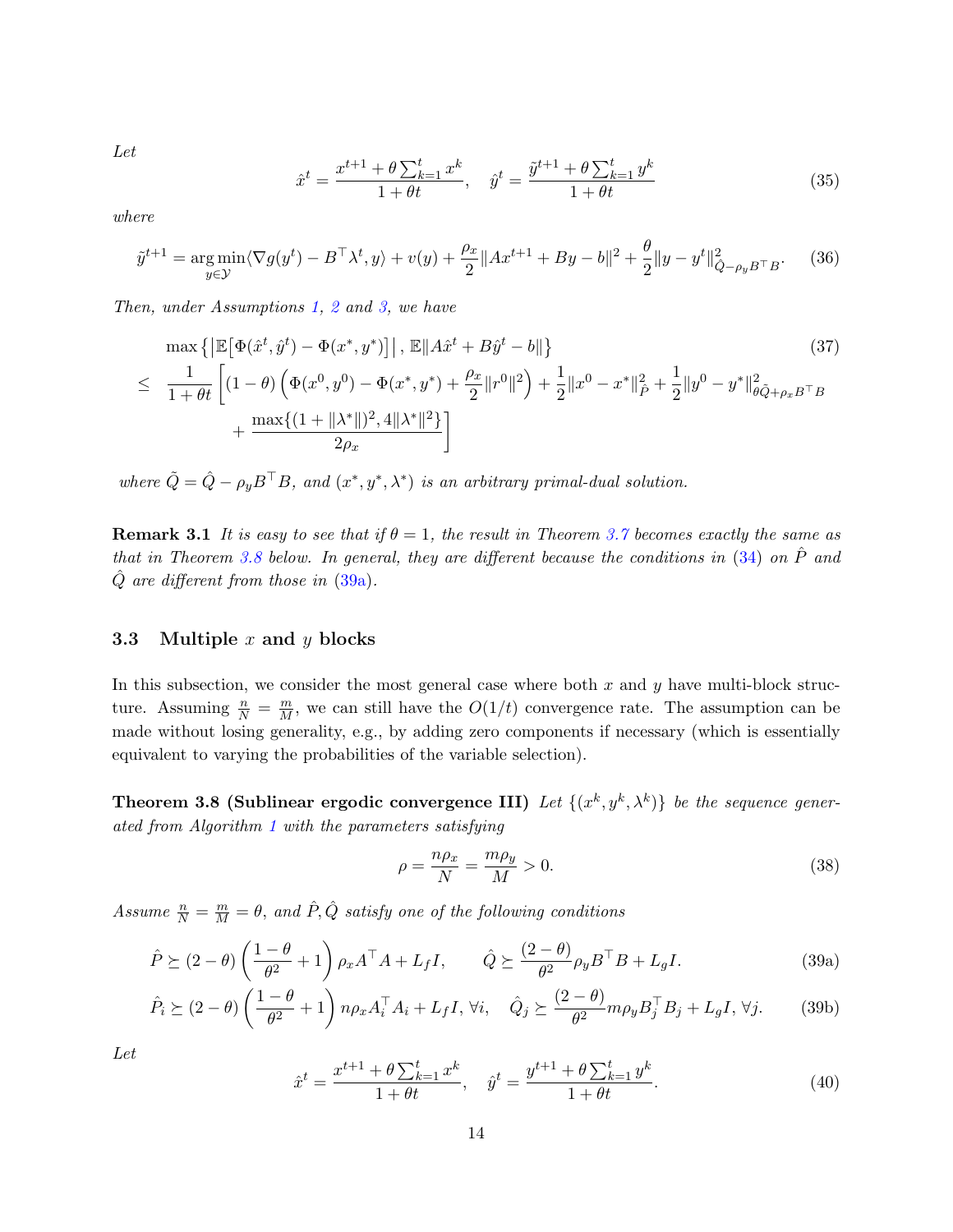<span id="page-14-2"></span>Then, under Assumptions [1,](#page-9-2) [2](#page-9-3) and [3,](#page-9-4) we have

$$
\max \left\{ \left| \mathbb{E} \left[ \Phi(\hat{x}^t, \hat{y}^t) - \Phi(x^*, y^*) \right] \right|, \left| \mathbb{E} \| A\hat{x}^t + B\hat{y}^t - b \right| \right\} \tag{41}
$$
\n
$$
\leq \frac{1}{1 + \theta t} \left[ (1 - \theta) \left( \Phi(x^0, y^0) - \Phi(x^*, y^*) + \rho_x \| r^0 \|^2 \right) + \frac{1}{2} \| x^0 - x^* \|^2_{\tilde{P}} + \frac{1}{2} \| y^0 - y^* \|^2_{\tilde{Q}} \right.
$$
\n
$$
+ \frac{\max \{ (1 + \| \lambda^* \|)^2, 4 \| \lambda^* \|^2 \}}{2\rho_x} \right]
$$

where  $\tilde{P} = \hat{P} - \theta \rho_x A^\top A$ , and  $(x^*, y^*, \lambda^*)$  is an arbitrary primal-dual solution.

**Remark 3.2** When  $N = M = 1$ , the two conditions in [\(39\)](#page-13-3) become the same. However, in general, neither of the two conditions in [\(39\)](#page-13-3) implies the other one. Roughly speaking, for the case of  $n \approx N$ and  $m \approx M$ , the one in [\(39a\)](#page-13-2) can be weaker, and for the case of  $n \ll N$  and  $m \ll M$ , the one in  $(39b)$  is more likely weaker. In addition,  $(39b)$  provides an explicit way to choose block diagonal P and  $\hat{Q}$  by simply setting  $\hat{P}_i$  and  $\hat{Q}_j$ 's to the lower bounds there.

# <span id="page-14-0"></span>4 Randomized Primal-Dual Coordinate Approach for Stochastic Programming

In this section, we extend our method to solve a stochastic optimization problem where the objective function involves an expectation. Specifically, we assume the coupled function to be in the form of  $f(x) = \mathbb{E}_{\xi} f_{\xi}(x)$  where  $\xi$  is a random vector. For simplicity we assume  $g = v = 0$ , namely, we consider the following problem

<span id="page-14-1"></span>
$$
\min_{x} \mathbb{E}_{\xi} f_{\xi}(x) + \sum_{i=1}^{N} u_i(x_i),
$$
\n
$$
\text{s.t. } \sum_{i=1}^{N} A_i x_i = b, \ x_i \in \mathcal{X}_i, \ i = 1, 2, ..., N. \tag{42}
$$

One can easily extend our analysis to the case where  $q \neq 0, v \neq 0$  and g is also stochastic. An example of [\(42\)](#page-14-1) is the penalized and constrained regression problem [\[27\]](#page-25-8) that includes [\(2\)](#page-1-1) as a special case.

Due to the expectation form of  $f$ , it is natural that the exact gradient of  $f$  is not available or very expensive to compute. Instead, we assume that its stochastic gradient is readily accessible. By some slight abuse of the notation, we denote

<span id="page-14-3"></span>
$$
w = \begin{bmatrix} x \\ \lambda \end{bmatrix}, \quad H(w) = \begin{bmatrix} -A^{\top} \lambda \\ Ax - b \end{bmatrix}.
$$
 (43)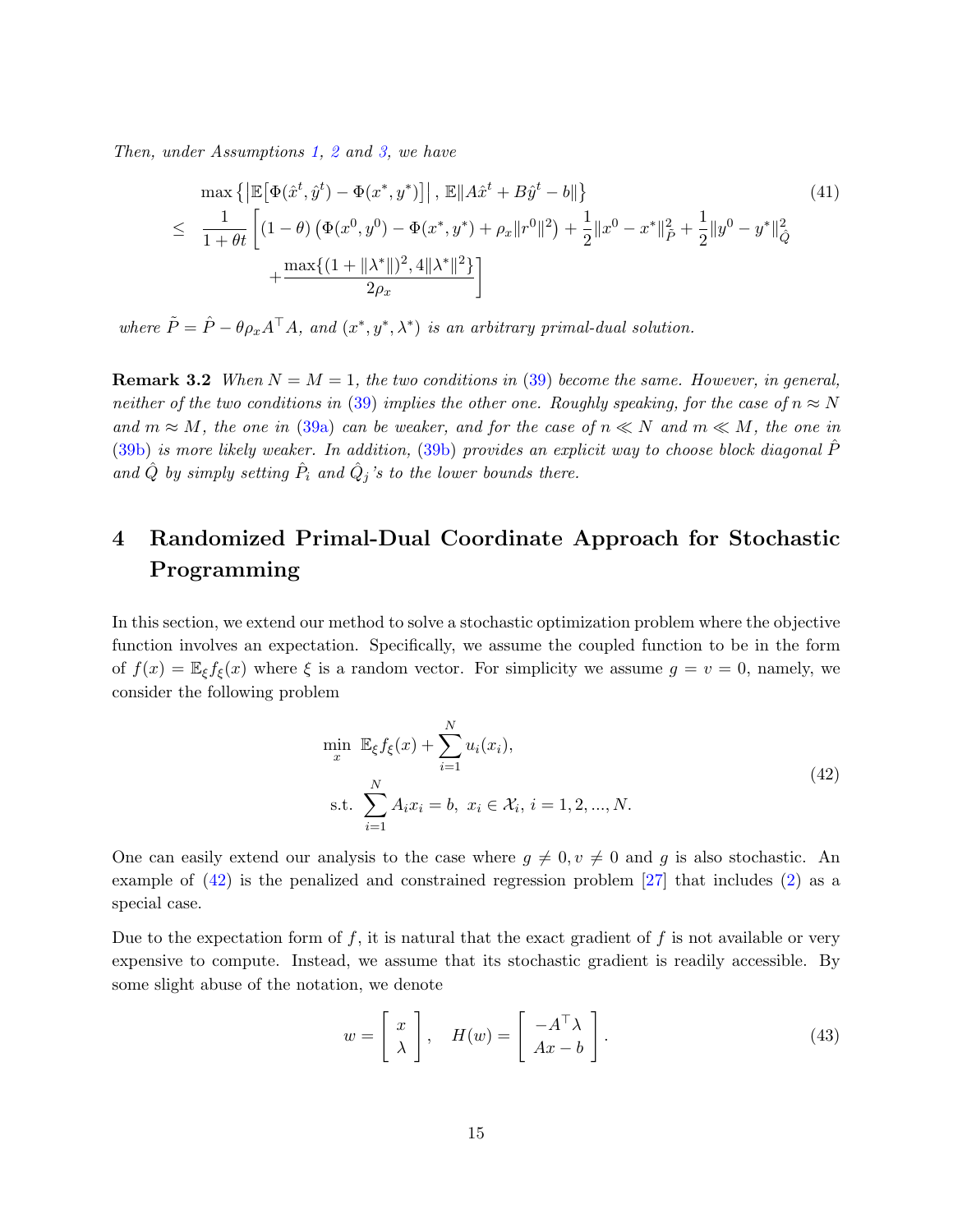<span id="page-15-3"></span>A point  $x^*$  is a solution to [\(42\)](#page-14-1) if and only if there exists  $\lambda^*$  such that

$$
F(x) - F(x^*) + (w - w^*)^{\top} H(w^*) \ge 0, \forall w,
$$
\n(44a)

$$
Ax^* = b, \ x^* \in \mathcal{X}.\tag{44b}
$$

Modifying Algorithm [1](#page-7-0) to  $(42)$ , we present the stochastic primal-dual coordinate update method of multipliers, summarized in Algorithm [2,](#page-15-0) where  $G^k$  is a stochastic approximation of  $\nabla f(x^k)$ . The strategy of block coordinate update with stochastic gradient information was first proposed in [\[10,](#page-23-11) [46\]](#page-26-6), which considered problems without linear constraint.

Algorithm 2: Randomized Primal-Dual Block Coordinate Update Method for Stochastic Programming (RPDBUS)

<span id="page-15-0"></span>**1** Initialization: choose  $x^0$ ,  $\lambda^0$  and set parameters  $\rho$ ,  $\alpha_k$ 's 2 for  $k = 0, 1, ...$  do Randomly select  $I_k \subset [N]$  with  $|I_k| = n$  according to (U). 4 Let  $x_i^{k+1} = x_i^k$ ,  $\forall i \notin I_k$ , and for  $I = I_k$ , do the update  $x_I^{k+1} = \argmin_{x_I \in \mathcal{X}_I}$  $\langle G_I^k - A_I^{\top} \lambda^k, x_I \rangle + u_I(x_I) + \frac{\rho}{2} ||A_I(x_I - x_I^k) + r^k||^2 + \frac{1}{2}$  $\frac{1}{2} \|x_I - x_I^k\|_{P^k + \frac{I}{\alpha_k}}^2$  $(45)$ Update the residual  $r^{k+1} = r^k + A_I(x_I^{k+1} - x_I^k)$ . <sup>5</sup> Update the multiplier by  $\lambda^{k+1} = \lambda^k - \left(1 - \frac{(N-n)\alpha_{k+1}}{N}\right)$  $N\alpha_k$  $\Big)$   $\rho r^{k+1}$ . (46)

We make the following assumption on the stochastic gradient  $G^k$ .

**Assumption 4** Let  $\delta^k = G^k - \nabla f(x^k)$ . There exists a constant  $\sigma$  such that for all k,

<span id="page-15-4"></span><span id="page-15-1"></span>
$$
\mathbb{E}[\delta^k \,|\, x^k] = 0,\tag{47a}
$$

$$
\mathbb{E}\|\delta^k\|^2 \le \sigma^2. \tag{47b}
$$

Following the proof of Lemma [3.1](#page-10-0) and also noting

$$
\mathbb{E}_{I_k} \left[ (x_{I_k} - x_{I_k}^{k+1})^\top \delta_{I_k}^k \, | \, x^k \right] = \mathbb{E}_{I_k} (x^k - x^{k+1})^\top \delta^k,\tag{48}
$$

we immediately have the following result.

**Lemma 4.1 (One-step analysis)** Let  $\{(x^k, r^k, \lambda^k)\}\)$  be the sequence generated from Algorithm [2](#page-15-0) where  $P^k$  is given in [\(21\)](#page-9-0) with  $\rho_x = \rho$ . Then

<span id="page-15-2"></span>
$$
\mathbb{E}_{I_k}[F(x^{k+1}) - F(x) + (x^{k+1} - x)^{\top}(-A^{\top}\lambda^k) + \rho(x^{k+1} - x)^{\top}A^{\top}r^{k+1}]
$$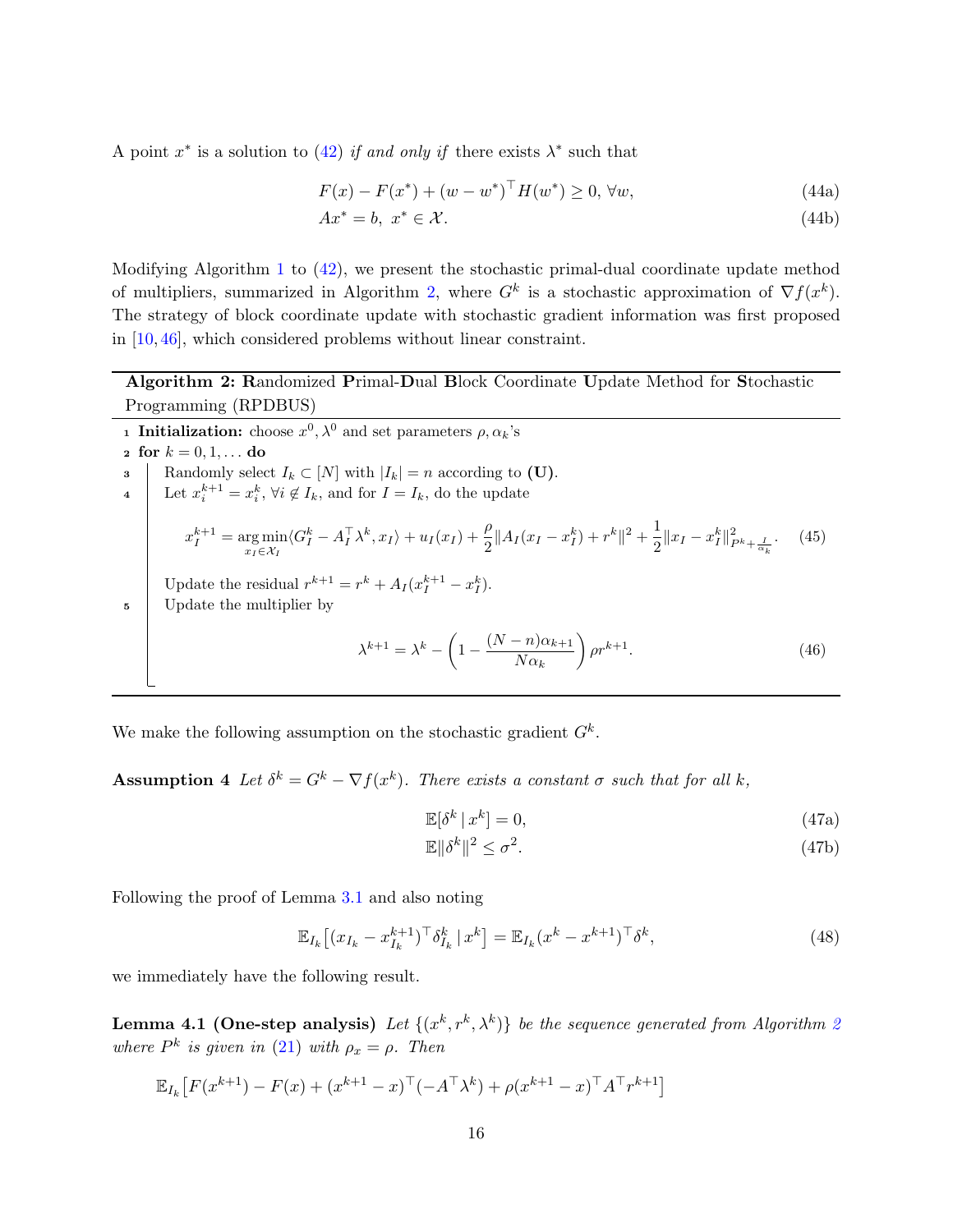$$
+\mathbb{E}_{I_k}(x^{k+1}-x)^{\top} \left(\hat{P} - \rho A^{\top} A + \frac{I}{\alpha_k}\right) (x^{k+1}-x^k) - \frac{L_f}{2} \mathbb{E}_{I_k} \|x^k - x^{k+1}\|^2 + \mathbb{E}_{I_k} (x^{k+1}-x^k)^{\top} \delta^k
$$
  
\n
$$
\leq \left(1 - \frac{n}{N}\right) \left[F(x^k) - F(x) + (x^k - x)^{\top} (-A^{\top} \lambda^k) + \rho (x^k - x)^{\top} A^{\top} r^k\right].
$$
\n(49)

The following theorem is a key result, from which we can choose appropriate  $\alpha_k$  to obtain the  $O(1/\sqrt{t})$  convergence rate.

<span id="page-16-4"></span>**Theorem 4.2** Let  $\{(x^k, \lambda^k)\}\)$  be the sequence generated from Algorithm [2.](#page-15-0) Let  $\theta = \frac{n}{N}$  $\frac{n}{N}$  and denote

<span id="page-16-1"></span><span id="page-16-0"></span>
$$
\beta_k = \frac{\alpha_k}{\left(1 - \frac{\alpha_k(1-\theta)}{\alpha_{k-1}}\right)\rho}, \forall k.
$$

Assume  $\alpha_k > 0$  is nonincreasing, and

$$
Ax^0 = b, \quad \lambda^0 = 0,\tag{50a}
$$

$$
\hat{P} \succeq L_f I + \rho A^\top A,\tag{50b}
$$

$$
\frac{\alpha_{k-1}\beta_k}{2\alpha_k} + \frac{(1-\theta)\beta_{k+1}}{2} - \frac{\alpha_k\beta_{k+1}}{2\alpha_{k+1}} - \frac{(1-\theta)\beta_k}{2} \ge 0, \forall k
$$
\n(50c)

$$
\frac{\alpha_t}{2\rho} \ge \left| \frac{\alpha_{t-1}\beta_t}{\alpha_t} - (1-\theta)\beta_t - \frac{\alpha_t}{\rho} \right|, \text{ for some } t. \tag{50d}
$$

Let

<span id="page-16-2"></span>
$$
\hat{x}^{t} = \frac{\alpha_{t+1}x^{t+1} + \theta \sum_{k=1}^{t} \alpha_k x^k}{\alpha_{t+1} + \theta \sum_{k=1}^{t} \alpha_k}.
$$
\n(51)

Then, under Assumptions [1,](#page-9-2) [2,](#page-9-3) [3](#page-9-4) and  $\lambda$ , we have

<span id="page-16-3"></span>
$$
(\alpha_{t+1} + \theta \sum_{k=1}^{t} \alpha_k) \mathbb{E} [F(\hat{x}^t) - F(x^*) + \gamma ||A\hat{x}^t - b||]
$$
  
\n
$$
\leq (1 - \theta)\alpha_0 [F(x^0) - F(x^*)] + \frac{\alpha_0}{2} ||x^0 - x^*||^2_{\hat{P} - \rho A^\top A} + \frac{1}{2} ||x^0 - x^*||^2
$$
  
\n
$$
+ \left| \frac{\alpha_0 \beta_1}{2\alpha_1} - \frac{(1 - \theta)\beta_1}{2} \right| \gamma^2 + \sum_{k=0}^{t} \frac{\alpha_k^2}{2} \mathbb{E} ||\delta^k||^2.
$$
 (52)

The following proposition gives sublinear convergence rate of Algorithm [2](#page-15-0) by specifying the values of its parameters. The choice of  $\alpha_k$  depends on whether we fix the total number of iterations.

<span id="page-16-5"></span>**Proposition 4.3** Let  $\{(x^k, \lambda^k)\}\)$  be the sequence generated from Algorithm [2](#page-15-0) with  $P^k$  given in [\(21\)](#page-9-0),  $\hat{P}$  satisfying [\(50b\)](#page-16-0), and the initial point satisfying  $Ax^0 = b$  and  $\lambda^0 = 0$ . Let  $C_0$  be

$$
C_0 = (1 - \theta)\alpha_0 \left[ F(x^0) - F(x^*) \right] + \frac{1}{2} \|x^0 - x^*\|_{D_x}^2 + \frac{\alpha_0}{2\rho} \max\{ (1 + \| \lambda^* \|)^2, 4 \| \lambda^* \|^2 \},\tag{53}
$$

where  $(x^*, \lambda^*)$  is a primal-dual solution, and  $D_x := \alpha_0(\hat{P} - \rho A^\top A) + I$ .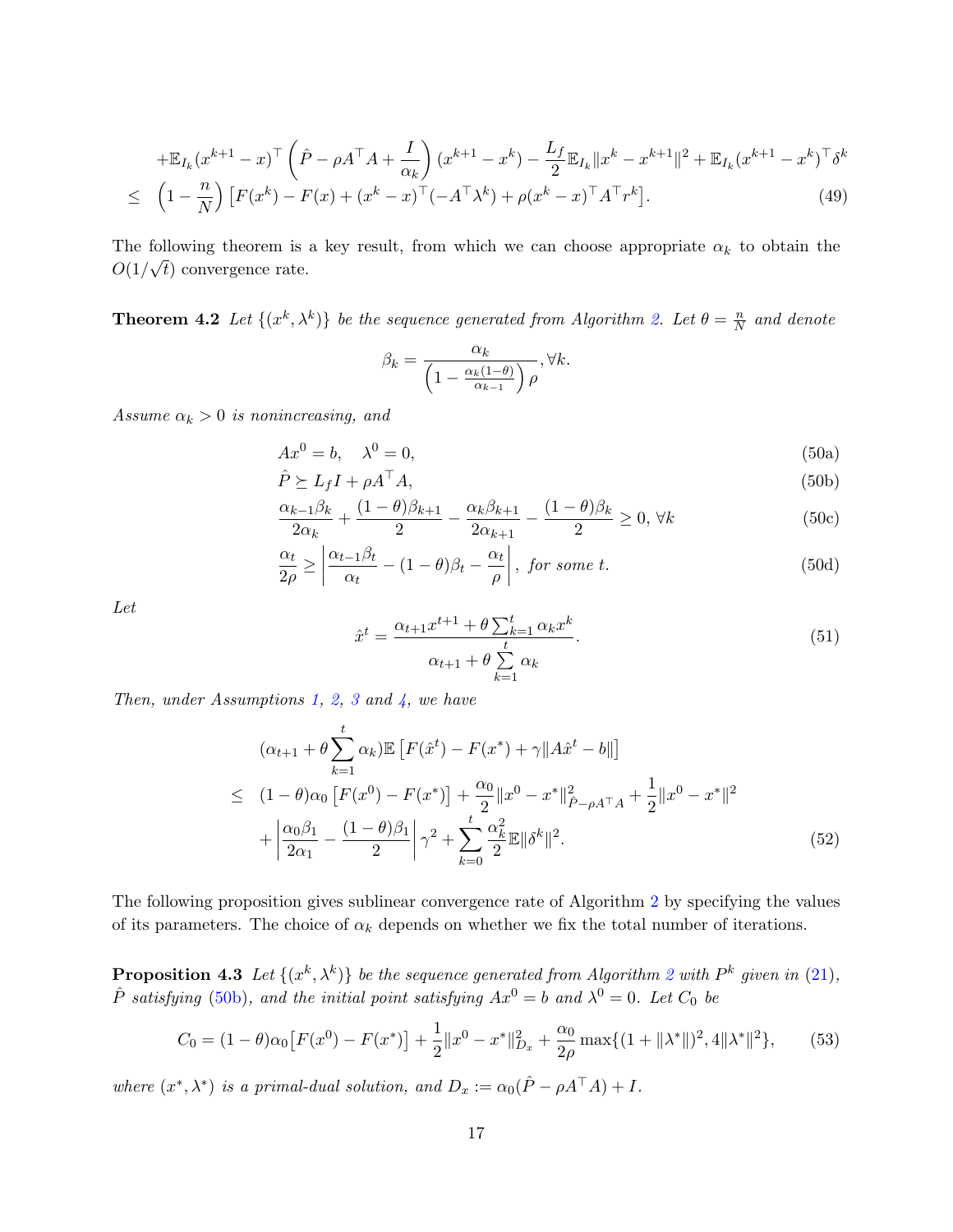1. If  $\alpha_k = \frac{\alpha_0}{\sqrt{k}}, \forall k \ge 1$  for a certain  $\alpha_0 > 0$ , then for  $t \ge 2$ ,

<span id="page-17-0"></span>
$$
\max\left\{\left|\mathbb{E}[F(\hat{x}^t) - F(x^*)]\right|, \mathbb{E}\|A\hat{x}^t - b\|\right\} \le \frac{C_0}{\theta\alpha_0\sqrt{t}} + \frac{\alpha_0(\log t + 2)\sigma^2}{2\theta\sqrt{t}}.\tag{54}
$$

2. If the number of maximum number of iteration is fixed a priori, then by choosing  $\alpha_k =$  $\frac{\alpha_0}{\sqrt{t}}, \forall k \ge 1$  with any given  $\alpha_0 > 0$ , we have

<span id="page-17-1"></span>
$$
\max\left\{ \left| \mathbb{E}[F(\hat{x}^t) - F(x^*)] \right|, \left| \mathbb{E}[A\hat{x}^t - b] \right| \right\} \le \frac{C_0}{\theta \alpha_0 \sqrt{t}} + \frac{\alpha_0 \sigma^2}{\theta \sqrt{t}}.
$$
\n(55)

*Proof.* When  $\alpha_k = \frac{\alpha_0}{\sqrt{k}}$ , we can show that [\(50c\)](#page-16-1) and [\(50d\)](#page-16-2) hold for  $t \geq 2$ ; see Appendix [A.3.](#page-5-2) Hence, the result in [\(54\)](#page-17-0) follows from [\(52\)](#page-16-3), the convexity of F, Lemma [3.5](#page-11-1) with  $\gamma = \max\{1 + ||\lambda^*||, 2||\lambda^*||\},$ and the inequalities

$$
\sum_{k=1}^{t} \frac{1}{\sqrt{k}} \ge \sqrt{t}, \quad \sum_{k=1}^{t} \frac{1}{k} \le \log t + 1.
$$

When  $\alpha_k$  is a constant, the terms on the left hand side of [\(50c\)](#page-16-1) and on the right hand side of [\(50d\)](#page-16-2) are both zero, so they are satisfied. Hence, the result in [\(55\)](#page-17-1) immediately follows by noting  $\sum_{k=1}^{t} \alpha_k = \alpha_0 \sqrt{t}$  and  $\sum_{k=0}^{t} \alpha_k^2 \leq 2\alpha_0^2$ .

The sublinear convergence result of Algorithm [2](#page-15-0) can also be shown if  $f$  is nondifferentiable convex and Lipschitz continuous. Indeed, if  $f$  is Lipschtiz continuous with constant  $L_c$ , i.e.,

$$
||f(x) - f(y)|| \le L_c ||x - y||, \,\forall x, y,
$$

then  $\|\tilde{\nabla}f(x)\| \leq L_c$ ,  $\forall x$ , where  $\tilde{\nabla}f(x)$  is a subgradient of f at x. Hence,

$$
\mathbb{E}_{I_k}(x_{I_k} - x_{I_k}^{k+1})^{\top} \tilde{\nabla}_{I_k} f(x^k) \n= \mathbb{E}_{I_k}(x_{I_k} - x_{I_k}^k)^{\top} \tilde{\nabla}_{I_k} f(x^k) + \mathbb{E}_{I_k}(x_{I_k}^k - x_{I_k}^{k+1})^{\top} \tilde{\nabla}_{I_k} f(x^k) \n= \frac{n}{N} (x - x^k)^{\top} \tilde{\nabla} f(x^k) + \mathbb{E}_{I_k}(x^k - x^{k+1})^{\top} \tilde{\nabla} f(x^{k+1}) + \mathbb{E}_{I_k}(x^k - x^{k+1})^{\top} (\tilde{\nabla} f(x^k) - \tilde{\nabla} f(x^{k+1})) \n\leq \frac{n}{N} (f(x) - f(x^k)) + \mathbb{E}_{I_k}[f(x^k) - f(x^{k+1})] + \mathbb{E}_{I_k}(x^k - x^{k+1})^{\top} (\tilde{\nabla} f(x^k) - \tilde{\nabla} f(x^{k+1})) \n= \frac{n - N}{N} (f(x) - f(x^k)) + \mathbb{E}_{I_k}[f(x) - f(x^{k+1})] + \mathbb{E}_{I_k}(x^k - x^{k+1})^{\top} (\tilde{\nabla} f(x^k) - \tilde{\nabla} f(x^{k+1})).
$$

Now following the proof of Lemma [3.1,](#page-10-0) we can have a result similar to [\(49\)](#page-15-2), and then through the same arguments as those in the proof of Theorem [4.2,](#page-16-4) we can establish sublinear convergence rate of  $O(1/\sqrt{t})$ .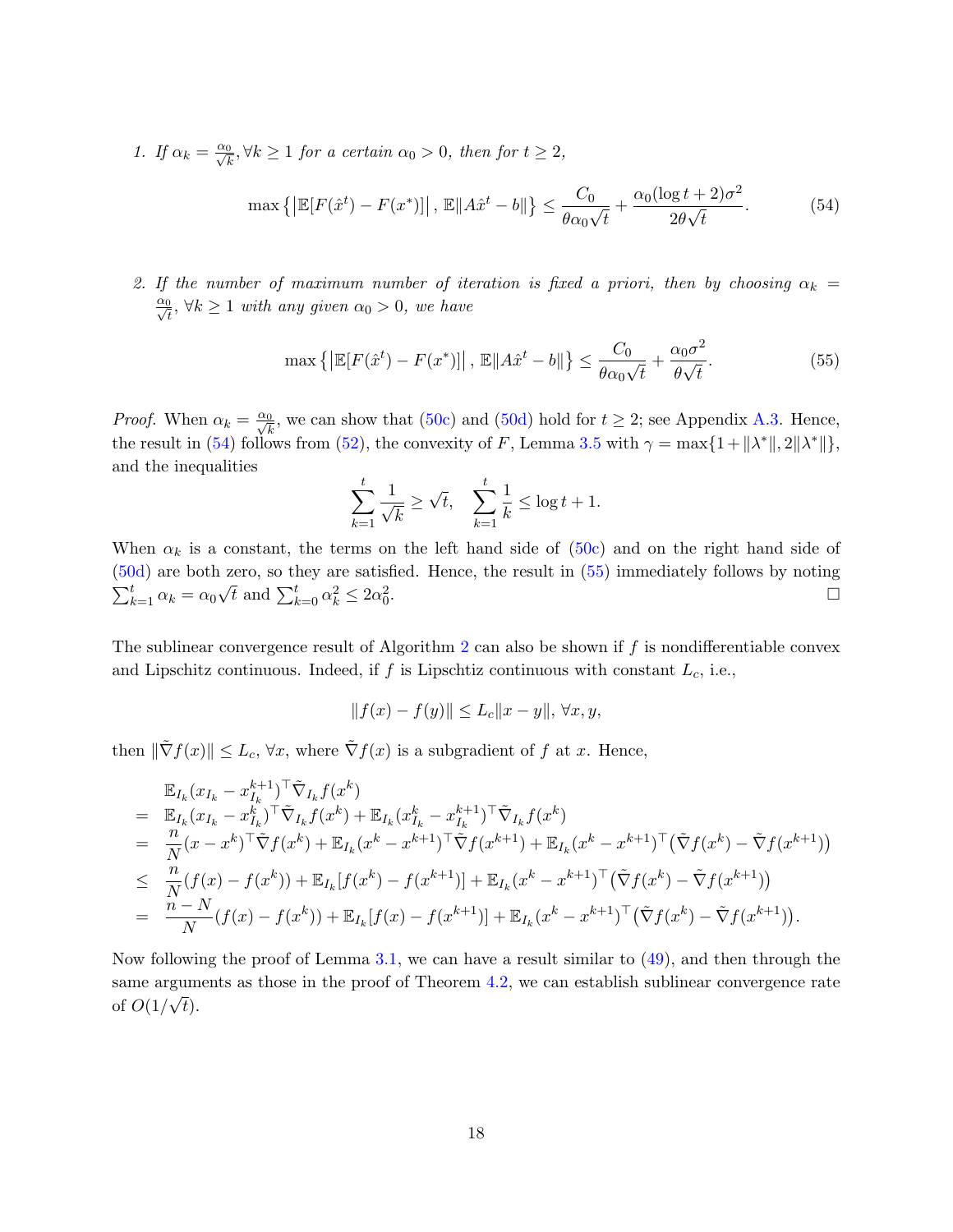

<span id="page-18-2"></span>Figure 1: Nearly linear speed-up performance of the proposed primal-dual method for solving [\(56\)](#page-18-1) on a 4-core machine. Left: distance of objective to optimal value  $|F(x^k) - F(x^*)|$ ; Right: violation of feasibility  $||Ax^{k} - b||$ .

### <span id="page-18-0"></span>5 Numerical Experiments

In this section, we test the proposed randomized primal-dual method on solving the nonnegativity constrained quadratic programming (NCQP):

<span id="page-18-1"></span>
$$
\min_{x \in \mathbb{R}^n} F(x) \equiv \frac{1}{2} x^\top Q x + c^\top x, \text{ s.t. } Ax = b, x_i \ge 0, i = 1, ..., n,
$$
\n(56)

where  $A \in \mathbb{R}^{m \times n}$ , and  $Q \in \mathbb{R}^{n \times n}$  is a symmetric positive semidefinite (PSD) matrix. There is no yvariable, and it falls into the case in Theorem [3.6.](#page-12-5) We perform two experiments on a Macbook Pro with 4 cores. The first experiment demonstrates the parallelization performance of the proposed method, and the second one compares it to other methods.

**Parallelization.** This test is to illustrate the power unleashed in our new method, which is flexible in terms of parallel and distributive computing. We set  $m = 200, n = 2000$  and generate  $Q = HH^{\top}$ , where the components of  $H \in \mathbb{R}^{n \times n}$  follow the standard Gaussian distribution. The matrix A and vectors  $b, c$  are also randomly generated. We treat every component of x as one block, and at every iteration we select and update  $p$  blocks, where  $p$  is the number of used cores. Figure [1](#page-18-2) shows the running time by using 1, 2, and 4 cores, where the optimal value  $F(x^*)$  is obtained by calling Matlab function quadprog with tolerance  $10^{-16}$ . From the figure, we see that our proposed method achieves nearly linear speed-up.

Comparison to other methods. In this experiment, we compare the proposed method to the linearized ALM and the cyclic linearized ADMM methods. We set  $m = 1000$ ,  $n = 5000$  and generate  $Q = HH^{\top}$ , where the components of  $H \in \mathbb{R}^{n \times (n-50)}$  follow standard Gaussian distribution. Note that Q is singular, and thus [\(56\)](#page-18-1) is not strongly convex. We partition the variable into 100 blocks, each with 50 components. At each iteration of our method, we randomly select one block variable to update. Figure [2](#page-19-1) shows the performance by the three compared methods, where one epoch is equivalent to updating 100 blocks once. From the figure, we see that our proposed method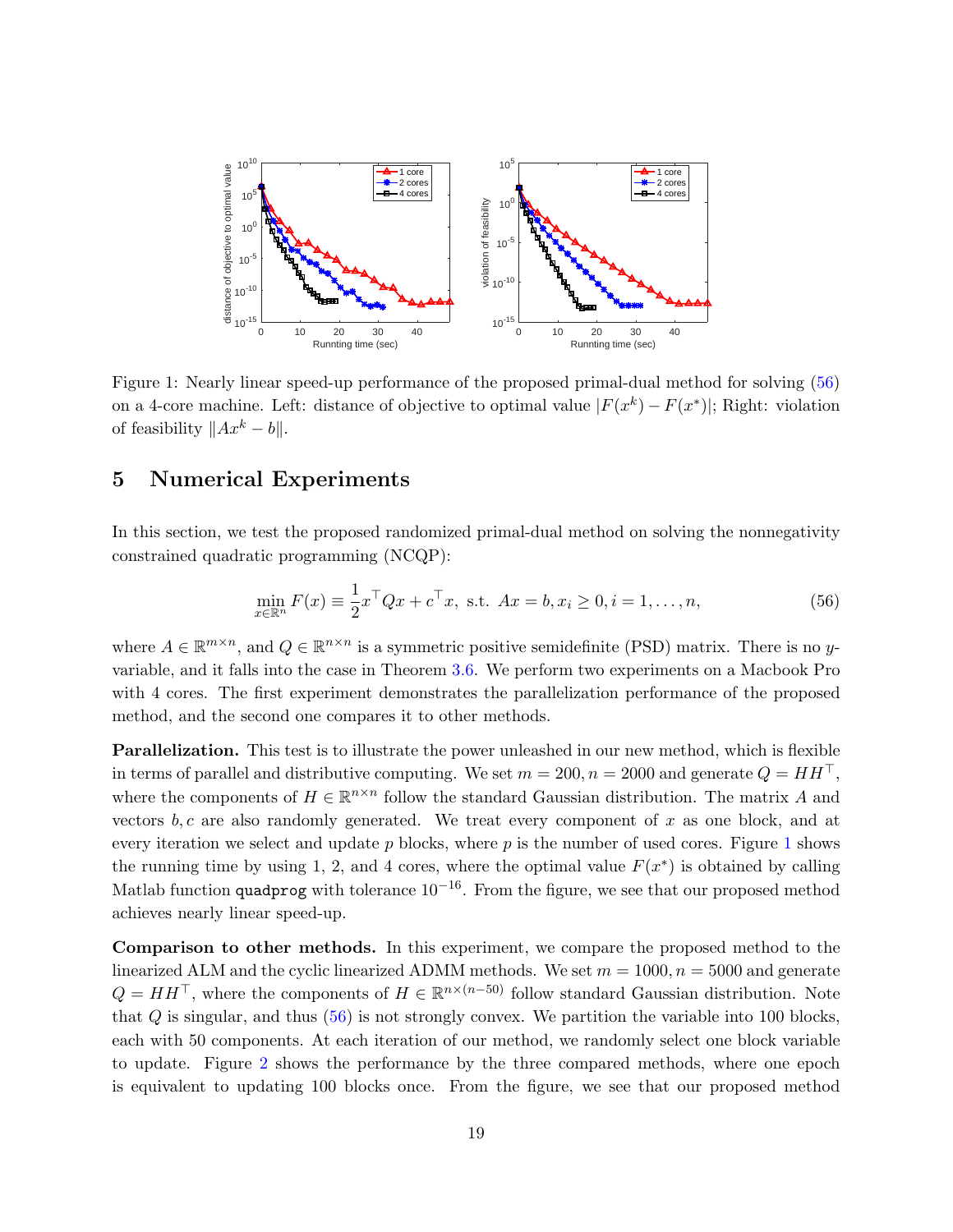<span id="page-19-3"></span>

<span id="page-19-1"></span>Figure 2: Comparison of the proposed method (RPDBU) to the linearized augmented Lagrangian method (L-ALM) and the cyclic linearized alternating direction method of multipliers (L-ADMM) on solving the nonnegativity constrained quadratic programming [\(56\)](#page-18-1). Left: distance of objective to optimal value  $|F(x^k) - F(x^*)|$ ; Right: violation of feasibility  $||Ax^k - b||$ .

is comparable to the cyclic linearized ADMM and significantly better than the linearized ALM. Although the cyclic ADMM performs well on this example, in general it can diverge if the problem has more than two blocks; see [\[4\]](#page-23-4).

### <span id="page-19-0"></span>6 Connections to Existing Methods

In this section, we discuss how Algorithms [1](#page-7-0) and [2](#page-15-0) are related to several existing methods in the literature, and we also compare their convergence results. It turns out that the proposed algorithms specialize to several known methods or their variants in the literature under various specific conditions. Therefore, our convergence analysis recovers some existing results as special cases, as well as provides new convergence results for certain existing algorithms such as the Jacobian proximal parallel ADMM and the primal-dual scheme in [\(9\)](#page-5-1).

#### 6.1 Randomized proximal coordinate descent

The randomized proximal coordinate descent (RPCD) was proposed in [\[35\]](#page-25-9), where smooth convex optimization problems are considered. It was then extended in [\[33,](#page-25-10) [38\]](#page-25-11) to deal with nonsmooth problems that can be formulated as

<span id="page-19-2"></span>
$$
\min_{x} f(x_1, \cdots, x_N) + \sum_{i=1}^{N} u_i(x_i),
$$
\n(57)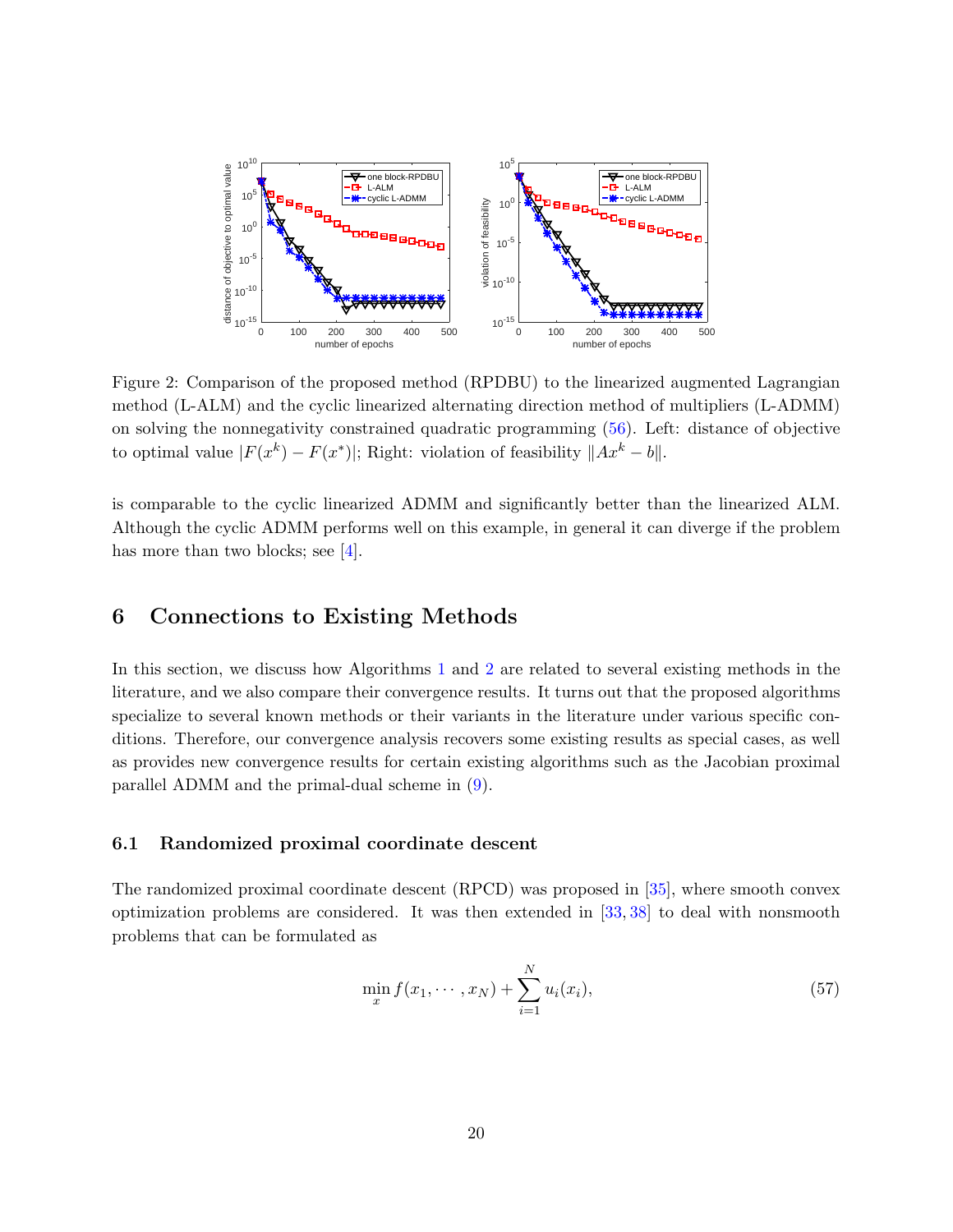<span id="page-20-1"></span>where  $x = (x_1; \ldots; x_N)$ . Toward solving [\(57\)](#page-19-2), at each iteration k, the RPCD method first randomly selects one block  $i_k$  and then performs the update:

<span id="page-20-0"></span>
$$
x_i^{k+1} = \begin{cases} \arg \min_{x_i} \langle \nabla_i f(x^k), x_i \rangle + \frac{L_i}{2} \| x_i - x_i^k \|_2^2 + u_i(x_i), & \text{if } i = i_k, \\ x_i^k, & \text{if } i \neq i_k, \end{cases}
$$
(58)

where  $L_i$  is the Lipschitz continuity constant of the partial gradient  $\nabla_i f(x)$ . With more than one blocks selected every time, [\(58\)](#page-20-0) has been further extended into parallel coordinate descent in [\[39\]](#page-25-12).

When there is no linear constraint and no y-variable in  $(1)$ , then Algorithm [1](#page-7-0) reduces to the scheme in [\(58\)](#page-20-0) if  $I_k = \{i_k\}$ , i.e., only one block is chosen, and  $P^k = L_{i_k}I, \lambda^k = 0, \forall k$ , and to the parallel coordinate descent in [\[39\]](#page-25-12) if  $I_k = \{i_k^1, \dots, i_k^n\}$  and  $P^k = \text{blkdiag}(L_{i_k^1}, \dots, L_{i_k^n}, I), \lambda^k = 0, \forall k$ . Although the convergence rate results in [\[33,](#page-25-10) [38,](#page-25-11) [39\]](#page-25-12) are non-ergodic, we can easily strengthen our result to a non-ergodic one by noticing that [\(23\)](#page-10-1) implies nonincreasing monotonicity of the objective if Algorithm [1](#page-7-0) is applied to [\(57\)](#page-19-2).

#### 6.2 Stochastic block proximal gradient

For solving the problem  $(57)$  with a stochastic f,  $[10]$  proposes a stochastic block proximal gra-dient (SBPG) method, which iteratively performs the update in [\(58\)](#page-20-0) with  $\nabla_i f(x^k)$  replaced by a stochastic approximation. If f is Lipschitz differentiable, then an ergodic  $O(1/\sqrt{t})$  convergence rate was shown. Setting  $I_k = \{i_k\}, \forall k$ , we reduce Algorithm [2](#page-15-0) to the SBPG method, and thus our convergence results in Proposition [4.3](#page-16-5) recover that in [\[10\]](#page-23-11).

#### 6.3 Multi-block ADMM

Without coupled functions or proximal terms, Algorithm [1](#page-7-0) can be regarded as a randomized variant of the multi-block ADMM scheme in [\(6\)](#page-3-1). While multi-block ADMM can diverge if the problem has three or more blocks, our result in Theorem [3.6](#page-12-5) shows that  $O(1/t)$  convergence rate is guaranteed if at each iteration, one randomly selected block is updated, followed by an update to the multiplier. Note that in the case of no coupled function and  $n = 1$ , [\(31\)](#page-12-2) indicates that we can choose  $P^k = 0$ , i.e. without proximal term. Hence, randomization is a key to convergence.

When there are only two blocks, ADMM has been shown (e.g., [\[31\]](#page-25-0)) to have an ergodic  $O(1/t)$ convergence rate. If there are no coupled functions, [\(34\)](#page-12-4) and [\(39a\)](#page-13-2) both indicate that we can choose  $\hat{P} = \rho_x A^\top A, \hat{Q} = \rho_y B^\top B$  if  $\theta = 1$ , i.e., all x and y blocks are selected. Thus according to [\(21\)](#page-9-0), we can set  $P^k = 0, Q^k = 0, \forall k$ , in which case Algorithm [1](#page-7-0) reduces to the classic 2-block ADMM. Hence, our results in Theorems [3.7](#page-12-3) and [3.8](#page-13-1) both recover the ergodic  $O(1/t)$  convergence rate of ADMM for two-block convex optimization problems.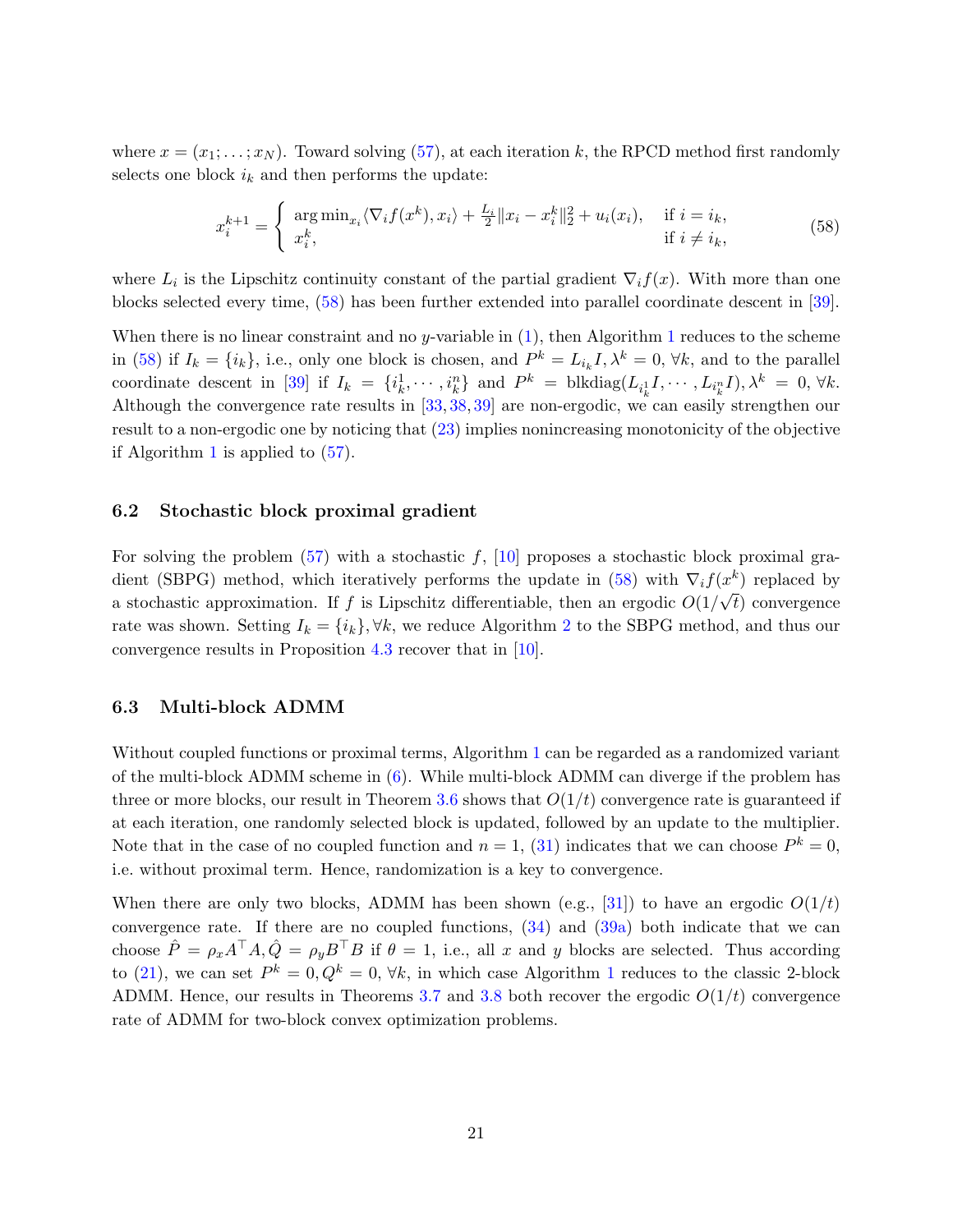#### <span id="page-21-2"></span>6.4 Proximal Jacobian parallel ADMM

In [\[11\]](#page-23-5), the proximal Jacobian parallel ADMM (Prox-JADMM) was proposed to solve the linearly constrained multi-block separable convex optimization model

$$
\min_{x} \sum_{i=1}^{N} u_i(x_i), \text{ s.t. } \sum_{i=1}^{N} A_i x_i = b. \tag{59}
$$

At each iteration, the Prox-JADMM method performs the updates for  $i = 1, \ldots, n$  in parallel:

<span id="page-21-0"></span>
$$
x_i^{k+1} = \underset{x_i}{\arg\min} \, u_i(x_i) - \langle \lambda^k, A_i x_i \rangle + \frac{\rho}{2} \| A_i x_i + \sum_{j \neq i} A_j x_j^k - b \|^2_2 + \frac{1}{2} \| x_i - x_i^k \|^2_{P_i},\tag{60}
$$

and then updates the multiplier by

$$
\lambda^{k+1} = \lambda^k - \gamma \rho \left( \sum_{i=1}^N A_i x_i^{k+1} - b \right),\tag{61}
$$

where  $P_i > 0$ ,  $\forall i$  and  $\gamma > 0$  is a damping parameter. By choosing approapriate parameters, [\[11\]](#page-23-5) established convergence rate of order  $1/t$  based on norm square of the difference of two consecutive iterates.

If there is no y-variable or the coupled function f in [\(1\)](#page-1-0), setting  $I_k = [N], P^k = \text{blkdiag}(\rho_x A_1^\top A_1 +$  $P_1, \cdots, \rho_x A_N^{\top} A_N + P_N) - \rho_x A^{\top} A \succeq 0$  $P_1, \cdots, \rho_x A_N^{\top} A_N + P_N) - \rho_x A^{\top} A \succeq 0$  $P_1, \cdots, \rho_x A_N^{\top} A_N + P_N) - \rho_x A^{\top} A \succeq 0$ ,  $\forall k$ , where  $P_i$ 's are the same as those in [\(60\)](#page-21-0), then Algorithm 1 reduces to the Prox-JADMM with  $\gamma = 1$ , and Theorem [3.6](#page-12-5) provides a new convergence result in terms of the objective value and the feasibility measure.

#### 6.5 Randomized primal-dual scheme in [\(9\)](#page-5-1)

In this subsection, we show that the scheme in  $(9)$  is a special case of Algorithm [1.](#page-7-0) Let g be the convex conjugate of  $g^* := h + \iota_{\mathcal{Z}}$ , namely,  $g(y) = \sup_z \langle y, z \rangle - h(z) - \iota_{\mathcal{Z}}(z)$ . Then [\(8\)](#page-4-0) is equivalent to the optimization problem:

$$
\min_{x \in \mathcal{X}} \sum_{i=1}^{N} u_i(x_i) + g(-Ax),
$$

<span id="page-21-3"></span>which can be further written as

<span id="page-21-1"></span>
$$
\min_{x \in \mathcal{X}, y} \sum_{i=1}^{N} u_i(x_i) + g(y), \text{ s.t. } Ax + y = 0.
$$
 (62)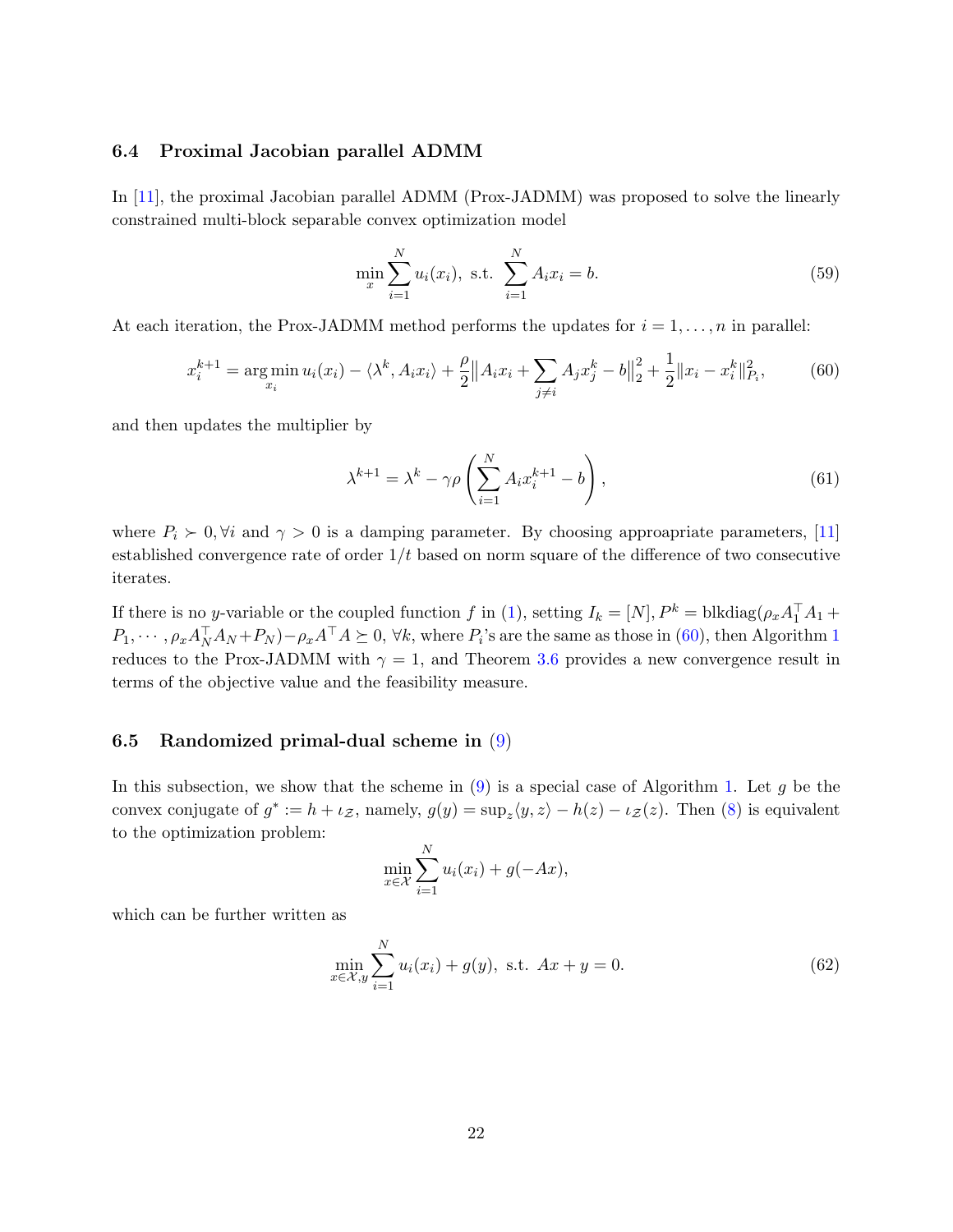<span id="page-22-2"></span>**Proposition 6.1** The scheme in  $(9)$  is equivalent to the following updates:

$$
x_i^{k+1} = \begin{cases} \underset{x_i \in \mathcal{X}_i}{\arg \min} \langle -z^k, A_i x_i \rangle + u_i(x_i) + \frac{q}{2\eta} \| A_i(x_i - x_i^k) + r^k \|^2 + \frac{1}{2} \| x_i - x_i^k \|_{\tau I - \frac{q}{\eta} A_i^\top A_i}, & i = i_k, \\ x_i^k, & i \neq i_k, \end{cases}
$$

$$
y^{k+1} = \underset{y}{\arg\min} \, g(y) - \langle y, z^k \rangle + \frac{1}{2\eta} \| y + Ax^{k+1} \|^2,\tag{63b}
$$

<span id="page-22-4"></span><span id="page-22-3"></span><span id="page-22-1"></span>(63a)

$$
z^{k+1} = z^k - \frac{1}{\eta} (Ax^{k+1} + y^{k+1}),
$$
\n(63c)

where  $r^k = Ax^k + y^k$ . Therefore, it is a special case of Algorithm [1](#page-7-0) applied to [\(62\)](#page-21-1) with the setting of  $I_k = \{i_k\}, \rho_x = \frac{q}{n}$  $\frac{q}{\eta}, \rho_y = \rho = \frac{1}{\eta}$  $rac{1}{\eta}$  and  $P^k = \tau I - \frac{q}{\eta}$  ${}^q_qA_{i_k}^\top A_{i_k}, Q^k=0, \forall k.$ 

While the sublinear convergence rate result in [\[9\]](#page-23-9) requires the boundedness of  $\mathcal X$  and  $\mathcal Z$ , the result in Theorem [3.7](#page-12-3) indicates that the boundedness assumption can be removed if we add one proximal term to the *y*-update in  $(63b)$ .

### <span id="page-22-0"></span>7 Concluding Remarks

We have proposed a randomized primal-dual coordinate update algorithm, called RPDBU, for solving linearly constrained convex optimization with multi-block decision variables and coupled terms in the objective. By using a randomization scheme and the proximal gradient mappings, we show a sublinear convergence rate of the RPDBU method. In particular, without any assumptions other than convexity on the objective function and without imposing any restrictions on the constraint matrices, an  $O(1/t)$  convergence rate is established. We have also extended RPDBU to solve the problem where the objective is stochastic. If a stochastic (sub-)gradient estimator is available, then we show that by adaptively choosing the parameter  $\alpha_k$  in the added proximal term, an  $O(1/\sqrt{t})$ convergence rate can be established. Furthermore, if there is no coupled function  $f$ , then we can remove the proximal term, and the algorithm reduces to a randomized multi-block ADMM. Hence, the convergence of the original randomized multi-block ADMM follows as a consequence of our analysis. Remark also that by taking the sampling set  $I_k$  as the whole set and  $P^k$  as some special matrices, our algorithm specializes to the proximal Jacobian ADMM. Finally, we pose as an open problem to decide whether or not a deterministic counterpart of the RPDBU exists, retaining similar convergence properties for solving problem [\(1\)](#page-1-0). For instance, it would be interesting to know if the algorithm would still be convergent if a deterministic cyclic update rule is applied while a proper proximal term is incorporated.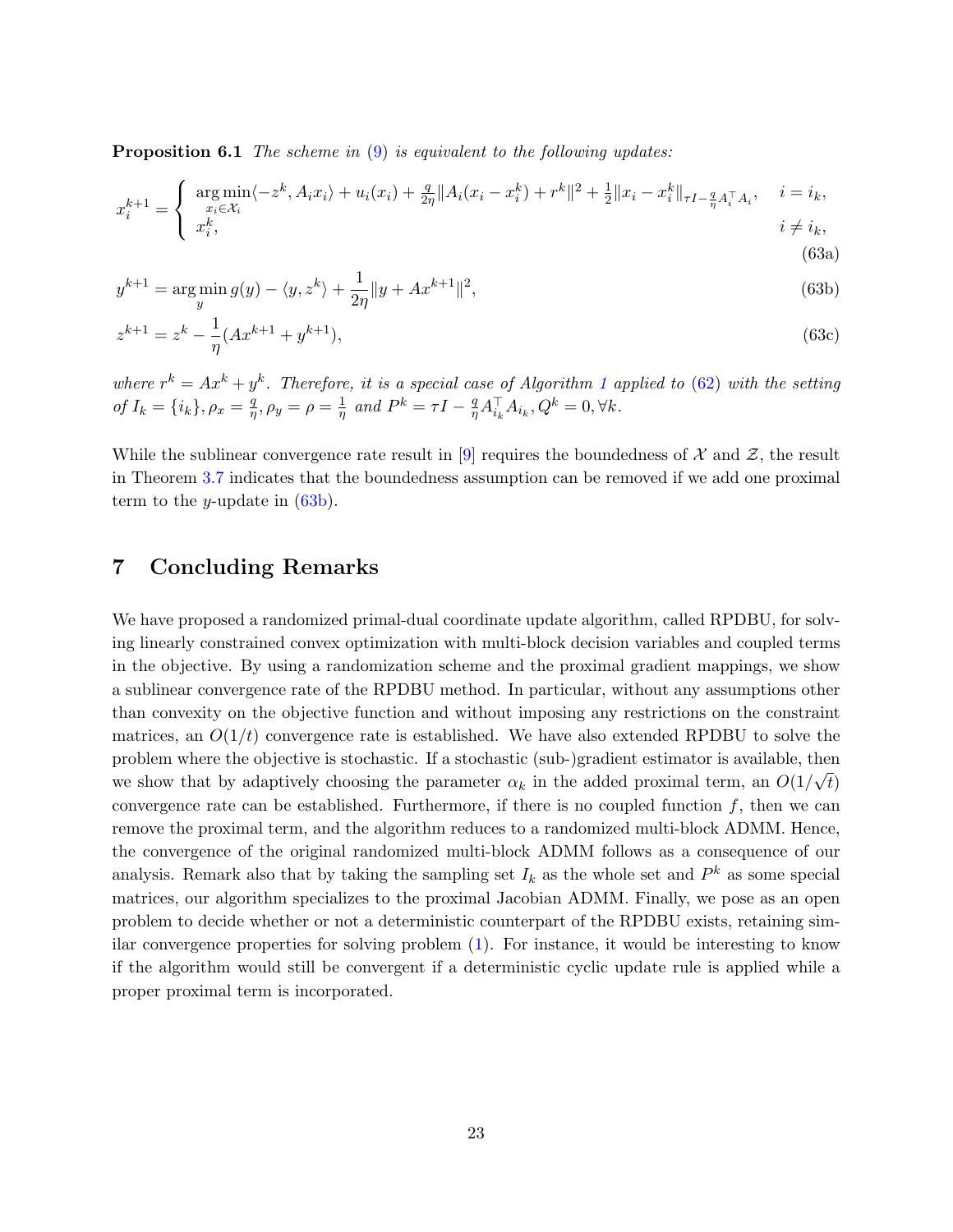### References

- <span id="page-23-2"></span>[1] D. Boley. Local linear convergence of the alternating direction method of multipliers on quadratic or linear programs. SIAM Journal on Optimization, 23(4):2183–2207, 2013. [4](#page-3-2)
- <span id="page-23-6"></span>[2] X. Cai, D. Han, and X. Yuan. The direct extension of admm for three-block separable convex minimization models is convergent when one function is strongly convex. Optimization Online, 2014. [4](#page-3-2)
- <span id="page-23-10"></span>[3] A. Chambolle and T. Pock. A first-order primal-dual algorithm for convex problems with applications to imaging. Journal of Mathematical Imaging and Vision, 40(1):120–145, 2011. [5,](#page-4-1) [6](#page-5-3)
- <span id="page-23-4"></span>[4] C. Chen, B. He, Y. Ye, and X. Yuan. The direct extension of admm for multi-block convex minimization problems is not necessarily convergent. Mathematical Programming, 155(1-2):57– 79, 2016. [4,](#page-3-2) [20](#page-19-3)
- <span id="page-23-0"></span>[5] C. Chen, M. Li, X. Liu, and Y. Ye. On the convergence of multi-block alternating direction method of multipliers and block coordinate descent method. arXiv preprint arXiv:1508.00193, 2015. [3,](#page-2-0) [5,](#page-4-1) [6](#page-5-3)
- <span id="page-23-7"></span>[6] C. Chen, Y. Shen, and Y. You. On the convergence analysis of the alternating direction method of multipliers with three blocks. In *Abstract and Applied Analysis*, volume 2013. Hindawi Publishing Corporation, 2013. [4](#page-3-2)
- <span id="page-23-8"></span>[7] L. Chen, D. Sun, and K.-C. Toh. An efficient inexact symmetric gauss-seidel based majorized admm for high-dimensional convex composite conic programming. arXiv preprint arXiv:1506.00741, 2015. [4](#page-3-2)
- <span id="page-23-1"></span>[8] Y. Cui, X. Li, D. Sun, and K.-C. Toh. On the convergence properties of a majorized ADMM for linearly constrained convex optimization problems with coupled objective functions.  $arXiv$ preprint arXiv:1502.00098, 2015. [3,](#page-2-0) [5](#page-4-1)
- <span id="page-23-9"></span>[9] C. Dang and G. Lan. Randomized first-order methods for saddle point optimization.  $arXiv$ preprint arXiv:1409.8625, 2014. [5,](#page-4-1) [6,](#page-5-3) [23](#page-22-2)
- <span id="page-23-11"></span>[10] C. D. Dang and G. Lan. Stochastic block mirror descent methods for nonsmooth and stochastic optimization. SIAM Journal on Optimization, 25(2):856–881, 2015. [16,](#page-15-3) [21](#page-20-1)
- <span id="page-23-5"></span>[11] W. Deng, M.-J. Lai, Z. Peng, and W. Yin. Parallel multi-block ADMM with  $o(1/k)$  convergence. Journal of Scientific Computing, pages 1–25, 2016. [4,](#page-3-2) [6,](#page-5-3) [13,](#page-12-6) [22](#page-21-2)
- <span id="page-23-3"></span>[12] W. Deng and W. Yin. On the global and linear convergence of the generalized alternating direction method of multipliers. Journal of Scientific Computing, 66(3):889–916, 2015. [4](#page-3-2)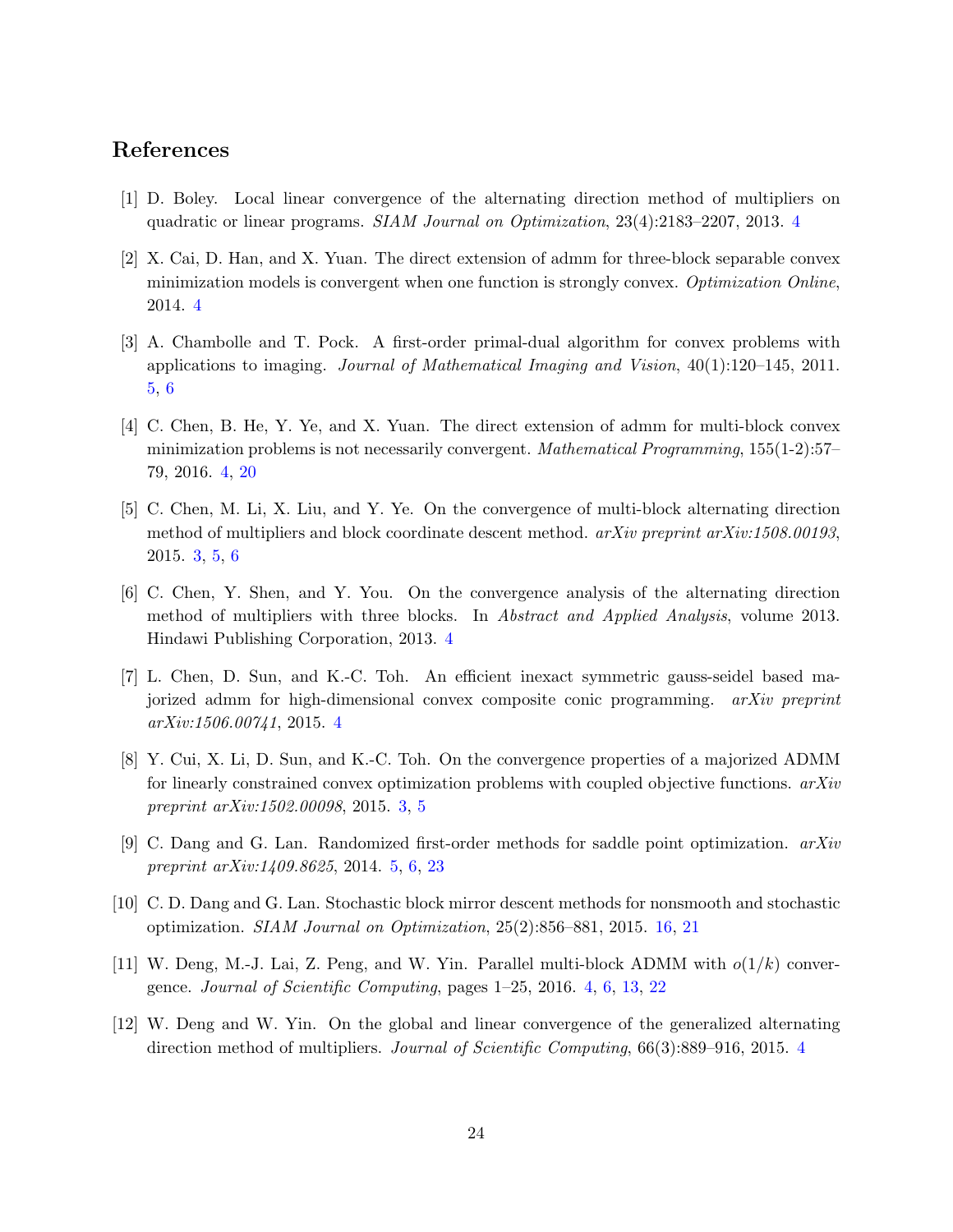- <span id="page-24-5"></span>[13] J. Eckstein and D. Bertsekas. On the Douglas-Rachford splitting method and the proximal point algorithm for maximal monotone operators. Mathematical Programming, 55(1-3):293– 318, 1992. [4](#page-3-2)
- <span id="page-24-3"></span>[14] D. Gabay and B. Mercier. A dual algorithm for the solution of nonlinear variational problems via finite element approximation. Computers  $\mathscr$  Mathematics with Applications, 2(1):17-40, 1976. [4](#page-3-2)
- <span id="page-24-12"></span>[15] X. Gao, B. Jiang, and S. Zhang. On the information-adaptive variants of the ADMM: an iteration complexity perspective. Optimization Online, 2014. [12](#page-11-2)
- <span id="page-24-1"></span>[16] X. Gao and S. Zhang. First-order algorithms for convex optimization with nonseparate objective and coupled constraints. Optimization online, 2015. [3,](#page-2-0) [5](#page-4-1)
- <span id="page-24-6"></span>[17] R. Glowinski and P. Le Tallec. Augmented Lagrangian and operator-splitting methods in nonlinear mechanics, volume 9. SIAM, 1989. [4](#page-3-2)
- <span id="page-24-4"></span>[18] R. Glowinski and A. Marrocco. Sur l'approximation, par eléments finis d'ordre un, et la résolution, par pénalisation-dualité d'une classe de problèmes de dirichlet non linéaires. ESAIM: Mathematical Modelling and Numerical Analysis, 9(R2):41–76, 1975. [4](#page-3-2)
- <span id="page-24-11"></span>[19] D. Han and X. Yuan. A note on the alternating direction method of multipliers. Journal of Optimization Theory and Applications, 155(1):227–238, 2012. [4](#page-3-2)
- <span id="page-24-9"></span>[20] B. He, L. Hou, and X. Yuan. On full Jacobian decomposition of the augmented Lagrangian method for separable convex programming. SIAM Journal on Optimization, 25(4):2274–2312, 2015. [4,](#page-3-2) [13](#page-12-6)
- [21] B. He, M. Tao, and X. Yuan. Alternating direction method with gaussian back substitution for separable convex programming. SIAM Journal on Optimization, 22(2):313–340, 2012. [4](#page-3-2)
- <span id="page-24-10"></span>[22] B. He, M. Tao, and X. Yuan. Convergence rate and iteration complexity on the alternating direction method of multipliers with a substitution procedure for separable convex programming. Math. Oper. Res., under revision, 2012. [4](#page-3-2)
- <span id="page-24-7"></span>[23] B. He and X. Yuan. On the  $O(1/n)$  convergence rate of the Douglas-Rachford alternating direction method. SIAM Journal on Numerical Analysis, 50(2):700–709, 2012. [4](#page-3-2)
- <span id="page-24-2"></span>[24] M. Hong, T.-H. Chang, X. Wang, M. Razaviyayn, S. Ma, and Z.-Q. Luo. A block successive upper bound minimization method of multipliers for linearly constrained convex optimization. arXiv preprint arXiv:1401.7079, 2014. [3,](#page-2-0) [5](#page-4-1)
- <span id="page-24-8"></span>[25] M. Hong and Z. Luo. On the linear convergence of the alternating direction method of multipliers. arXiv preprint arXiv:1208.3922, 2012. [4](#page-3-2)
- <span id="page-24-0"></span>[26] G. M. James, C. Paulson, and P. Rusmevichientong. The constrained lasso. Technical report, University of Southern California, 2013. [2](#page-1-5)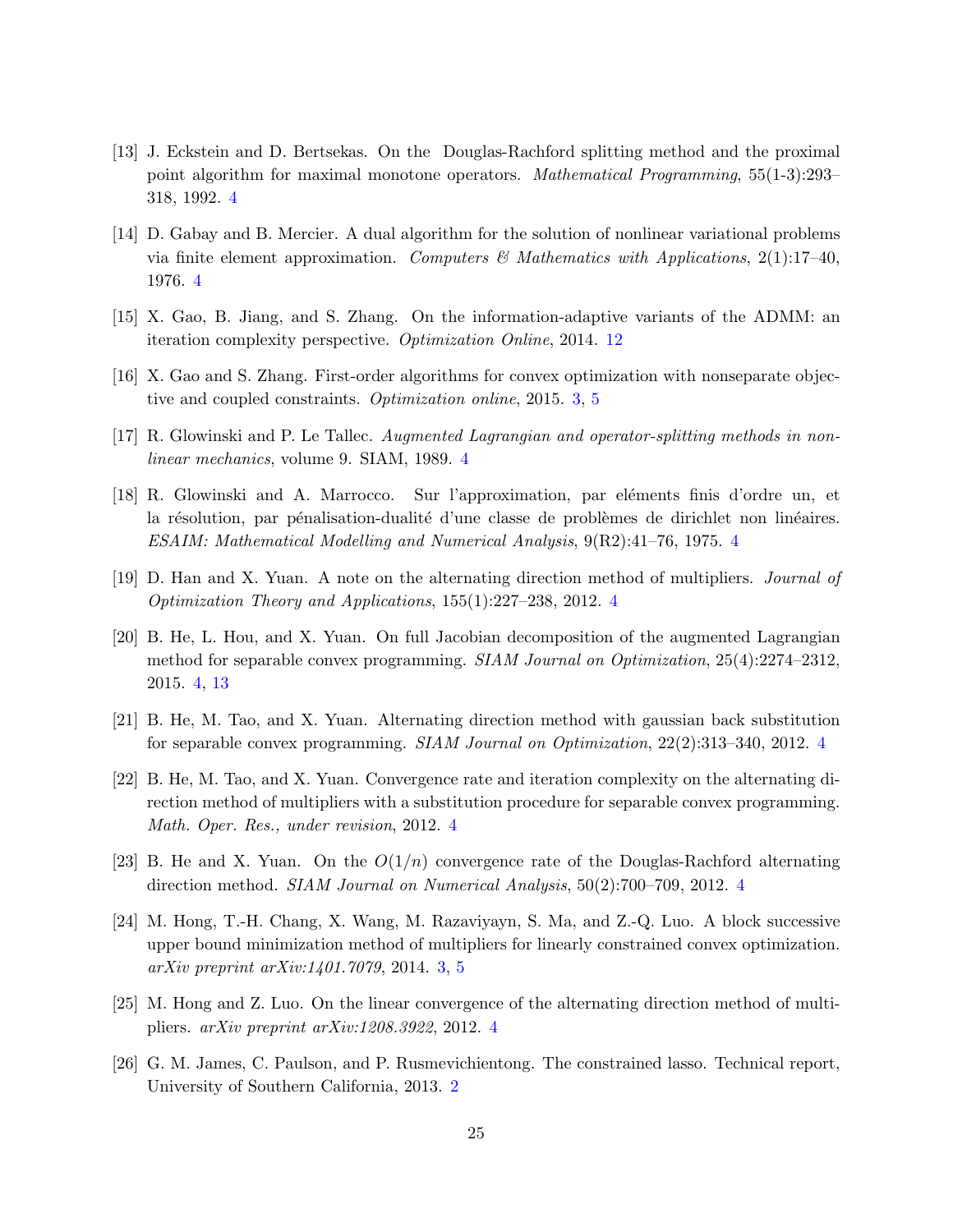- <span id="page-25-8"></span>[27] G. M. James, C. Paulson, and P. Rusmevichientong. Penalized and constrained regression. Technical report, 2013. [15](#page-14-2)
- <span id="page-25-3"></span>[28] M. Li, D. Sun, and K.-C. Toh. A convergent 3-block semi-proximal ADMM for convex minimization problems with one strongly convex block. Asia-Pacific Journal of Operational Research, 32(04):1550024, 2015. [4](#page-3-2)
- <span id="page-25-6"></span>[29] X. Li, D. Sun, and K.-C. Toh. A schur complement based semi-proximal ADMM for convex quadratic conic programming and extensions. Mathematical Programming, 155(1-2):333–373, 2016. [4](#page-3-2)
- <span id="page-25-4"></span>[30] T. Lin, S. Ma, and S. Zhang. On the global linear convergence of the admm with multiblock variables. SIAM Journal on Optimization, 25(3):1478–1497, 2015. [4](#page-3-2)
- <span id="page-25-0"></span>[31] T. Lin, S. Ma, and S. Zhang. On the sublinear convergence rate of multi-block admm. Journal of the Operations Research Society of China, 3(3):251–274, 2015. [4,](#page-3-2) [21](#page-20-1)
- <span id="page-25-5"></span>[32] T. Lin, S. Ma, and S. Zhang. Iteration complexity analysis of multi-block admm for a family of convex minimization without strong convexity. Journal of Scientific Computing, pages 1–30, 2016. [4](#page-3-2)
- <span id="page-25-10"></span>[33] Z. Lu and L. Xiao. On the complexity analysis of randomized block-coordinate descent methods. Mathematical Programming, 152(1-2):615–642, 2015. [20,](#page-19-3) [21](#page-20-1)
- <span id="page-25-1"></span>[34] R. D. Monteiro and B. F. Svaiter. Iteration-complexity of block-decomposition algorithms and the alternating direction method of multipliers. SIAM Journal on Optimization, 23(1):475–507. 2013. [4](#page-3-2)
- <span id="page-25-9"></span>[35] Y. Nesterov. Efficiency of coordinate descent methods on huge-scale optimization problems. SIAM Journal on Optimization, 22(2):341–362, 2012. [20](#page-19-3)
- <span id="page-25-2"></span>[36] Y. Peng, A. Ganesh, J. Wright, W. Xu, and Y. Ma. Rasl: Robust alignment by sparse and lowrank decomposition for linearly correlated images. Pattern Analysis and Machine Intelligence, IEEE Transactions on, 34(11):2233–2246, 2012. [4](#page-3-2)
- <span id="page-25-7"></span>[37] Z. Peng, T. Wu, Y. Xu, M. Yan, and W. Yin. Coordinate friendly structures, algorithms and applications. Annals of Mathematical Sciences and Applications, 1(1):57–119, 2016. [9](#page-8-3)
- <span id="page-25-11"></span>[38] P. Richtárik and M. Takáč. Iteration complexity of randomized block-coordinate descent methods for minimizing a composite function. *Mathematical Programming*,  $144(1-2)$ :1–38, 2014. [20,](#page-19-3) [21](#page-20-1)
- <span id="page-25-12"></span>[39] P. Richtárik and M. Takáč. Parallel coordinate descent methods for big data optimization. Mathematical Programming, pages 1–52, 2015. [21](#page-20-1)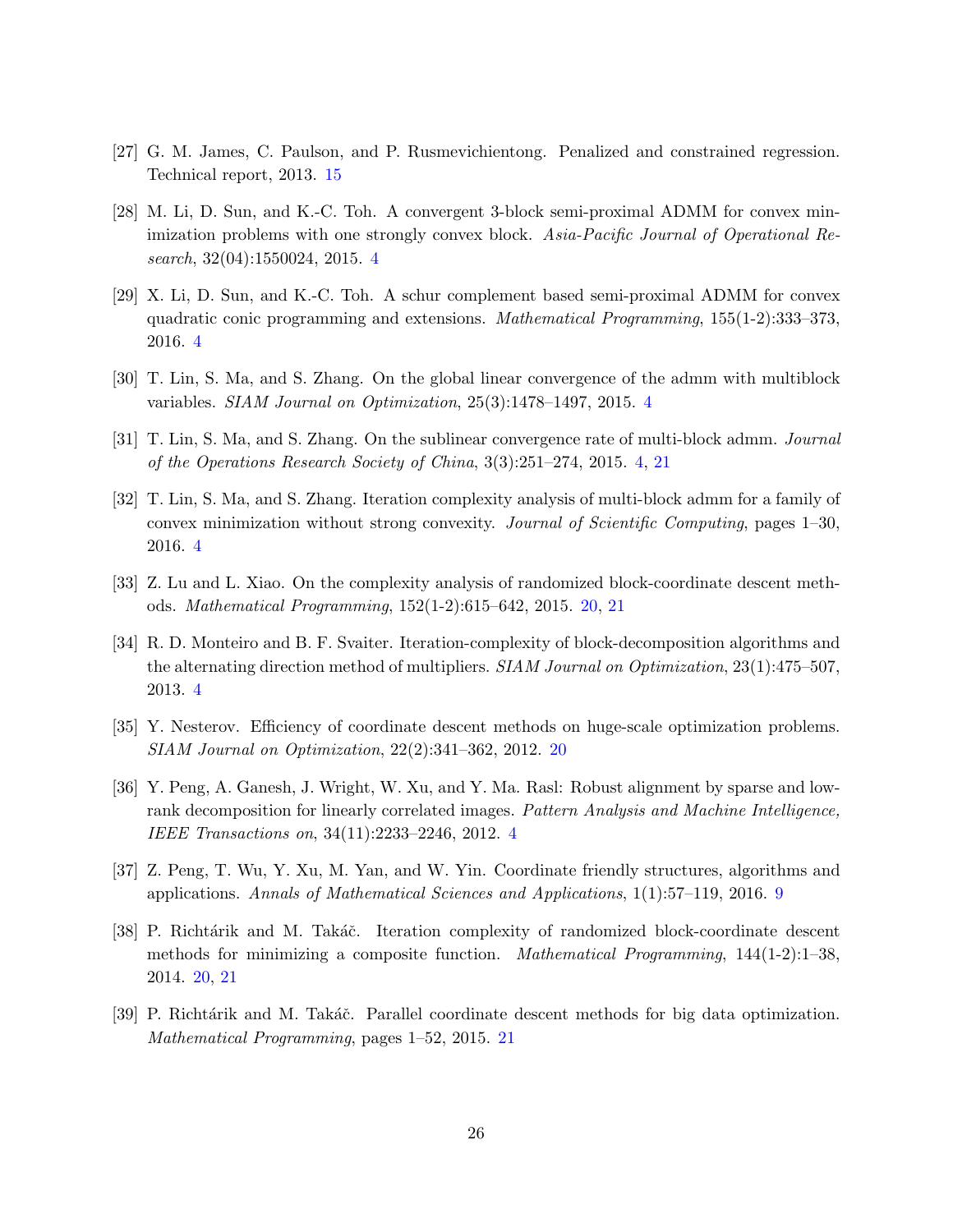- <span id="page-26-0"></span>[40] R. T. Rockafellar. Large-scale extended linear-quadratic programming and multistage optimization. In Advances in Numerical Partial Differential Equations and Optimization: Proceedings of the Fifth Mexico-United States Workshop, volume 2, pages 247–261, 1991. [2](#page-1-5)
- <span id="page-26-4"></span>[41] D. Sun, K.-C. Toh, and L. Yang. A convergent 3-block semiproximal alternating direction method of multipliers for conic programming with 4-type constraints. SIAM Journal on Optimization, 25(2):882–915, 2015. [4](#page-3-2)
- <span id="page-26-5"></span>[42] R. Sun, Z.-Q. Luo, and Y. Ye. On the expected convergence of randomly permuted ADMM. arXiv preprint arXiv:1503.06387, 2015. [4,](#page-3-2) [6](#page-5-3)
- <span id="page-26-1"></span>[43] M. Tao and X. Yuan. Recovering low-rank and sparse components of matrices from incomplete and noisy observations. SIAM Journal on Optimization, 21(1):57–81, 2011. [4](#page-3-2)
- <span id="page-26-3"></span>[44] Y. Wang, W. Yin, and J. Zeng. Global convergence of ADMM in nonconvex nonsmooth optimization. arXiv preprint arXiv:1511.06324, 2015. [4](#page-3-2)
- <span id="page-26-2"></span>[45] Y. Xu. Hybrid jacobian and gauss-seidel proximal block coordinate update methods for linearly constrained convex programming. arXiv preprint arXiv:1608.03928, 2016. [4](#page-3-2)
- <span id="page-26-6"></span>[46] Y. Xu and W. Yin. Block stochastic gradient iteration for convex and nonconvex optimization. SIAM Journal on Optimization, 25(3):1686–1716, 2015. [16](#page-15-3)

### A Proofs of Lemmas

We give proofs of several lemmas that are used to show our main results. Throughout our proofs, we define  $\ddot{P}$  and  $\ddot{Q}$  as follows:

<span id="page-26-8"></span>
$$
\tilde{P} = \hat{P} - \rho_x A^\top A, \qquad \tilde{Q} = \hat{Q} - \rho_y B^\top B. \tag{64}
$$

#### A.1 Proof of Lemma [3.1](#page-10-0)

We prove [\(23\)](#page-10-1), and [\(24\)](#page-10-2) can be shown by the same arguments. By the optimality of  $x_{I_k}^{k+1}$ , we have for any  $x_{I_k} \in \mathcal{X}_{I_k},$ 

<span id="page-26-7"></span>
$$
(x_{I_k} - x_{I_k}^{k+1})^\top \left( \nabla_{I_k} f(x^k) - A_{I_k}^\top \lambda^k + \tilde{\nabla} u_{I_k}(x_{I_k}^{k+1}) + \rho_x A_{I_k}^\top r^{k + \frac{1}{2}} + P^k (x_{I_k}^{k+1} - x_{I_k}^k) \right) \ge 0,
$$
 (65)

where  $\tilde{\nabla} u_{I_k}(x_{I_k}^{k+1})$  is a subgradient of  $u_{I_k}$  at  $x_{I_k}^{k+1}$ , and we have used the formula of  $r^{k+\frac{1}{2}}$  given in [\(11\)](#page-7-3). We compute the expectation of each term in [\(65\)](#page-26-7) in the following. First, we have

<span id="page-26-9"></span>
$$
\mathbb{E}_{I_k}(x_{I_k} - x_{I_k}^{k+1})^{\top} \nabla_{I_k} f(x^k) \n= \mathbb{E}_{I_k} (x_{I_k} - x_{I_k}^k)^{\top} \nabla_{I_k} f(x^k) + \mathbb{E}_{I_k} (x_{I_k}^k - x_{I_k}^{k+1})^{\top} \nabla_{I_k} f(x^k) \n= \frac{n}{N} (x - x^k)^{\top} \nabla f(x^k) + \mathbb{E}_{I_k} (x^k - x^{k+1})^{\top} \nabla f(x^k) \n\leq \frac{n}{N} (f(x) - f(x^k)) + \mathbb{E}_{I_k} \left[ f(x^k) - f(x^{k+1}) + \frac{L_f}{2} \|x^k - x^{k+1}\|^2 \right]
$$
\n(66)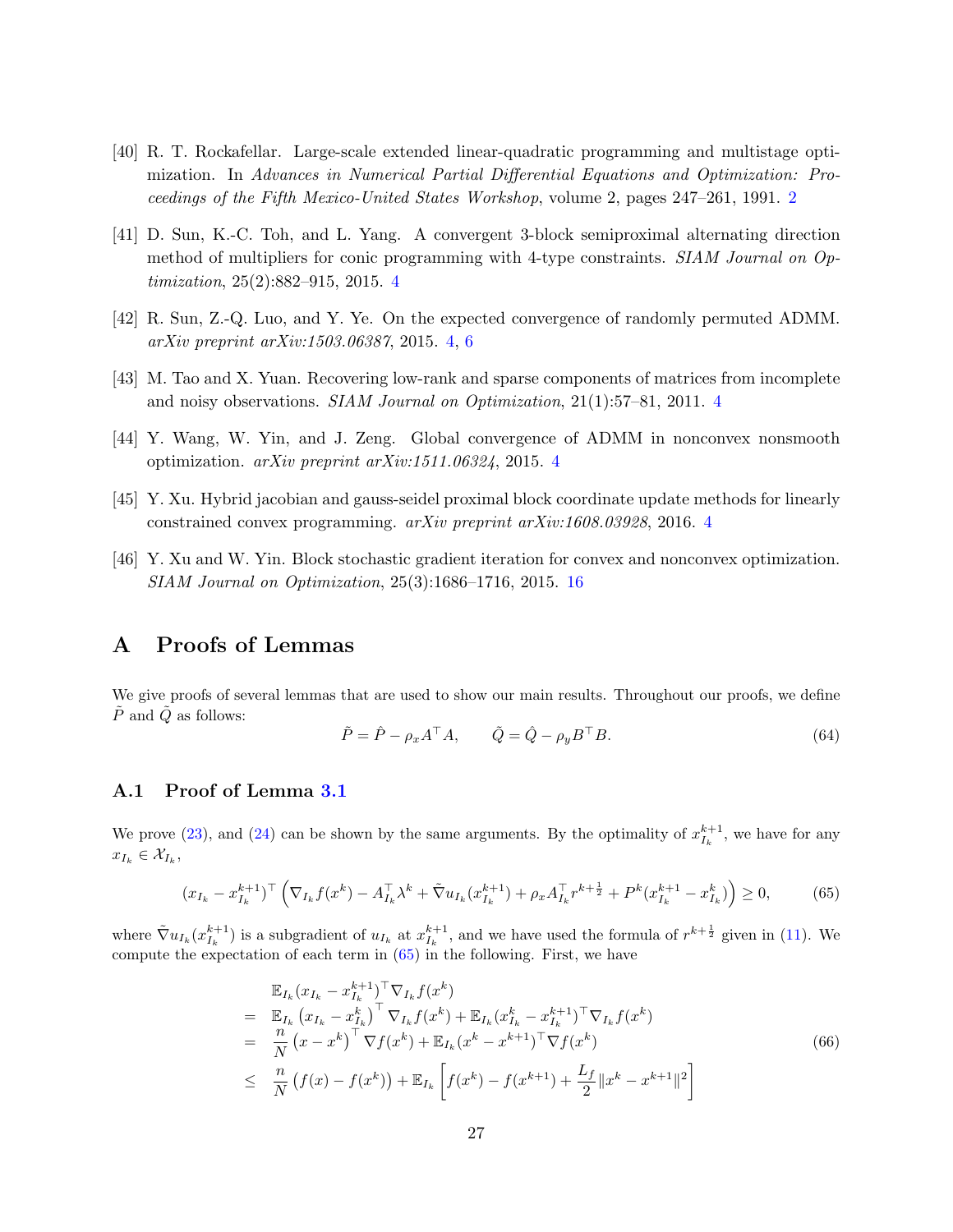$$
= \frac{n-N}{N} \left( f(x) - f(x^k) \right) + \mathbb{E}_{I_k} \left[ f(x) - f(x^{k+1}) + \frac{L_f}{2} ||x^k - x^{k+1}||^2 \right], \tag{67}
$$

where the last inequality is from the convexity of f and the Lipschitz continuity of  $\nabla_{I_k} f(x)$ . Secondly,

$$
\mathbb{E}_{I_k}(x_{I_k} - x_{I_k}^{k+1})^{\top}(-A_{I_k}^{\top} \lambda^k) \n= \mathbb{E}_{I_k}(x_{I_k} - x_{I_k}^k)^{\top}(-A_{I_k}^{\top} \lambda^k) + \mathbb{E}_{I_k}(x_{I_k}^k - x_{I_k}^{k+1})^{\top}(-A_{I_k}^{\top} \lambda^k) \n= \frac{n}{N}(x - x^k)^{\top}(-A^{\top} \lambda^k) + \mathbb{E}_{I_k}(x^k - x^{k+1})^{\top}(-A^{\top} \lambda^k) \n= \frac{n - N}{N}(x - x^k)^{\top}(-A^{\top} \lambda^k) + \mathbb{E}_{I_k}(x - x^{k+1})^{\top}(-A^{\top} \lambda^k).
$$
\n(68)

For the third term of  $(65)$ , we have

$$
\mathbb{E}_{I_k}(x_{I_k} - x_{I_k}^{k+1})^{\top} \tilde{\nabla} u_{I_k}(x_{I_k}^{k+1})
$$
\n
$$
\leq \mathbb{E}_{I_k} [u_{I_k}(x_{I_k}) - u_{I_k}(x_{I_k}^{k+1})]
$$
\n
$$
= \frac{n}{N} u(x) - \mathbb{E}_{I_k} [u(x^{k+1}) - u(x^k) + u_{I_k}(x_{I_k}^k)]
$$
\n
$$
= \frac{n}{N} [u(x) - u(x^k)] + \mathbb{E}_{I_k} [u(x^k) - u(x^{k+1})]
$$
\n
$$
= \frac{n-N}{N} [u(x) - u(x^k)] + \mathbb{E}_{I_k} [u(x) - u(x^{k+1})], \tag{69}
$$

where the inequality is from the convexity of  $u_{I_k}$ . The expectation of the fourth term of  $(65)$  is

$$
\rho_x \mathbb{E}_{I_k}(x_{I_k} - x_{I_k}^{k+1})^\top A_{I_k}^\top r^{k+\frac{1}{2}} \n= \rho_x \mathbb{E}_{I_k}(x_{I_k} - x_{I_k}^{k+1})^\top A_{I_k}^\top r^k + \rho_x \mathbb{E}_{I_k}(x_{I_k} - x_{I_k}^{k+1})^\top A_{I_k}^\top A_{I_k} (x_{I_k}^{k+1} - x_{I_k}^k) \n= \rho_x \mathbb{E}_{I_k}(x_{I_k} - x_{I_k}^k)^\top A_{I_k}^\top r^k + \rho_x \mathbb{E}_{I_k}(x_{I_k}^k - x_{I_k}^{k+1})^\top A_{I_k}^\top r^k + \rho_x \mathbb{E}_{I_k}(x_{I_k} - x_{I_k}^{k+1})^\top A_{I_k}^\top A_{I_k} (x_{I_k}^{k+1} - x_{I_k}^k) \n= \frac{n\rho_x}{N} (x - x^k)^\top A^\top r^k + \rho_x \mathbb{E}_{I_k} (x^k - x^{k+1})^\top A^\top r^k + \rho_x \mathbb{E}_{I_k} (x_{I_k} - x_{I_k}^{k+1})^\top A_{I_k}^\top A_{I_k} (x_{I_k}^{k+1} - x_{I_k}^k) \n= \frac{n - N}{N} \rho_x (x - x^k)^\top A^\top r^k + \rho_x \mathbb{E}_{I_k} (x - x^{k+1})^\top A^\top r^k + \rho_x \mathbb{E}_{I_k} (x_{I_k} - x_{I_k}^{k+1})^\top A_{I_k}^\top A_{I_k} (x_{I_k}^{k+1} - x_{I_k}^k).
$$
\n(70)

Finally, we have

<span id="page-27-0"></span>
$$
\mathbb{E}_{I_k}(x_{I_k} - x_{I_k}^{k+1})^{\top} P^k (x_{I_k}^{k+1} - x_{I_k}^k) \n= \mathbb{E}_{I_k}(x - x^{k+1})^{\top} \hat{P}(x^{k+1} - x^k) - \rho_x \mathbb{E}_{I_k}(x_{I_k} - x_{I_k}^{k+1})^{\top} A_{I_k}^{\top} A_{I_k} (x_{I_k}^{k+1} - x_{I_k}^k) \n= \mathbb{E}_{I_k}(x - x^{k+1})^{\top} \tilde{P}(x^{k+1} - x^k) - \rho_x \mathbb{E}_{I_k}(x - x^{k+1})^{\top} A^{\top} A (x^k - x^{k+1}) \n- \rho_x \mathbb{E}_{I_k}(x_{I_k} - x_{I_k}^{k+1})^{\top} A_{I_k}^{\top} A_{I_k} (x_{I_k}^{k+1} - x_{I_k}^k),
$$
\n(71)

where we used the formulas of  $P$  in  $(21)$  and  $(64)$ .

Plugging [\(67\)](#page-26-9) through [\(71\)](#page-27-0) into [\(65\)](#page-26-7) and recalling  $F(x) = f(x) + u(x)$ , by rearranging terms we have

<span id="page-27-1"></span>
$$
\mathbb{E}_{I_k} \left[ F(x^{k+1}) - F(x) + (x^{k+1} - x)^{\top} (-A^{\top} \lambda^k) + \rho_x (x^{k+1} - x)^{\top} A^{\top} r^{k+\frac{1}{2}} \right] \n+ \mathbb{E}_{I_k} (x^{k+1} - x)^{\top} \tilde{P}(x^{k+1} - x^k) - \frac{L_f}{2} \mathbb{E}_{I_k} ||x^k - x^{k+1}||^2 \n\leq \frac{N-n}{N} \left[ F(x^k) - F(x) + (x^k - x)^{\top} (-A^{\top} \lambda^k) + \rho_x (x^k - x)^{\top} A^{\top} r^k \right].
$$
\n(72)

Note

$$
(x^{k+1} - x)^\top (-A^\top \lambda^k) + \rho_x (x^{k+1} - x)^\top A^\top r^{k+\frac{1}{2}}
$$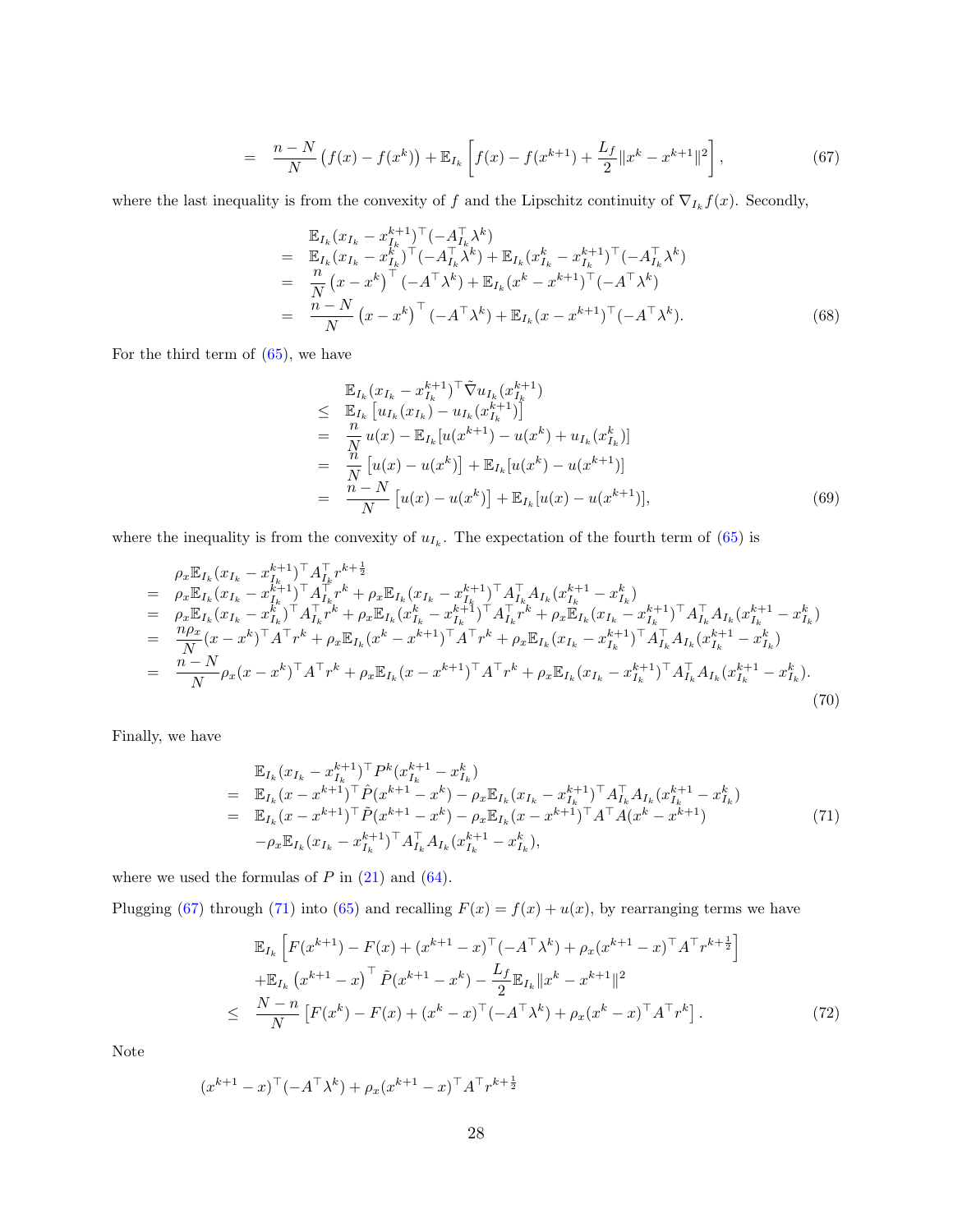$$
= (x^{k+1} - x)^{\top}(-A^{\top}\lambda^{k}) + \rho_{x}(x^{k+1} - x)^{\top}A^{\top}r^{k+1} - \rho_{x}(x^{k+1} - x)^{\top}A^{\top}B(y^{k+1} - y^{k})
$$
\n
$$
(73)
$$
\n
$$
\stackrel{(14)}{=} (x^{k+1} - x)^{\top}(-A^{\top}\lambda^{k+1}) + (\rho_{x} - \rho)(x^{k+1} - x)^{\top}A^{\top}r^{k+1} - \rho_{x}(x^{k+1} - x)^{\top}A^{\top}B(y^{k+1} - y^{k}).
$$
\n
$$
(73)
$$

Hence, we can rewrite [\(72\)](#page-27-1) equivalently into [\(23\)](#page-10-1). Through the same arguments, one can show [\(24\)](#page-10-2), thus completing the proof.

### A.2 Proof of Lemma [3.3](#page-11-3)

Letting  $x = x^*$ ,  $y = y^*$  in [\(29\)](#page-11-4), we have for any  $\lambda$  that

<span id="page-28-0"></span>
$$
\mathbb{E}[h(x^*, y^*, \lambda)]
$$
\n
$$
\geq \mathbb{E}\left[\Phi(\hat{x}, \hat{y}) - \Phi(x^*, y^*) + (\hat{x} - x^*)^\top(-A^\top \hat{\lambda}) + (\hat{y} - y^*)^\top(-B^\top \hat{\lambda}) + (\hat{\lambda} - \lambda)^\top(A\hat{x} + B\hat{y} - b)\right]
$$
\n
$$
= \mathbb{E}\left[\Phi(\hat{x}, \hat{y}) - \Phi(x^*, y^*) + \langle \hat{\lambda}, Ax^* + By^* - b \rangle - \langle \lambda, A\hat{x} + B\hat{y} - b \rangle\right]
$$
\n
$$
= \mathbb{E}\left[\Phi(\hat{x}, \hat{y}) - \Phi(x^*, y^*) - \langle \lambda, A\hat{x} + B\hat{y} - b \rangle\right],
$$
\n(74)

where the last equality follows from the feasibility of  $(x^*, y^*)$ . For any  $\gamma > 0$ , restricting  $\lambda$  in  $\mathcal{B}_{\gamma}$ , we have

$$
\mathbb{E}[h(x^*, y^*, \lambda)] \leq \sup_{\lambda \in \mathcal{B}_{\gamma}} h(x^*, y^*, \lambda).
$$

Hence, letting  $\lambda = -\frac{\gamma(A\hat{x}+B\hat{y}-b)}{\|A\hat{x}+B\hat{y}-b\|}$  $\frac{\gamma(Ax+By-0)}{\|A\hat{x}+B\hat{y}-b\|} \in \mathcal{B}_{\gamma}$  in [\(74\)](#page-28-0) gives the desired result.

# **A.3** Proof of Inequalities [\(50c\)](#page-16-1) and [\(50d\)](#page-16-2) with  $\alpha_k = \frac{\alpha_0}{\sqrt{k}}$

We have 
$$
\beta_k = \frac{\alpha_0}{\rho(\sqrt{k} - (1 - \theta)\sqrt{k-1})}
$$
, and  
\n
$$
\frac{\alpha_{k-1}}{\alpha_k} \beta_k + (1 - \theta)\beta_{k+1} - \frac{\alpha_k}{\alpha_{k+1}} \beta_{k+1} - (1 - \theta)\beta_k
$$
\n
$$
= \frac{\alpha_0}{\rho} \left[ \left( \frac{\sqrt{k}}{\sqrt{k-1}} - (1 - \theta) \right) \frac{1}{(\sqrt{k} - (1 - \theta)\sqrt{k-1})} - \left( \frac{\sqrt{k+1}}{\sqrt{k}} - (1 - \theta) \right) \frac{1}{(\sqrt{k+1} - (1 - \theta)\sqrt{k})} \right]
$$
\n
$$
=: \frac{\alpha_0}{\rho} [\psi(k) - \psi(k+1)].
$$

By elementary calculus, we have

$$
\psi'(k) = \frac{\frac{\sqrt{k-1}}{\sqrt{k}} - \frac{\sqrt{k}}{\sqrt{k-1}}}{2(k-1)} \frac{1}{(\sqrt{k} - (1-\theta)\sqrt{k-1})} \n+ \left(\frac{\sqrt{k}}{\sqrt{k-1}} - (1-\theta)\right) \frac{-1}{2(\sqrt{k} - (1-\theta)\sqrt{k-1})^2} \left(\frac{1}{\sqrt{k}} - \frac{1-\theta}{\sqrt{k-1}}\right) \n= \frac{1}{2(k-1)(\sqrt{k} - (1-\theta)\sqrt{k-1})} \left[\frac{\sqrt{k-1}}{\sqrt{k}} - \frac{\sqrt{k}}{\sqrt{k-1}} - \sqrt{k-1}\left(\frac{1}{\sqrt{k}} - \frac{1-\theta}{\sqrt{k-1}}\right)\right] \n= \frac{1}{2(k-1)(\sqrt{k} - (1-\theta)\sqrt{k-1})} \left((1-\theta) - \frac{\sqrt{k}}{\sqrt{k-1}}\right) < 0.
$$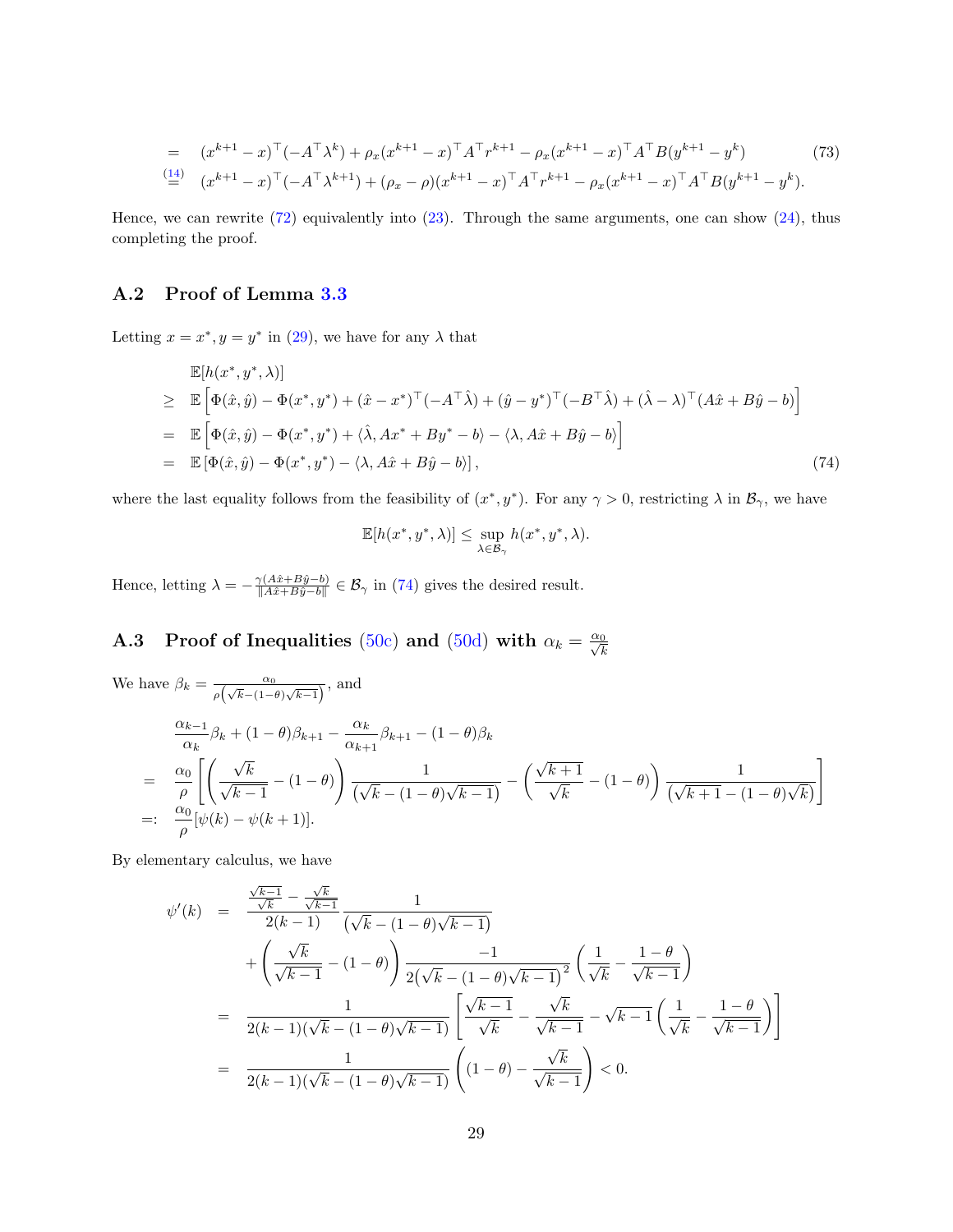Hence,  $\psi(k)$  is decreasing with respect to k, and thus [\(50c\)](#page-16-1) holds.

When  $\alpha_k = \frac{\alpha_0}{\sqrt{k}}$ , [\(50d\)](#page-16-2) becomes

$$
\frac{\alpha_0}{2\rho\sqrt{t}} \ge \left| \left( \frac{\sqrt{t}}{\sqrt{t-1}} - (1-\theta) \right) \frac{\alpha_0}{\rho(\sqrt{t} - (1-\theta)\sqrt{t-1})} - \frac{\alpha_0}{\rho\sqrt{t}} \right|,
$$

which is equivalent to

$$
\frac{1}{2} \ge \frac{\sqrt{t}}{\sqrt{t-1}} - 1 \Longleftrightarrow t \ge \frac{9}{5}.
$$

This completes the proof.

# B Proofs of Theorems

In this section, we give the technical details for showing all theorems.

#### B.1 Proof of Theorem [3.6](#page-12-5)

Taking expectation over both sides of  $(23)$  and summing it over  $k = 0$  through t, we have

<span id="page-29-1"></span>
$$
\mathbb{E}\left[F(x^{t+1}) - F(x) + (x^{t+1} - x)^{\top}(-A^{\top}\lambda^{t+1})\right] + (1 - \theta)\rho_x \mathbb{E}(x^{t+1} - x)^{\top}A^{\top}r^{t+1} \n+ \theta \sum_{k=0}^{t-1} \mathbb{E}\left[F(x^{k+1}) - F(x) + (x^{k+1} - x)^{\top}(-A^{\top}\lambda^{k+1})\right] - \sum_{k=0}^{t} \rho_x \mathbb{E}(x^{k+1} - x)^{\top}A^{\top}B(y^{k+1} - y^k) \n+ \sum_{k=0}^{t} \mathbb{E}(x^{k+1} - x)^{\top}\tilde{P}(x^{k+1} - x^k) - \frac{L_f}{2} \sum_{k=0}^{t} \mathbb{E}\|x^k - x^{k+1}\|^2 \n\leq (1 - \theta)\left[F(x^0) - F(x) + (x^0 - x)^{\top}(-A^{\top}\lambda^0) + \rho_x(x^0 - x)^{\top}A^{\top}r^0\right],
$$
\n(75)

where we have used  $\frac{n}{N} = \theta$ , the condition in [\(38\)](#page-13-5) and the definition of  $\tilde{P}$  in [\(64\)](#page-26-8). Similarly, taking expectation over both sides of  $(24)$ , summing it over  $k = 0$  through t, we have

<span id="page-29-2"></span>
$$
\mathbb{E}\left[G(y^{t+1}) - G(y) + (y^{t+1} - y)^{\top}(-B^{\top}\lambda^{t+1})\right] + (1 - \theta)\rho_y \mathbb{E}(y^{t+1} - y)^{\top}B^{\top}r^{t+1} \n+ \theta \sum_{k=0}^{t-1} \mathbb{E}\left[G(y^{k+1}) - G(y) + (y^{k+1} - y)^{\top}(-B^{\top}\lambda^{k+1})\right] \n+ \sum_{k=0}^{t} \mathbb{E}(y^{k+1} - y)^{\top}\tilde{Q}(y^{k+1} - y^{k}) - \frac{L_g}{2} \sum_{k=0}^{t} \mathbb{E}\|y^{k} - y^{k+1}\|^2 \n\leq (1 - \theta)\left[G(y^0) - G(y) + (y^0 - y)^{\top}(-B^{\top}\lambda^0) + \rho_y(y^0 - y)^{\top}B^{\top}r^0\right] \n+ (1 - \theta)\sum_{k=0}^{t} \mathbb{E}\rho_y(y^k - y)^{\top}B^{\top}A(x^{k+1} - x^k).
$$
\n(76)

Recall  $\lambda^{k+1} = \lambda^k - \rho r^{k+1}$ , thus

<span id="page-29-0"></span>
$$
(\lambda^{k+1} - \lambda)^{\top} r^{k+1} = -\frac{1}{\rho} (\lambda^{k+1} - \lambda)^{\top} (\lambda^{k+1} - \lambda^k), \tag{77}
$$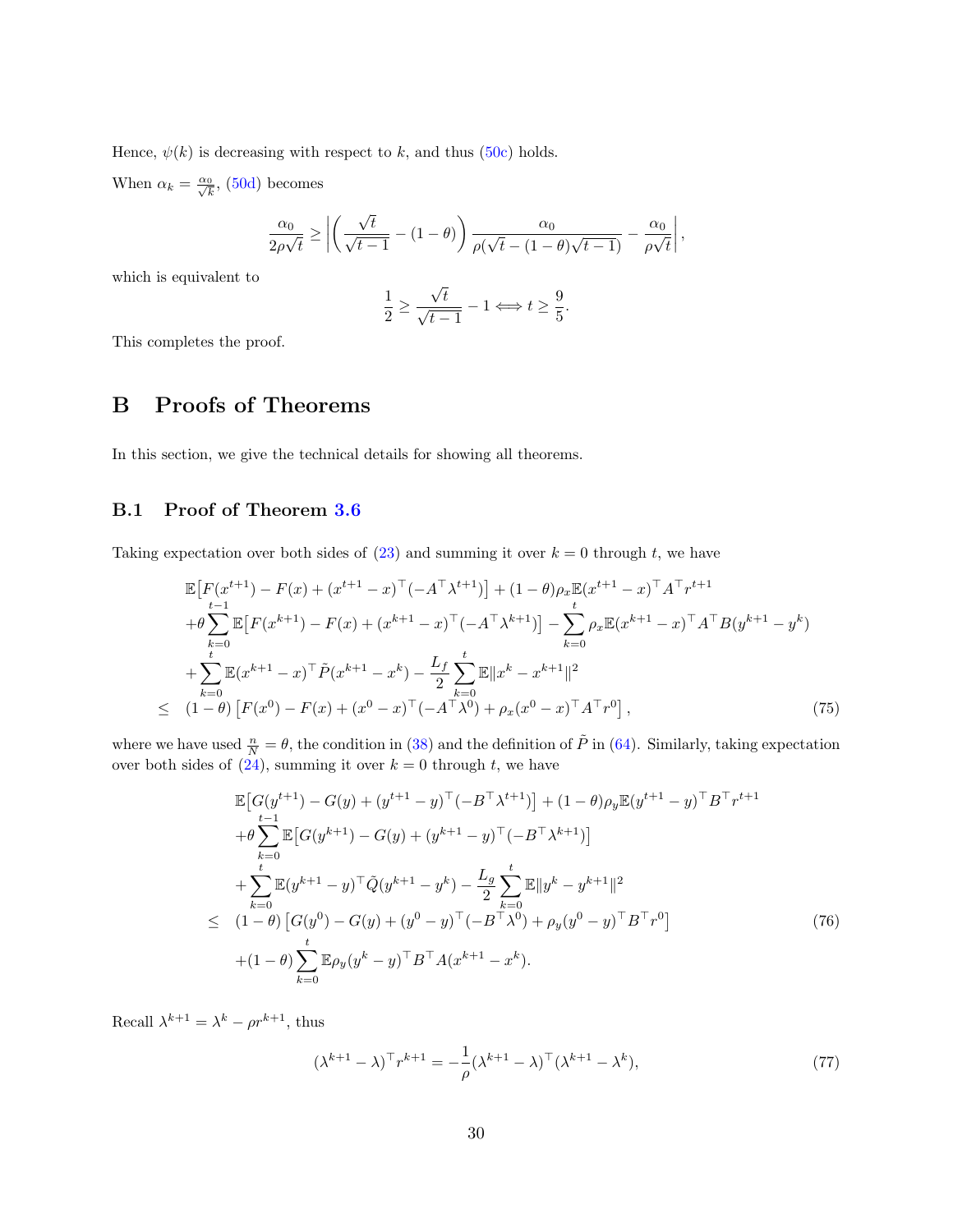where  $\lambda$  is an arbitrary vector and possibly random. Denote  $\tilde{\lambda}^{t+1} = \lambda^t - \rho_x r^{t+1}$ . Then similar to [\(77\)](#page-29-0), we have

<span id="page-30-0"></span>
$$
(\tilde{\lambda}^{t+1} - \lambda)^{\top} r^{t+1} = -\frac{1}{\rho_x} (\tilde{\lambda}^{t+1} - \lambda)^{\top} (\tilde{\lambda}^{t+1} - \lambda^t). \tag{78}
$$

Summing [\(75\)](#page-29-1) and [\(76\)](#page-29-2) together and using [\(77\)](#page-29-0) and [\(78\)](#page-30-0), we have:

<span id="page-30-1"></span>
$$
\mathbb{E}\left[\Phi(x^{t+1}, y^{t+1}) - \Phi(x, y) + (\tilde{w}^{t+1} - w)^{\top}H(\tilde{w}^{t+1}) + \frac{1}{\rho_x}(\tilde{\lambda}^{t+1} - \lambda)^{\top}(\tilde{\lambda}^{t+1} - \lambda^{t})\right] \n+ \theta \sum_{k=0}^{t-1} \mathbb{E}\left[\Phi(x^{k+1}, y^{k+1}) - \Phi(x, y) + (w^{k+1} - w)^{\top}H(w^{k+1}) + \frac{1}{\rho}(\lambda^{k+1} - \lambda)^{\top}(\lambda^{k+1} - \lambda^{k})\right] \n\leq (1 - \theta)\left[F(x^{0}) - F(x) + (x^{0} - x)^{\top}(-A^{\top}\lambda^{0}) + \rho_x(x^{0} - x)^{\top}A^{\top}r^{0}\right] \n+ (1 - \theta)\left[G(y^{0}) - G(y) + (y^{0} - y)^{\top}(-B^{\top}\lambda^{0}) + \rho_y(y^{0} - y)^{\top}B^{\top}r^{0}\right] \n+ \sum_{k=0}^{t} \rho_x \mathbb{E}(x^{k+1} - x)^{\top}A^{\top}B(y^{k+1} - y^{k}) + (1 - \theta)\sum_{k=0}^{t} \rho_y \mathbb{E}(y^{k} - y)^{\top}B^{\top}A(x^{k+1} - x^{k}) \n- \sum_{k=0}^{t} \mathbb{E}(x^{k+1} - x)^{\top}\tilde{P}(x^{k+1} - x^{k}) + \frac{L_f}{2} \sum_{k=0}^{t} \mathbb{E}||x^{k} - x^{k+1}||^{2} \n- \sum_{k=0}^{t} \mathbb{E}(y^{k+1} - y)^{\top}\tilde{Q}(y^{k+1} - y^{k}) + \frac{L_g}{2} \sum_{k=0}^{t} \mathbb{E}||y^{k} - y^{k+1}||^{2}, \tag{79}
$$

where we have used  $\Phi(x, y) = F(x) + G(y)$  and the definition of H given in [\(15\)](#page-8-4).

When  $B=0$  and  $y^k \equiv y^0$ , [\(79\)](#page-30-1) reduces to

$$
\mathbb{E}\left[F(x^{t+1}) - F(x) + (\tilde{w}^{t+1} - w)^{\top}H(\tilde{w}^{t+1}) + \frac{1}{\rho_x}(\tilde{\lambda}^{t+1} - \lambda)^{\top}(\tilde{\lambda}^{t+1} - \lambda^{t})\right] \n+ \theta \sum_{k=0}^{t-1} \mathbb{E}\left[F(x^{k+1}) - F(x) + (w^{k+1} - w)^{\top}H(w^{k+1}) + \frac{1}{\rho}(\lambda^{k+1} - \lambda)^{\top}(\lambda^{k+1} - \lambda^{k})\right] \n\leq (1-\theta)\left[F(x^{0}) - F(x) + (x^{0} - x)^{\top}(-A^{\top}\lambda^{0}) + \rho_x(x^{0} - x)^{\top}A^{\top}r^{0}\right] \n- \sum_{k=0}^{t} \mathbb{E}(x^{k+1} - x)^{\top}\tilde{P}(x^{k+1} - x^{k}) + \frac{L_{f}}{2} \sum_{k=0}^{t} \mathbb{E}||x^{k} - x^{k+1}||^{2}.
$$

Using [\(18\)](#page-8-2) and noting  $\theta = \frac{\rho}{\rho_x}$ , from the above inequality after cancelling terms we have

<span id="page-30-3"></span>
$$
\mathbb{E}\left[F(x^{t+1}) - F(x) + (\tilde{w}^{t+1} - w)^{\top}H(\tilde{w}^{t+1})\right] + \theta \sum_{k=0}^{t-1} \mathbb{E}\left[F(x^{k+1}) - F(x) + (w^{k+1} - w)^{\top}H(w^{k+1})\right]
$$
\n
$$
+ \frac{1}{2\rho_x} \mathbb{E}\left[\|\tilde{\lambda}^{t+1} - \lambda\|^2 - \|\lambda^0 - \lambda\|^2 + \|\tilde{\lambda}^{t+1} - \lambda^t\|^2 + \sum_{k=0}^{t-1} \|\lambda^{k+1} - \lambda^k\|^2\right]
$$
\n
$$
\leq (1-\theta)\left[F(x^0) - F(x) + (x^0 - x)^{\top}(-A^{\top}\lambda^0) + \rho_x(x^0 - x)^{\top}A^{\top}r^0\right]
$$
\n
$$
- \frac{1}{2}\mathbb{E}\left[\|x^{t+1} - x\|^2_{\tilde{P}} - \|x^0 - x\|^2_{\tilde{P}} + \sum_{k=0}^{t} \|x^{k+1} - x^k\|^2_{\tilde{P}}\right] + \frac{L_f}{2}\sum_{k=0}^{t} \mathbb{E}\|x^k - x^{k+1}\|^2. \tag{80}
$$

For any feasible x, we note  $\tilde{\lambda}^{t+1} - \lambda^t = \rho_x A(x^{t+1} - x)$  and thus

<span id="page-30-2"></span>
$$
\frac{1}{\rho_x} \|\tilde{\lambda}^{t+1} - \lambda^t\|^2 = \rho_x \|x^{t+1} - x\|_{A^\top A}^2.
$$
\n(81)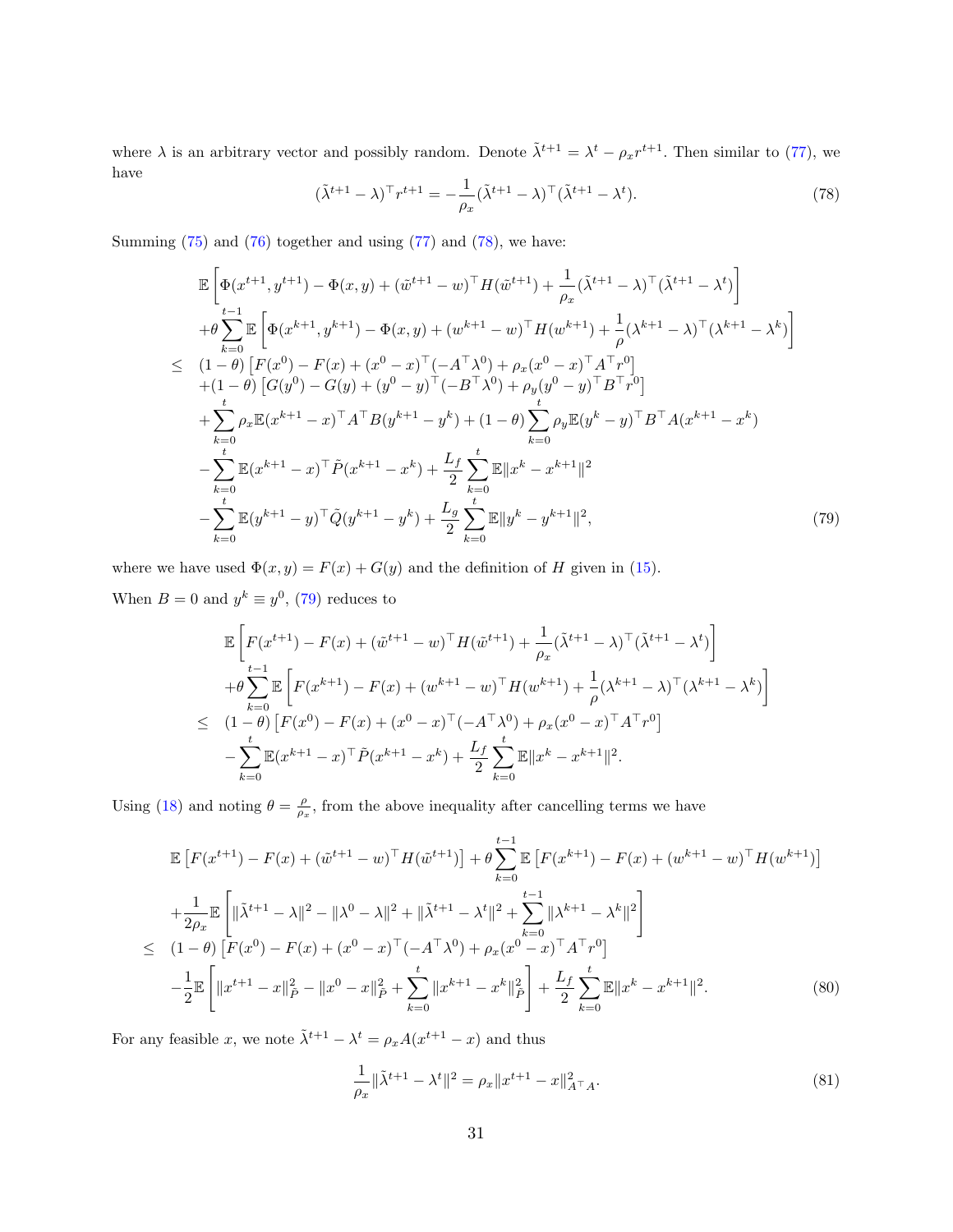In addition, since  $x^{k+1}$  and  $x^k$  differ only on the index set  $I_k$ , we have by recalling  $\tilde{P} = \hat{P} - \rho_x A^\top A$  that

<span id="page-31-0"></span>
$$
||x^{k+1} - x^k||_P^2 - L_f||x^{k+1} - x^k||^2 = ||x_{I_k}^{k+1} - x_{I_k}^k||_{\hat{P}_{I_k}}^2 - ||x_{I_k}^{k+1} - x_{I_k}^k||_{\rho_x A_{I_k}^T A_{I_k}}^2 - L_f||x_{I_k}^{k+1} - x_{I_k}^k||^2.
$$
 (82)

Plugging [\(81\)](#page-30-2) and [\(82\)](#page-31-0) into [\(80\)](#page-30-3), and using [\(31\)](#page-12-2) leads to

$$
\mathbb{E}\left[F(x^{t+1}) - F(x) + (\tilde{w}^{t+1} - w)^{\top}H(\tilde{w}^{t+1})\right] + \theta \sum_{k=0}^{t-1} \mathbb{E}\left[F(x^{k+1}) - F(x) + (w^{k+1} - w)^{\top}H(w^{k+1})\right]
$$
  
\n
$$
\leq (1-\theta)\left[F(x^{0}) - F(x) + (x^{0} - x)^{\top}(-A^{\top}\lambda^{0}) + \rho_{x}(x^{0} - x)^{\top}A^{\top}r^{0}\right] + \frac{1}{2\rho_{x}}\mathbb{E}\|\lambda^{0} - \lambda\|^{2} + \frac{1}{2}\|x^{0} - x\|_{\tilde{P}}^{2}.
$$

The desired result follows from  $\lambda^0 = 0$ , and Lemmas [3.3](#page-11-3) and [3.5](#page-11-1) with  $\gamma = \max\{1 + ||\lambda^*||, 2||\lambda^*||\}.$ 

#### B.2 Proof of Theorem [3.7](#page-12-3)

It follows from [\(24\)](#page-10-2) with  $\rho_y = \rho$  and  $m = M$  that (recall the definition of  $\tilde{Q}$  in [\(64\)](#page-26-8)) for any  $y \in \mathcal{Y}$ ,

<span id="page-31-1"></span>
$$
G(y^{k+1}) - G(y) - \frac{L_g}{2} \|y^k - y^{k+1}\|^2 + (y^{k+1} - y)^\top (-B^\top \lambda^{k+1}) + (y^{k+1} - y)^\top \tilde{Q}(y^{k+1} - y^k) \le 0. \tag{83}
$$

Similar to [\(83\)](#page-31-1), and recall the definition of  $\tilde{y}^{t+1}$ , we have for any  $y \in \mathcal{Y}$ ,

<span id="page-31-2"></span>
$$
G(\tilde{y}^{t+1}) - G(y) - \frac{L_g}{2} \|\tilde{y}^{t+1} - y^t\|^2 + (\tilde{y}^{t+1} - y)^\top (-B^\top \tilde{\lambda}^{t+1}) + \theta(\tilde{y}^{t+1} - y)^\top \tilde{Q}(y^{t+1} - y^t) \le 0,\tag{84}
$$

where

$$
\tilde{\lambda}^{t+1} = \lambda^t - \rho_x (Ax^{t+1} + B\tilde{y}^{t+1} - b).
$$
\n(85)

Adding [\(83\)](#page-31-1) and [\(84\)](#page-31-2) to [\(75\)](#page-29-1) and using the formula of  $\lambda^k$  gives

<span id="page-31-3"></span>
$$
\mathbb{E}\left[F(x^{t+1}) - F(x) + (x^{t+1} - x)^{\top}(-A^{\top}\tilde{\lambda}^{t+1})\right] + \mathbb{E}\left(\tilde{\lambda}^{t+1} - \lambda\right)^{\top}\left(Ax^{t+1} + B\tilde{y}^{t+1} - b + \frac{1}{\rho_x}(\tilde{\lambda}^{t+1} - \lambda^{t})\right) \n+ \mathbb{E}\left[G(\tilde{y}^{t+1}) - G(y) + (\tilde{y}^{t+1} - y)^{\top}(-B^{\top}\tilde{\lambda}^{t+1}) + \theta(\tilde{y}^{t+1} - y)^{\top}\tilde{Q}(\tilde{y}^{t+1} - y^{k})\right] - \frac{L_g}{2}\mathbb{E}\|\tilde{y}^{t+1} - y^{t}\|^2 \n+ \theta \sum_{k=0}^{t-1} \mathbb{E}\left[F(x^{k+1}) - F(x) + (x^{k+1} - x)^{\top}(-A^{\top}\lambda^{k+1})\right] \n- \sum_{k=0}^{t-1} \rho_x \mathbb{E}(x^{k+1} - x)^{\top}A^{\top}B(y^{k+1} - y^{k}) - \rho_x \mathbb{E}(x^{t+1} - x)^{\top}A^{\top}B(\tilde{y}^{t+1} - y^{t}) \n+ \theta \sum_{k=0}^{t-1} \mathbb{E}\left[G(y^{k+1}) - G(y) - \frac{L_g}{2}\|y^{k} - y^{k+1}\|^2 + (y^{k+1} - y)^{\top}(-B^{\top}\lambda^{k+1}) + (y^{k+1} - y)^{\top}\tilde{Q}(y^{k+1} - y^{k})\right] \n+ \theta \sum_{k=0}^{t-1} \mathbb{E}(\lambda^{k+1} - \lambda)^{\top}\left(r^{k+1} + \frac{1}{\rho}(\lambda^{k+1} - \lambda^{k})\right) \n\leq (1 - \theta)\left[F(x^{0}) - F(x) + (x^{0} - x)^{\top}(-A^{\top}\lambda^{0}) + \rho_x(x^{0} - x)^{\top}A^{\top}r^{0}\right] \n- \sum_{k=0}^{t} \mathbb{E}(x^{k+1} - x)^{\top}\tilde{P}(x^{k+1} - x^{k}) + \frac{L_f}{2} \sum_{k=0}
$$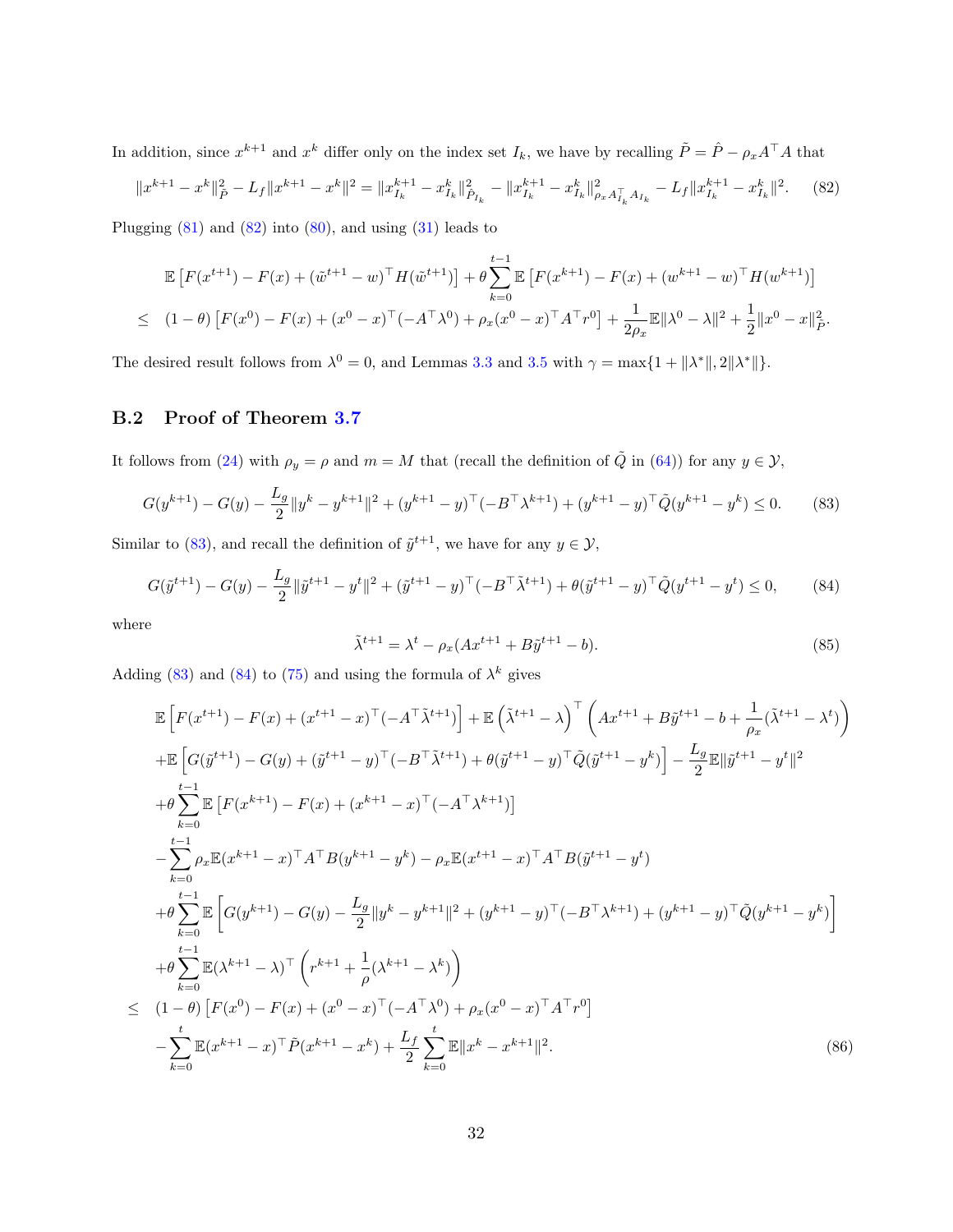By the notation in  $(15)$  and using  $(27)$ ,  $(86)$  can be written into

$$
\mathbb{E}\left[\Phi(x^{t+1}, \tilde{y}^{t+1}) - \Phi(x, y) + (\tilde{w}^{t+1} - w)^{\top}H(\tilde{w}^{t+1})\right] \n+ \theta \sum_{k=0}^{t-1} \mathbb{E}\left[\Phi(x^{k+1}, y^{k+1}) - \Phi(x, y) + (w^{k+1} - w)^{\top}H(w^{k+1})\right] \n+ \theta \sum_{k=0}^{t-1} \mathbb{E}(y^{k+1} - y)^{\top}\tilde{Q}(y^{k+1} - y^{k}) + \theta \mathbb{E}(\tilde{y}^{t+1} - y)^{\top}\tilde{Q}(\tilde{y}^{t+1} - y^{t}) \n- \sum_{k=0}^{t-1} \rho_{x}\mathbb{E}\left(\frac{1}{\rho}(\lambda^{k} - \lambda^{k+1})^{\top}B(y^{k+1} - y^{k}) - (y^{k+1} - y)^{\top}B^{\top}B(y^{k+1} - y^{k})\right) \n- \rho_{x}\mathbb{E}\left(\frac{1}{\rho_{x}}(\lambda^{t} - \tilde{\lambda}^{t+1})^{\top}B(\tilde{y}^{t+1} - y^{t}) - (\tilde{y}^{t+1} - y)^{\top}B^{\top}B(\tilde{y}^{t+1} - y^{t})\right) \n+ \frac{\theta}{\rho}\mathbb{E}(\tilde{\lambda}^{t+1} - \lambda)^{\top}\left(\tilde{\lambda}^{t+1} - \lambda^{t}\right) + \frac{\theta}{\rho}\sum_{k=0}^{t-1} \mathbb{E}(\lambda^{k+1} - \lambda)^{\top}\left(\lambda^{k+1} - \lambda^{k}\right) \n\leq (1 - \theta)\left[F(x^{0}) - F(x) + (x^{0} - x)^{\top}(-A^{\top}\lambda^{0}) + \rho_{x}(x^{0} - x)^{\top}A^{\top}r^{0}\right] \n- \sum_{k=0}^{t} \mathbb{E}(x^{k+1} - x)^{\top}\tilde{P}(x^{k+1} - x^{k}) + \frac{L_{f}}{2}\sum_{k=0}^{t} \mathbb{E}\|x^{k} - x^{k+1}\|^{2} \n+ \frac{\theta L_{g}}{2}\sum_{k=0}^{t-1} \mathbb{E}\|y^{k} - y^{k
$$

Now use [\(18\)](#page-8-2) to derive from the above inequality that

<span id="page-32-0"></span>
$$
\mathbb{E}\left[\Phi(x^{t+1}, \hat{y}^{t+1}) - \Phi(x, y) + (\hat{w}^{t+1} - w)^{\top}H(\hat{w}^{t+1})\right] \n+ \theta \sum_{k=0}^{t-1} \mathbb{E}\left[\Phi(x^{k+1}, y^{k+1}) - \Phi(x, y) + (w^{k+1} - w)^{\top}H(w^{k+1})\right] \n+ \frac{\theta}{2}\left(\mathbb{E}\|\hat{y}^{t+1} - y\|_{Q}^{2} - \|y^{0} - y\|_{Q}^{2}\right) + \frac{\theta}{2}\sum_{k=0}^{t-1} \mathbb{E}\|y^{k+1} - y^{k}\|_{Q}^{2} + \frac{\theta}{2}\mathbb{E}\|\hat{y}^{t+1} - y^{t}\|_{Q}^{2} \n+ \frac{\rho_{x}}{2}\left(\mathbb{E}\|\hat{y}^{t+1} - y\|_{B\top B}^{2} - \|y^{0} - y\|_{B\top B}^{2}\right) + \frac{\rho_{x}}{2}\sum_{k=0}^{t-1} \mathbb{E}\|y^{k+1} - y^{k}\|_{B\top B}^{2} + \frac{\rho_{x}}{2}\mathbb{E}\|\hat{y}^{t+1} - y^{t}\|_{B\top B}^{2}
$$
\n
$$
- \sum_{k=0}^{t-1} \mathbb{E}\frac{\rho_{x}}{\rho}\left(\lambda^{k} - \lambda^{k+1}\right)^{\top} B(y^{k+1} - y^{k}) - \mathbb{E}(\lambda^{t} - \tilde{\lambda}^{t+1})^{\top} B(\tilde{y}^{t+1} - y^{t}) \n+ \frac{\theta}{2\rho}\left(\mathbb{E}\|\tilde{\lambda}^{t+1} - \lambda\|^{2} - \|\lambda^{0} - \lambda\|^{2}\right) + \frac{\theta}{2\rho}\sum_{k=0}^{t-1} \mathbb{E}\|\lambda^{k+1} - \lambda^{k}\|^{2} + \frac{\theta}{2\rho}\mathbb{E}\|\tilde{\lambda}^{t+1} - \lambda^{t}\|^{2}
$$
\n
$$
\leq (1-\theta)\left[F(x^{0}) - F(x) + (x^{0} - x)^{\top}(-A^{\top}\lambda^{0}) + \rho_{x}(x^{0} - x)^{\top}A^{\top}r^{0}\right] \n- \frac{
$$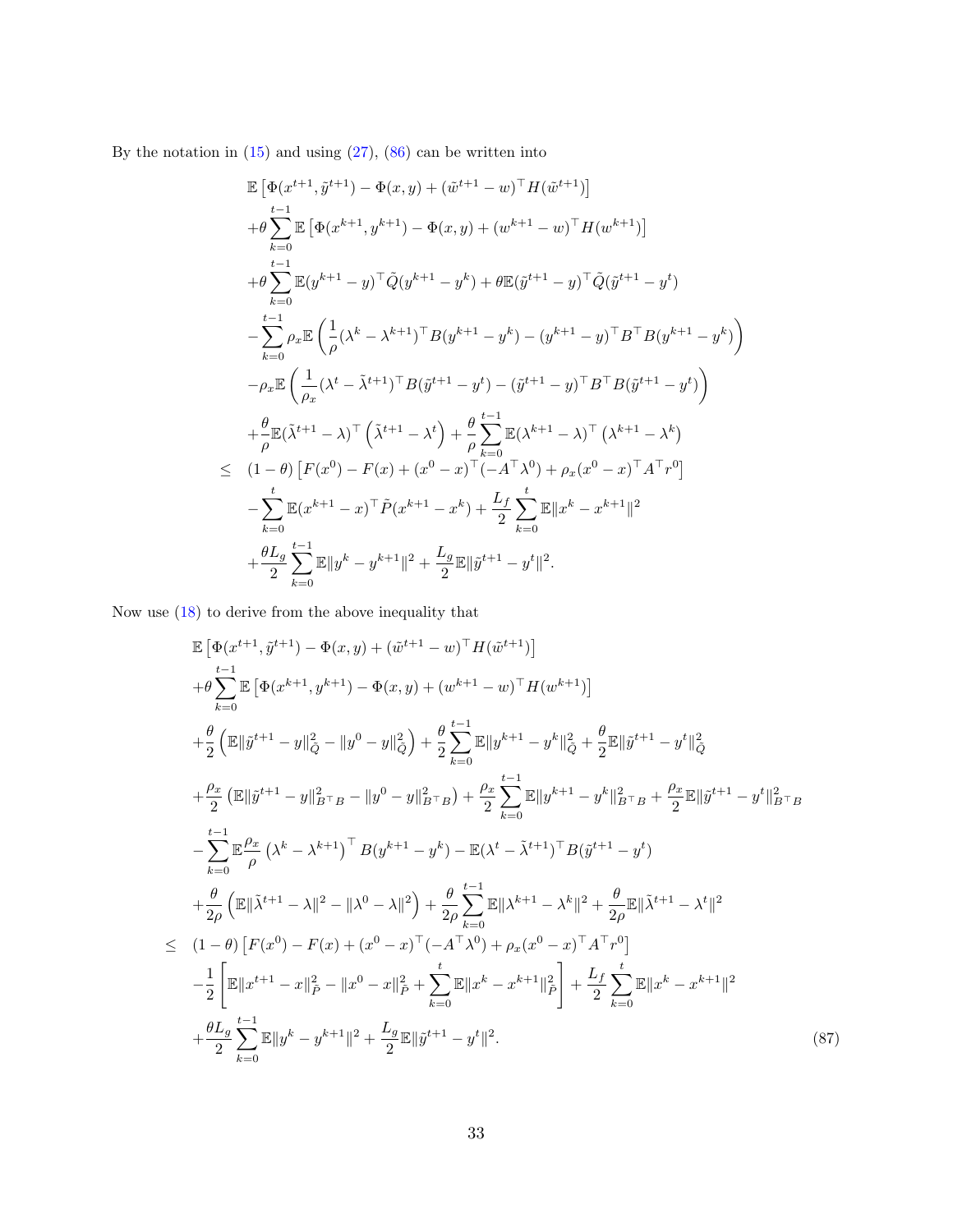Note that for  $k \leq t - 1$ ,

$$
-\frac{\rho_x}{\rho}(\lambda^k-\lambda^{k+1})^{\top}B(y^{k+1}-y^k)+\frac{\theta}{2\rho}\|\lambda^{k+1}-\lambda^k\|^2\geq -\frac{\rho}{2\theta^3}\|y^{k+1}-y^k\|_{B^{\top}B}^2
$$

and

$$
-(\lambda^{t} - \tilde{\lambda}^{t+1})^{\top} B(\tilde{y}^{t+1} - y^{t}) + \frac{\theta}{2\rho} \|\tilde{\lambda}^{t+1} - \lambda^{t}\|^{2} \geq -\frac{\rho}{2\theta} \|\tilde{y}^{t+1} - y^{t}\|_{B^{\top}B}^{2}.
$$

Because  $\tilde{P}, \tilde{Q}$  and  $\rho$  satisfy [\(34\)](#page-12-4), we have from [\(87\)](#page-32-0) that

$$
\mathbb{E}\left[\Phi(x^{t+1}, \tilde{y}^{t+1}) - \Phi(x, y) + (\tilde{w}^{t+1} - w)^{\top} H(\tilde{w}^{t+1})\right] \n+ \theta \sum_{k=0}^{t-1} \mathbb{E}\left[\Phi(x^{k+1}, y^{k+1}) - \Phi(x, y) + (w^{k+1} - w)^{\top} H(w^{k+1})\right] \n\leq (1 - \theta) \left[F(x^0) - F(x) + (x^0 - x)^{\top} (-A^{\top} \lambda^0) + \rho_x (x^0 - x)^{\top} A^{\top} r^0\right] \n+ \frac{1}{2} ||x^0 - x||_P^2 + \frac{\theta}{2} ||y^0 - y||_Q^2 + \frac{\rho}{2\theta} ||y^0 - y||_{B^{\top}B}^2 + \frac{\theta}{2\rho} \mathbb{E} ||\lambda^0 - \lambda||^2.
$$

Similar to Theorem [3.8,](#page-13-1) from the convexity of  $\Phi$  and  $(20)$ , we have

$$
(1 + \theta t)\mathbb{E}[\Phi(\hat{x}^t, \hat{y}^t) - \Phi(x, y) + (\hat{w}^{t+1} - w)^{\top} H(w)]
$$
  
\n
$$
\leq (1 - \theta)[F(x^0) - F(x) + (x^0 - x)^{\top}(-A^{\top}\lambda^0) + \rho_x(x^0 - x)^{\top}A^{\top}r^0]
$$
  
\n
$$
+ \frac{1}{2}||x^0 - x||_P^2 + \frac{\theta}{2}||y^0 - y||_Q^2 + \frac{\rho}{2\theta}||y^0 - y||_{B^{\top}B}^2 + \frac{\theta}{2\rho}\mathbb{E}||\lambda^0 - \lambda||^2.
$$
\n(88)

Noting  $\lambda^0 = 0$  and  $(x^0 - x)^\top A^\top r^0 \le \frac{1}{2} \left[ \|x^0 - x\|_{A^\top A} + \|r^0\|^2 \right]$ , and using Lemmas [3.3](#page-11-3) and [3.5](#page-11-1) with  $\gamma =$  $\max\{1 + ||\lambda^*||, 2||\lambda^*||\}$ , we obtain the result [\(37\)](#page-13-6).

#### B.3 Proof of Theorem [3.8](#page-13-1)

Using [\(27\)](#page-10-3) and [\(28\)](#page-11-5), applying [\(18\)](#page-8-2) to the cross terms, and also noting the definition of  $\tilde{P}$  and  $\tilde{Q}$  in [\(64\)](#page-26-8), we have

<span id="page-33-0"></span>
$$
-\frac{\theta}{\rho} \mathbb{E} \left[ \sum_{k=0}^{t-1} (\lambda^{k+1} - \lambda)^{\top} (\lambda^{k+1} - \lambda^{k}) + (\tilde{\lambda}^{t+1} - \lambda)^{\top} (\tilde{\lambda}^{t+1} - \lambda^{t}) \right]
$$
  
+ 
$$
\sum_{k=0}^{t} \rho_{x} \mathbb{E}(x^{k+1} - x)^{\top} A^{\top} B(y^{k+1} - y^{k}) + (1 - \theta) \sum_{k=0}^{t} \rho_{y} \mathbb{E}(y^{k} - y)^{\top} B^{\top} A(x^{k+1} - x^{k})
$$
  
- 
$$
\sum_{k=0}^{t} \mathbb{E}(x^{k+1} - x)^{\top} \tilde{P}(x^{k+1} - x^{k}) + \frac{L_{f}}{2} \sum_{k=0}^{t} \mathbb{E} \|x^{k} - x^{k+1}\|^{2}
$$
  
- 
$$
\sum_{k=0}^{t} \mathbb{E}(y^{k+1} - y)^{\top} \tilde{Q}(y^{k+1} - y^{k}) + \frac{L_{g}}{2} \sum_{k=0}^{t} \mathbb{E} \|y^{k} - y^{k+1}\|^{2}
$$
  
= 
$$
-\frac{\theta}{2\rho} \mathbb{E} \left[ \|\tilde{\lambda}^{t+1} - \lambda\|^{2} - \|\lambda^{0} - \lambda\|^{2} + \sum_{k=0}^{t-1} \|\lambda^{k+1} - \lambda^{k}\|^{2} + \|\tilde{\lambda}^{t+1} - \lambda^{t}\|^{2} \right]
$$
  
+ 
$$
\frac{\rho_{x}}{\rho} \sum_{k=0}^{t} \mathbb{E}(\lambda^{k} - \lambda^{k+1})^{\top} B(y^{k+1} - y^{k}) + \frac{(1 - \theta)\rho_{y}}{\rho} \sum_{k=0}^{t} \mathbb{E}(\lambda^{k-1} - \lambda^{k})^{\top} A(x^{k+1} - x^{k})
$$
  
- 
$$
\frac{\theta\rho_{y}}{2} \mathbb{E}(\|x^{0} - x\|_{A^{\top}A}^{2} - \|x^{t+1} - x\|_{A^{\top}A}^{2}) + \frac{(2 - \theta)\rho_{y}}{2} \sum_{k=0}^{t} \mathbb{E} \|x^{k+1
$$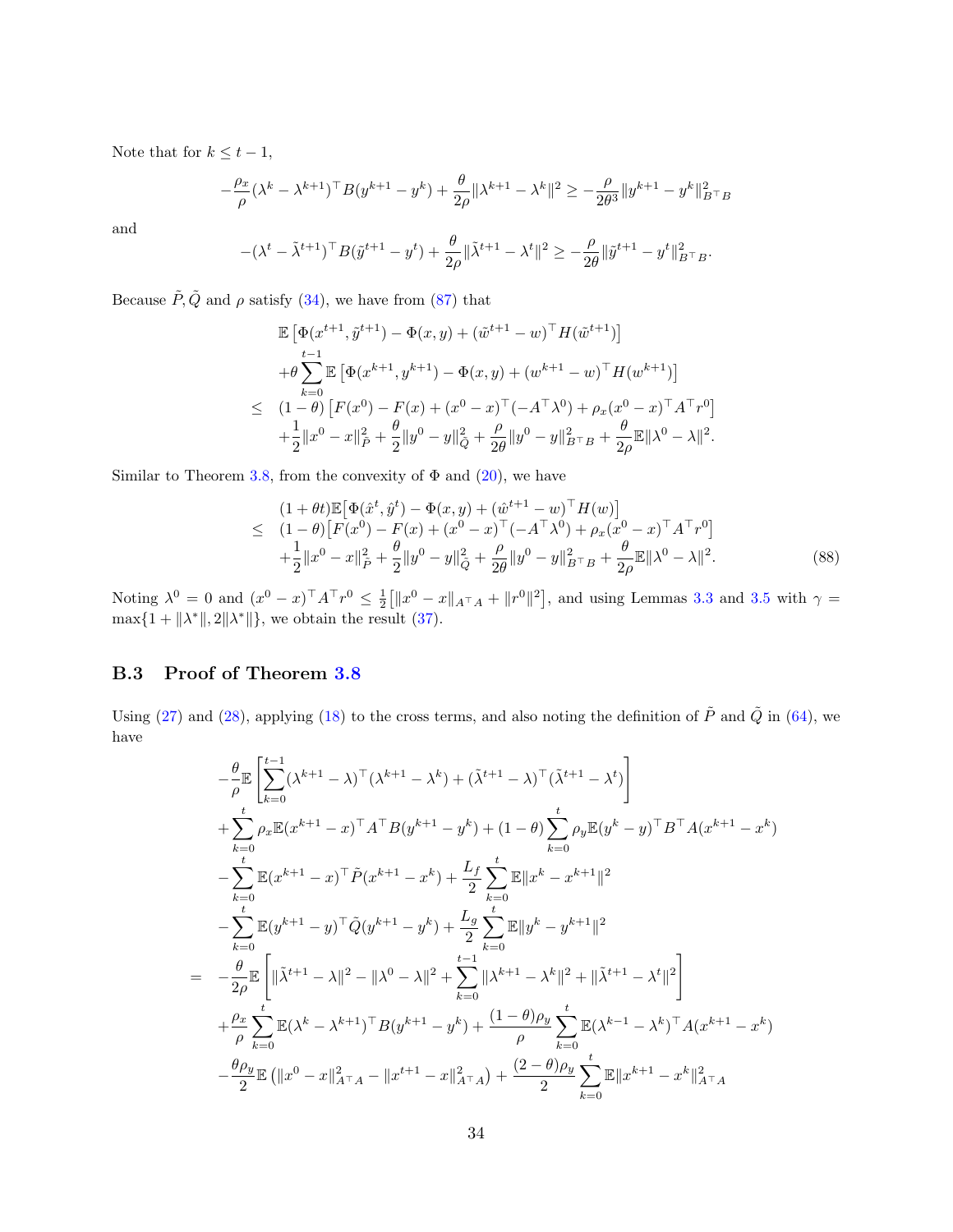$$
-\frac{1}{2}\mathbb{E}\left(\|x^{t+1} - x\|_{\hat{P}}^2 - \|x^0 - x\|_{\hat{P}}^2 + \sum_{k=0}^t \|x^{k+1} - x^k\|_{\hat{P}}^2\right) + \frac{L_f}{2}\sum_{k=0}^t \mathbb{E}\|x^k - x^{k+1}\|^2
$$

$$
-\frac{1}{2}\mathbb{E}\left(\|y^{t+1} - y\|_{\hat{Q}}^2 - \|y^0 - y\|_{\hat{Q}}^2 + \sum_{k=0}^t \|y^{k+1} - y^k\|_{\hat{Q}}^2\right) + \frac{L_g}{2}\sum_{k=0}^t \mathbb{E}\|y^k - y^{k+1}\|^2,\tag{89}
$$

where we have used the conditions in [\(38\)](#page-13-5). By Young's inequality, we have that for  $0 \leq k \leq t$ ,

<span id="page-34-0"></span>
$$
\frac{\rho_x}{\rho} (\lambda^k - \lambda^{k+1})^\top B (y^{k+1} - y^k) - \frac{\theta}{2\rho} \frac{1}{2 - \theta} \| \lambda^{k+1} - \lambda^k \|^2
$$
  
\n
$$
\leq \frac{\rho}{\theta} \frac{2 - \theta}{2} \frac{\rho_x^2}{\rho^2} \| B (y^{k+1} - y^k) \|^2 \stackrel{\text{(38)}}{=} \frac{(2 - \theta)\rho_y}{2\theta^2} \| y^{k+1} - y^k \|^2_{B^\top B},
$$
\n(90)

and for  $1\leq k\leq t,$ 

<span id="page-34-1"></span>
$$
\frac{(1-\theta)\rho_y}{\rho} (\lambda^{k-1} - \lambda^k)^{\top} A (x^{k+1} - x^k) - \frac{\theta}{2\rho} \frac{1-\theta}{2-\theta} \| \lambda^{k-1} - \lambda^k \|^2
$$
\n
$$
\leq (1-\theta) \frac{\rho}{\theta} \frac{(2-\theta)\rho_y^2}{2\rho^2} \| A (x^{k+1} - x^k) \|^2 \stackrel{(38)}{=} \frac{(1-\theta)(2-\theta)}{2\theta^2} \rho_x \| x^{k+1} - x^k \|^2_{A^\top A}.\tag{91}
$$

Plugging [\(90\)](#page-34-0) and [\(91\)](#page-34-1) and also noting  $\|\tilde{\lambda}^{t+1} - \lambda^t\|^2 \geq \|\lambda^{t+1} - \lambda^t\|^2$ , we can upper bound the right hand side of  $(89)$  by

<span id="page-34-2"></span>
$$
-\frac{\theta}{2\rho}\mathbb{E}\left[\|\tilde{\lambda}^{t+1} - \lambda\|^2 - \|\lambda^0 - \lambda\|^2\right] - \frac{\theta\rho_y}{2}\mathbb{E}\left(\|x^0 - x\|_{A^\top A}^2 - \|x^{t+1} - x\|_{A^\top A}^2\right) + \left(\frac{(1-\theta)(2-\theta)}{2\theta^2}\rho_x + \frac{(2-\theta)\rho_y}{2}\right)\sum_{k=0}^t \mathbb{E}\|x^{k+1} - x^k\|_{A^\top A}^2 + \frac{(2-\theta)\rho_y}{2\theta^2}\sum_{k=0}^t \mathbb{E}\|y^{k+1} - y^k\|_{B^\top B}^2 - \frac{1}{2}\mathbb{E}\left(\|x^{t+1} - x\|_{\hat{P}}^2 - \|x^0 - x\|_{\hat{P}}^2 + \sum_{k=0}^t \|x^{k+1} - x^k\|_{\hat{P}}^2\right) + \frac{L_f}{2}\sum_{k=0}^t \mathbb{E}\|x^k - x^{k+1}\|^2 - \frac{1}{2}\mathbb{E}\left(\|y^{t+1} - y\|_{\hat{Q}}^2 - \|y^0 - y\|_{\hat{Q}}^2 + \sum_{k=0}^t \|y^{k+1} - y^k\|_{\hat{Q}}^2\right) + \frac{L_g}{2}\sum_{k=0}^t \mathbb{E}\|y^k - y^{k+1}\|^2 \n\overset{(39a)}{\leq} \frac{1}{2}\left(\|x^0 - x\|_{\hat{P}-\theta\rho_x A^\top A}^2 + \|y^0 - y\|_{\hat{Q}}^2\right) + \frac{\theta}{2\rho}\mathbb{E}\|\lambda^0 - \lambda\|^2.
$$
\n(92)

In addition, note that

$$
\theta \|x^{t+1} - x\|_{A^\top A}^2 = \frac{n}{N} \left\| \sum_{i=1}^N A_i (x_i^{t+1} - x_i) \right\|^2 \le n \sum_{i=1}^N \|x_i^{t+1} - x_i\|_{A_i^\top A_i}^2
$$
  

$$
\|x^k - x^{k+1}\|_{A^\top A}^2 = \left\| \sum_{i \in I_k} A_i (x_i^k - x_i^{k+1}) \right\|^2 \le n \sum_{i=1}^N \|x_i^k - x_i^{k+1}\|_{A_i^\top A_i}^2
$$
  

$$
\|y^k - y^{k+1}\|_{B^\top B}^2 = \left\| \sum_{j \in J_k} B_j (y_j^k - y_j^{k+1}) \right\|^2 \le m \sum_{j=1}^M \|y_j^k - y_j^{k+1}\|_{B_j^\top B_j}.
$$

Hence, if  $\hat{P}$  and  $\hat{Q}$  satisfy [\(39b\)](#page-13-4), then [\(92\)](#page-34-2) also holds.

Combining  $(79)$ ,  $(89)$  and  $(92)$  yields

<span id="page-34-3"></span>
$$
\mathbb{E}\left[\Phi(x^{t+1}, y^{t+1}) - \Phi(x, y) + (\tilde{w}^{t+1} - w)^{\top} H(\tilde{w}^{t+1})\right]
$$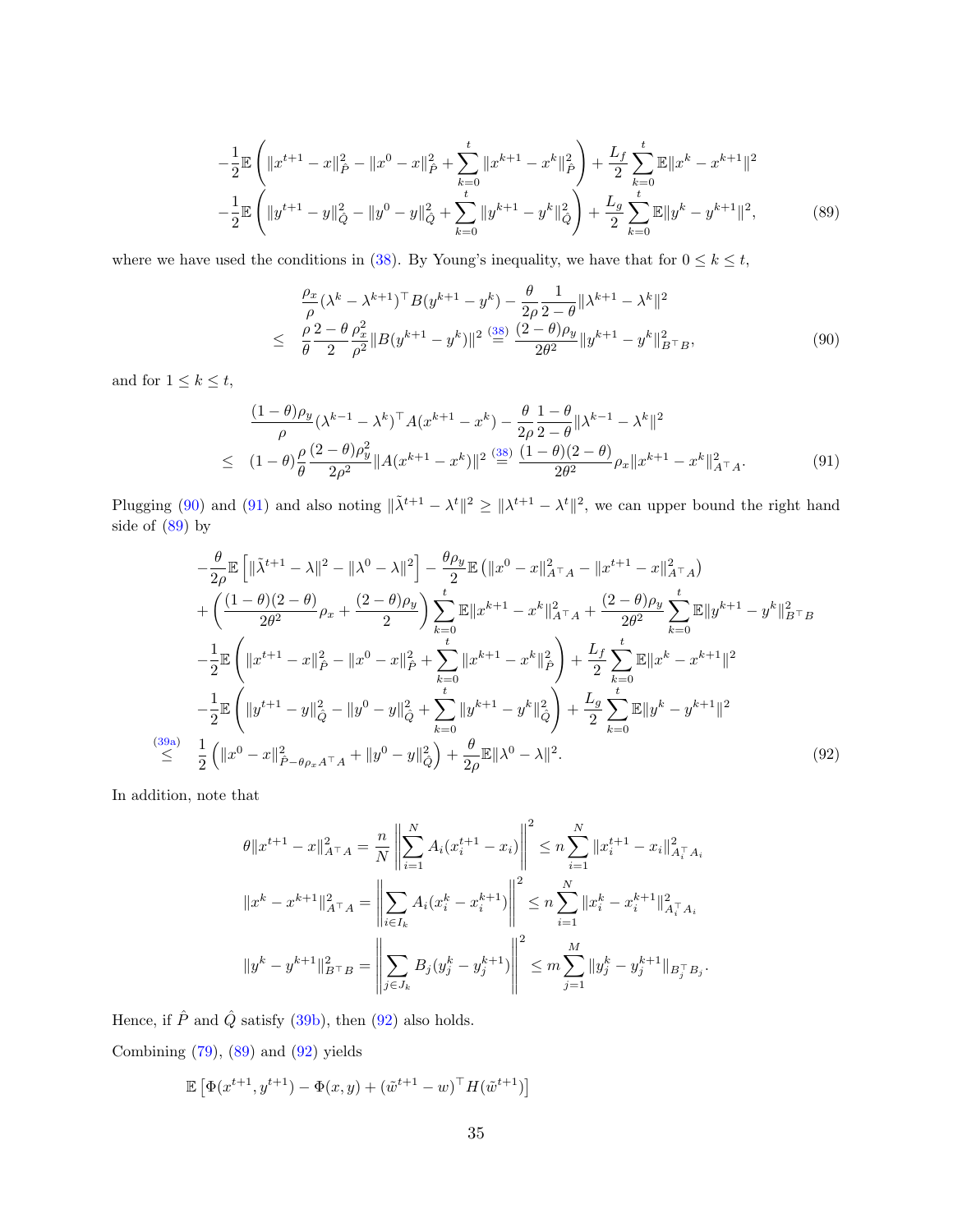$$
+ \theta \sum_{k=0}^{t-1} \mathbb{E} \left[ \Phi(x^{k+1}, y^{k+1}) - \Phi(x, y) + (w^{k+1} - w)^{\top} H(w^{k+1}) \right]
$$
  
\n
$$
\leq (1 - \theta) \left[ \Phi(x^{0}, y^{0}) - \Phi(x, y) \right] + (1 - \theta) \left[ (x^{0} - x)^{\top} (-A^{\top} \lambda^{0}) + \rho_{x} (x^{0} - x)^{\top} A^{\top} r^{0} + (y^{0} - y)^{\top} (-B^{\top} \lambda^{0}) + \rho_{y} (y^{0} - y)^{\top} B^{\top} r^{0} \right]
$$
  
\n
$$
+ \frac{1}{2} \left( \|x^{0} - x\|_{\hat{P} - \theta \rho_{x} A^{\top} A}^{2} + \|y^{0} - y\|_{\hat{Q}}^{2} \right) + \frac{\theta}{2\rho} \mathbb{E} \|\lambda^{0} - \lambda\|^{2}.
$$
\n(93)

Applying the convexity of  $\Phi$  and the properties [\(20\)](#page-9-5) of H, we have

<span id="page-35-0"></span>
$$
(1 + \theta t) \mathbb{E} \left[ \Phi(\hat{x}^t, \hat{y}^t) - \Phi(x, y) + (\hat{w}^{t+1} - w)^{\top} H(w) \right]
$$
  
\n
$$
\stackrel{(17)}{=} (1 + \theta t) \mathbb{E} \left[ \Phi(\hat{x}^t, \hat{y}^t) - \Phi(x, y) + (\hat{w}^{t+1} - w)^{\top} H(\hat{w}^{t+1}) \right]
$$
  
\n
$$
\stackrel{(20)}{\leq} \mathbb{E} \left[ \Phi(x^{t+1}, y^{t+1}) - \Phi(x, y) + (\tilde{w}^{t+1} - w)^{\top} H(\tilde{w}^{t+1}) \right]
$$
  
\n
$$
+ \theta \sum_{k=0}^{t-1} \mathbb{E} \left[ \Phi(x^{k+1}, y^{k+1}) - \Phi(x, y) + (w^{k+1} - w)^{\top} H(w^{k+1}) \right].
$$
  
\n(94)

Now combining  $(94)$  and  $(93)$ , we have

$$
(1 + \theta t) \mathbb{E} \left[ \Phi(\hat{x}^t, \hat{y}^t) - \Phi(x, y) + (\hat{w}^{t+1} - w)^{\top} H(w) \right]
$$
  
\n
$$
\leq (1 - \theta) \left[ \Phi(x^0, y^0) - \Phi(x, y) \right]
$$
  
\n
$$
+ (1 - \theta) \left[ (x^0 - x)^{\top} (-A^{\top} \lambda^0) + \rho_x (x^0 - x)^{\top} A^{\top} r^0 + (y^0 - y)^{\top} (-B^{\top} \lambda^0) + \rho_y (y^0 - y)^{\top} B^{\top} r^0 \right]
$$
  
\n
$$
+ \frac{1}{2} \left( \|x^0 - x\|_{\hat{P} - \theta \rho_x A^{\top} A}^2 + \|y^0 - y\|_{\hat{Q}}^2 \right) + \frac{\theta}{2\rho} \mathbb{E} \|\lambda^0 - \lambda\|^2.
$$
\n(95)

By Lemmas [3.3](#page-11-3) and [3.5](#page-11-1) with  $\gamma = \max\{1 + ||\lambda^*||, 2||\lambda^*||\}$ , we have the desired result.

### B.4 Proof of Theorem [4.2](#page-16-4)

From the nonincreasing monotonicity of  $\alpha_k$ , one can easily show the following result.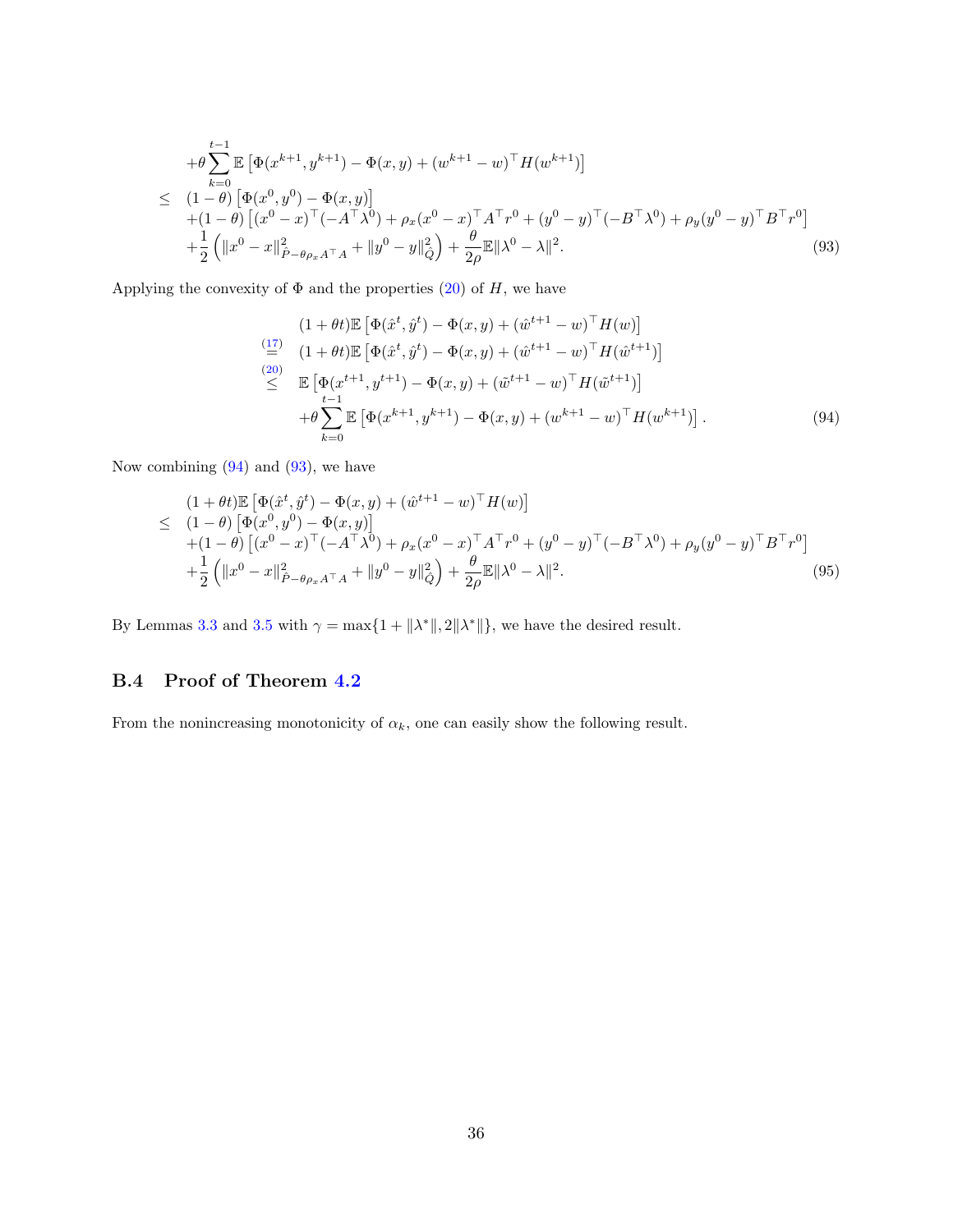**Lemma B.1** Assume  $\lambda^{-1} = \lambda^0$ . It holds that

<span id="page-36-2"></span>
$$
\sum_{k=0}^{t} \frac{(1-\theta)\beta_k}{2} \left[ \|\lambda^k - \lambda\|^2 - \|\lambda^{k-1} - \lambda\|^2 + \|\lambda^k - \lambda^{k-1}\|^2 \right]
$$
  
\n
$$
- \sum_{k=0}^{t-1} \frac{\alpha_k \beta_{k+1}}{2\alpha_{k+1}} \left[ \|\lambda^{k+1} - \lambda\|^2 - \|\lambda^k - \lambda\|^2 + \|\lambda^{k+1} - \lambda^k\|^2 \right]
$$
  
\n
$$
\leq - \sum_{k=0}^{t-1} \frac{\beta_{k+1}}{2} \|\lambda^{k+1} - \lambda^k\|^2 + \sum_{k=1}^t \frac{(1-\theta)\beta_k}{2} \|\lambda^k - \lambda^{k-1}\|^2
$$
  
\n
$$
- \sum_{k=0}^{t-1} \frac{\alpha_k \beta_{k+1}}{2\alpha_{k+1}} \|\lambda^{k+1} - \lambda\|^2 - \sum_{k=1}^t \frac{(1-\theta)\beta_k}{2} \|\lambda^{k-1} - \lambda\|^2
$$
  
\n
$$
+ \frac{\alpha_0 \beta_1}{2\alpha_1} \|\lambda^0 - \lambda\|^2 + \sum_{k=1}^{t-1} \frac{\alpha_k \beta_{k+1}}{2\alpha_{k+1}} \|\lambda^k - \lambda\|^2 + \sum_{k=1}^t \frac{(1-\theta)\beta_k}{2} \|\lambda^k - \lambda\|^2
$$
  
\n
$$
= - \sum_{k=0}^{t-1} \frac{\theta \beta_{k+1}}{2} \|\lambda^{k+1} - \lambda^k\|^2 + \left( \frac{\alpha_0 \beta_1}{2\alpha_1} - \frac{(1-\theta)\beta_1}{2} \right) \|\lambda^0 - \lambda\|^2 - \left( \frac{\alpha_{t-1} \beta_t}{2\alpha_t} - \frac{(1-\theta)\beta_t}{2} \right) \|\lambda^t - \lambda\|^2
$$
  
\n
$$
- \sum_{k=1}^{t-1} \left( \frac{\alpha_{k-1} \beta_k}{2\alpha_k} + \frac{(1-\theta)\beta_{k+1}}{2} - \frac{\alpha_k \beta_{k+1}}{2\alpha_{k+1}} - \frac{(1-\theta)\beta_k}{2} \right) \|\lambda^k - \lambda\|^2.
$$
  
\n(96)

By the update formula of  $\lambda$  in [\(46\)](#page-15-4), we have from [\(49\)](#page-15-2) that

<span id="page-36-0"></span>
$$
\mathbb{E}\left[F(x^{k+1}) - F(x) + (x^{k+1} - x)^{\top}(-A^{\top}\lambda^{k+1}) + (\lambda^{k+1} - \lambda)^{\top}r^{k+1}\right] \n+ \mathbb{E}\left[\frac{(\lambda^{k+1} - \lambda)^{\top}(\lambda^{k+1} - \lambda^{k})}{\left(1 - \frac{(1-\theta)\alpha_{k+1}}{\alpha_k}\right)\rho} + \frac{(1-\theta)\alpha_{k+1}}{\alpha_k}\rho(x^{k+1} - x)^{\top}A^{\top}r^{k+1}\right] \n+ \mathbb{E}(x^{k+1} - x)^{\top}\left(\tilde{P} + \frac{I}{\alpha_k}\right)(x^{k+1} - x^k) - \frac{L_f}{2}\mathbb{E}\|x^k - x^{k+1}\|^2 + \mathbb{E}(x^{k+1} - x^k)^{\top}\delta^k \n\leq (1-\theta)\mathbb{E}\left[F(x^k) - F(x) + (x^k - x)^{\top}(-A^{\top}\lambda^k) + (\lambda^k - \lambda)^{\top}r^k + \frac{(\lambda^k - \lambda)^{\top}(\lambda^k - \lambda^{k-1})}{\left(1 - \frac{(1-\theta)\alpha_k}{\alpha_{k-1}}\right)\rho}\right] \n+ (1-\theta)\rho\mathbb{E}(x^k - x)^{\top}A^{\top}r^k,
$$
\n(97)

where similar to [\(64\)](#page-26-8), we have defined  $\tilde{P} = \hat{P} - \rho A^{\top} A$ .

Multiplying  $\alpha_k$  to both sides of [\(97\)](#page-36-0) and using [\(43\)](#page-14-3) and [\(18\)](#page-8-2), we have

<span id="page-36-1"></span>
$$
\alpha_{k} \mathbb{E} \left[ F(x^{k+1}) - F(x) + (w^{k+1} - w)^{\top} H(w^{k+1}) \right] \n+ \frac{\alpha_{k}\beta_{k+1}}{2\alpha_{k+1}} \mathbb{E} \left[ \|\lambda^{k+1} - \lambda\|^{2} - \|\lambda^{k} - \lambda\|^{2} + \|\lambda^{k+1} - \lambda^{k}\|^{2} \right] + \mathbb{E} \left[ (1 - \theta)\alpha_{k+1}\rho(x^{k+1} - x)^{\top} A^{\top} r^{k+1} \right] \n+ \frac{\alpha_{k}}{2} \mathbb{E} \left[ \|x^{k+1} - x\|_{\tilde{P}}^{2} - \|x^{k} - x\|_{\tilde{P}}^{2} + \|x^{k+1} - x^{k}\|_{\tilde{P}}^{2} \right] + \frac{1}{2} \mathbb{E} \left[ \|x^{k+1} - x\|^{2} - \|x^{k} - x\|^{2} + \|x^{k+1} - x^{k}\|^{2} \right] \n- \frac{\alpha_{k} L_{f}}{2} \mathbb{E} \|x^{k} - x^{k+1}\|^{2} + \alpha_{k} \mathbb{E}(x^{k+1} - x^{k})^{\top} \delta^{k} \n\leq (1 - \theta)\alpha_{k} \mathbb{E} \left[ F(x^{k}) - F(x) + (w^{k} - w)^{\top} H(w^{k}) \right] \n+ \frac{(1 - \theta)\beta_{k}}{2} \mathbb{E} \left[ \|\lambda^{k} - \lambda\|^{2} - \|\lambda^{k-1} - \lambda\|^{2} + \|\lambda^{k} - \lambda^{k-1}\|^{2} \right] + \alpha_{k} (1 - \theta) \rho \mathbb{E}(x^{k} - x)^{\top} A^{\top} r^{k}.
$$
\n(98)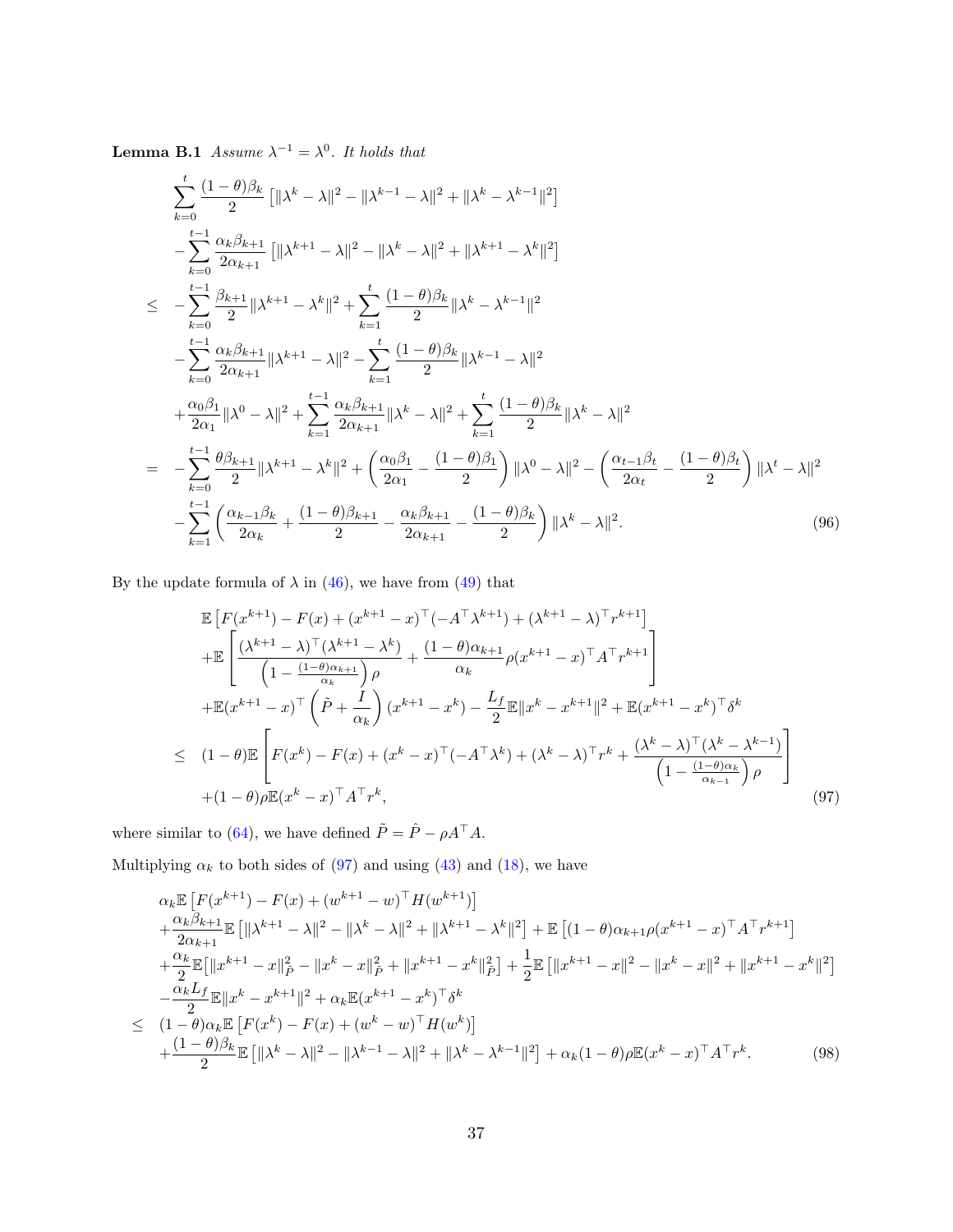Denote  $\tilde{\lambda}^{t+1} = \lambda^t - \rho r^{t+1}$ . Then for  $k = t$ , it is easy to see that [\(98\)](#page-36-1) becomes

<span id="page-37-0"></span>
$$
\alpha_{t} \mathbb{E} \left[ F(x^{t+1}) - F(x) + (\tilde{w}^{t+1} - w)^{\top} H(\tilde{w}^{t+1}) \right] \n+ \frac{\alpha_{t}}{2\rho} \mathbb{E} \left[ \| \tilde{\lambda}^{t+1} - \lambda \|^{2} - \| \lambda^{t} - \lambda \|^{2} + \| \tilde{\lambda}^{t+1} - \lambda^{t} \|^{2} \right] \n+ \frac{\alpha_{t}}{2} \mathbb{E} \left[ \| x^{t+1} - x \|_{\tilde{P}}^{2} - \| x^{t} - x \|_{\tilde{P}}^{2} + \| x^{t+1} - x^{t} \|_{\tilde{P}}^{2} \right] + \frac{1}{2} \mathbb{E} \left[ \| x^{t+1} - x \|^{2} - \| x^{t} - x \|^{2} + \| x^{t+1} - x^{t} \|^{2} \right] \n- \frac{\alpha_{t} L_{f}}{2} \mathbb{E} \| x^{t} - x^{t+1} \|^{2} + \alpha_{t} \mathbb{E} (x^{t+1} - x^{t})^{\top} \delta^{t} \n\leq (1 - \theta) \alpha_{t} \mathbb{E} \left[ F(x^{t}) - F(x) + (w^{t} - w)^{\top} H(w^{t}) \right] \n+ \frac{(1 - \theta) \beta_{t}}{2} \mathbb{E} \left[ \| \lambda^{t} - \lambda \|^{2} - \| \lambda^{t-1} - \lambda \|^{2} + \| \lambda^{t} - \lambda^{t-1} \|^{2} \right] + \alpha_{t} (1 - \theta) \mathbb{E} \rho (x^{t} - x)^{\top} A^{\top} r^{t}.
$$
\n(99)

By the nonincreasing monotonicity of  $\alpha_k$ , summing [\(98\)](#page-36-1) from  $k = 0$  through  $t - 1$  and [\(99\)](#page-37-0) and plugging [\(96\)](#page-36-2) gives

<span id="page-37-1"></span>
$$
\alpha_{t} \mathbb{E} \left[ F(x^{t+1}) - F(x) + (\tilde{w}^{t+1} - w)^{\top} H(\tilde{w}^{t+1}) \right] + \theta \alpha_{k+1} \sum_{k=0}^{t-1} \mathbb{E} \left[ F(x^{k+1}) - F(x) + (w^{k+1} - w)^{\top} H(w^{k+1}) \right]
$$
  
+  $\frac{\alpha_{t}}{2\rho} \mathbb{E} \left[ \| \tilde{\lambda}^{t+1} - \lambda \|^{2} - \| \lambda^{t} - \lambda \|^{2} + \| \tilde{\lambda}^{t+1} - \lambda^{t} \|^{2} \right]$   
+  $\frac{\alpha_{t+1}}{2} \mathbb{E} \| x^{t+1} - x \|_{\tilde{P}}^{2} + \sum_{k=0}^{t} \frac{\alpha_{k}}{2} \mathbb{E} \| x^{k+1} - x^{k} \|_{\tilde{P}}^{2} + \frac{1}{2} \mathbb{E} \left[ \| x^{t+1} - x \|^{2} - \| x^{0} - x \|^{2} + \sum_{k=0}^{t} \| x^{k+1} - x^{k} \|^{2} \right]$   
-  $\sum_{k=0}^{t} \frac{\alpha_{k} L_{f}}{2} \mathbb{E} \| x^{k} - x^{k+1} \|^{2} + \sum_{k=0}^{t} \alpha_{k} \mathbb{E} (x^{k+1} - x^{k})^{\top} \delta^{k}$   

$$
\leq (1 - \theta) \alpha_{0} \mathbb{E} \left[ F(x^{0}) - F(x) + (w^{0} - w)^{\top} H(w^{0}) \right] + \alpha_{0} (1 - \theta) \rho (x^{0} - x)^{\top} A^{\top} r^{0} + \frac{\alpha_{0}}{2} \| x^{0} - x \|_{\tilde{P}}^{2}
$$
  
-  $\sum_{k=0}^{t-1} \frac{\theta \beta_{k+1}}{2} \mathbb{E} \| \lambda^{k+1} - \lambda^{k} \|^{2} + \left( \frac{\alpha_{0} \beta_{1}}{2\alpha_{1}} - \frac{(1 - \theta) \beta_{1}}{2} \right) \mathbb{E} \| \lambda^{0} - \lambda \|^{2} - \left( \frac{\alpha_{t-1} \beta_{t}}{2\alpha_{t}} - \frac{(1 - \theta) \beta_{t}}{2} \right) \mathbb$ 

From [\(50d\)](#page-16-2), we have

$$
\frac{\alpha_t}{2\rho}\left[\|\tilde{\lambda}^{t+1}-\lambda\|^2-\|\lambda^t-\lambda\|^2+\|\tilde{\lambda}^{t+1}-\lambda^t\|^2\right]\geq -\left(\frac{\alpha_{t-1}\beta_t}{2\alpha_t}-\frac{(1-\theta)\beta_t}{2}\right)\|\lambda^t-\lambda\|^2.
$$

In addition, from Young's inequality, it holds that

$$
\frac{1}{2}||x^{k+1} - x^k||^2 + \alpha_k \mathbb{E}(x^{k+1} - x^k)^\top \delta^k \ge \frac{\alpha_k^2}{2} ||\delta||^2.
$$

Hence, dropping negative terms on the right hand side of  $(100)$ , from the convexity of  $\Phi$  and  $(20)$ , we have

$$
\left(\alpha_{t+1} + \theta \sum_{k=1}^{t} \alpha_{k}\right) \mathbb{E}\left[F(\hat{x}^{t}) - F(x) + (\hat{w}^{t} - w)^{\top}H(\hat{w}^{t})\right]
$$
\n
$$
\alpha_{t} \mathbb{E}\left[F(x^{t+1}) - F(x) + (\tilde{w}^{t+1} - w)^{\top}H(\tilde{w}^{t+1})\right] + \theta \alpha_{k+1} \sum_{k=0}^{t-1} \mathbb{E}\left[F(x^{k+1}) - F(x) + (w^{k+1} - w)^{\top}H(w^{k+1})\right]
$$
\n
$$
\leq (1 - \theta)\alpha_{0}\left[F(x^{0}) - F(x) + (w^{0} - w)^{\top}H(w^{0})\right] + (1 - \theta)\alpha_{0}\rho(x^{0} - x)^{\top}A^{\top}r^{0} + \frac{\alpha_{0}}{2}||x^{0} - x||_{\tilde{P}}^{2} + \frac{1}{2}||x^{0} - x||^{2}
$$